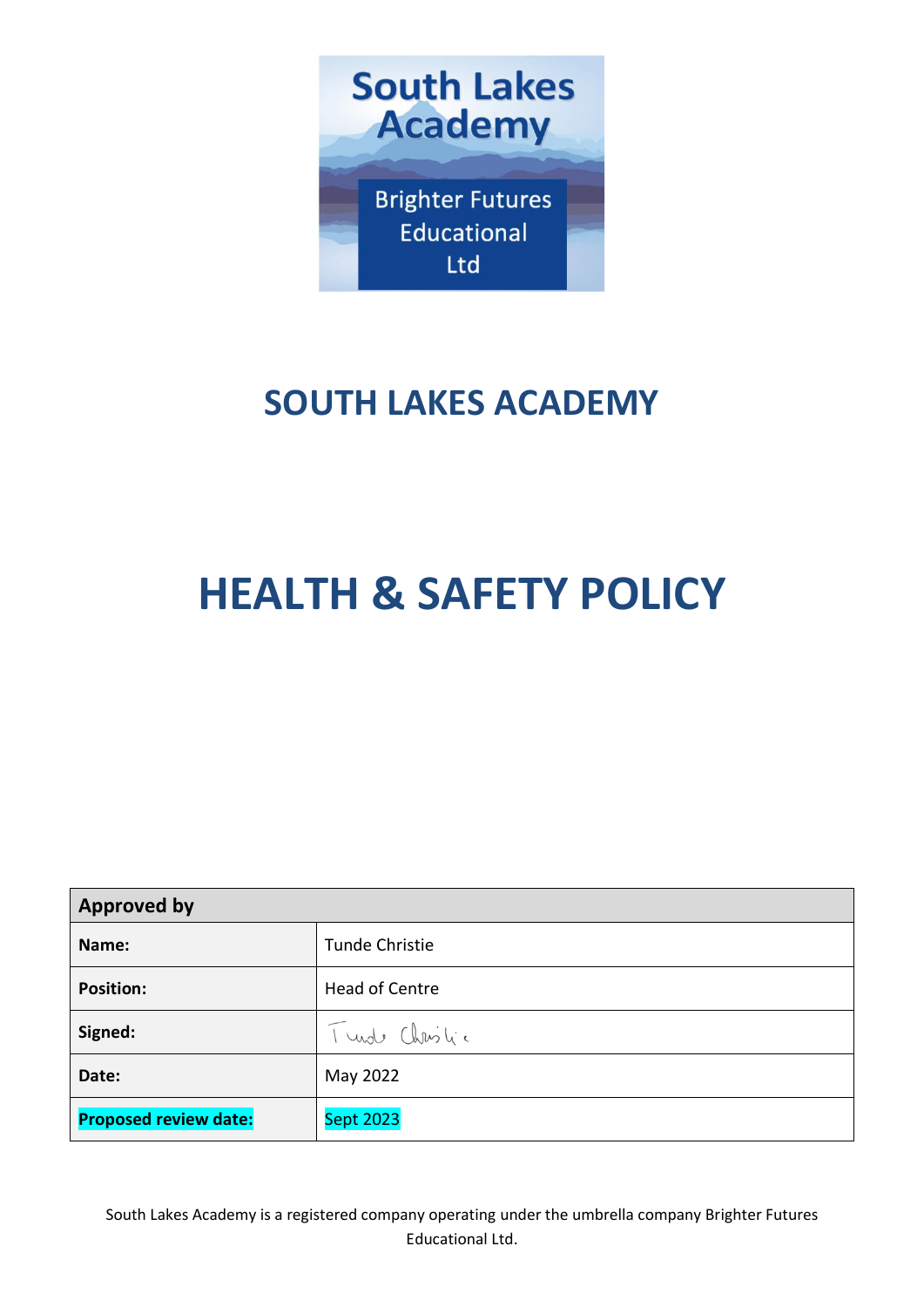## **REVIEW SHEET**

**The information in the table below details earlier versions of this document with a brief description of each review and how to distinguish amendments made since the previous version date (if any).**

| <b>Version</b><br><b>Number</b> | <b>Version Description</b>                                                                                                                                         | <b>Date of Revision</b> |
|---------------------------------|--------------------------------------------------------------------------------------------------------------------------------------------------------------------|-------------------------|
| $\mathbf{1}$                    | Original                                                                                                                                                           | Feb 2018                |
| $\overline{2}$                  | Minor typos, update mobile usage and student supervision during<br>break/lunch times                                                                               | Feb 2019                |
| 3                               | Adapted to reflect changes to the Safeguarding Children's Board -<br>Now Safeguarding Children's Partnership. And to reflect changes in<br>the KSCIE 2019 document | Sept 2019               |
| $\overline{4}$                  | Update to reflect 'pandemics. Update to section 2.10, section 3.9 re<br>infection control, section 3.30 regarding allergen labelling of PPDS<br>food               | Sept 2021               |
| 5                               | Minor update and checking relevancy - no real changes, typo's<br>corrected.                                                                                        | Jan 2022                |
| $6\overline{6}$                 | Minor update and checking relevancy - no real changes, typo's<br>corrected.                                                                                        | <b>May 2022</b>         |
|                                 |                                                                                                                                                                    |                         |
|                                 |                                                                                                                                                                    |                         |
|                                 |                                                                                                                                                                    |                         |
|                                 |                                                                                                                                                                    |                         |
|                                 |                                                                                                                                                                    |                         |
|                                 |                                                                                                                                                                    |                         |
|                                 |                                                                                                                                                                    |                         |
|                                 |                                                                                                                                                                    |                         |
|                                 |                                                                                                                                                                    |                         |
|                                 |                                                                                                                                                                    |                         |
|                                 |                                                                                                                                                                    |                         |
|                                 |                                                                                                                                                                    |                         |
|                                 |                                                                                                                                                                    |                         |
|                                 |                                                                                                                                                                    |                         |
|                                 |                                                                                                                                                                    |                         |
|                                 |                                                                                                                                                                    |                         |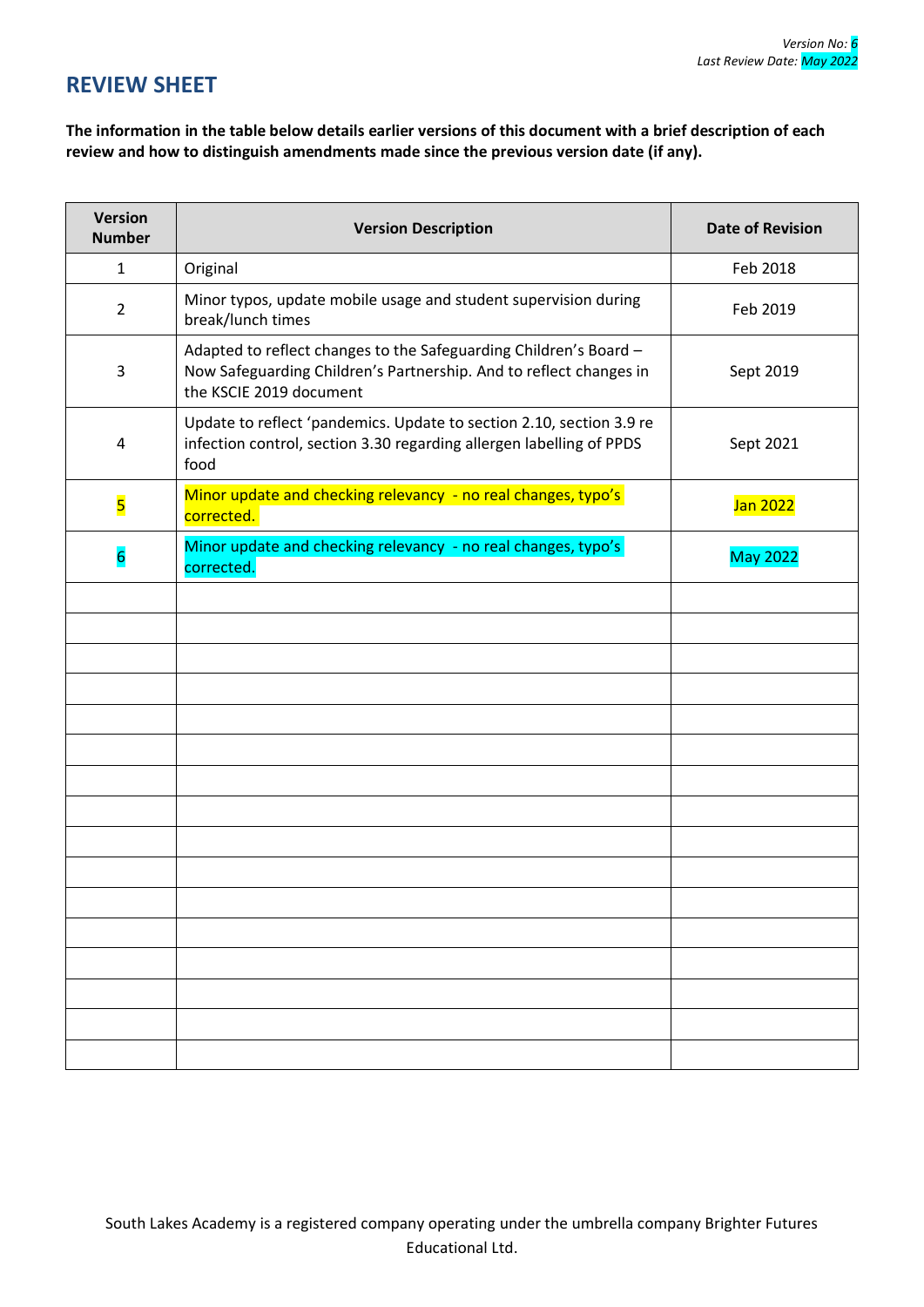## **Contents**

|    | 2.1  |  |
|----|------|--|
|    | 2.2  |  |
|    | 2.3  |  |
|    | 2.4  |  |
|    | 2.5  |  |
|    | 2.6  |  |
|    | 2.7  |  |
|    | 2.8  |  |
|    | 2.9  |  |
|    | 2.10 |  |
|    | 2.11 |  |
|    | 2.12 |  |
| 3. |      |  |
|    | 3.1  |  |
|    | 3.2  |  |
|    | 3.3  |  |
|    | 3.4  |  |
|    | 3.5  |  |
|    | 3.6  |  |
|    | 3.7  |  |
|    | 3.8  |  |
|    | 3.9  |  |
|    | 3.10 |  |
|    | 3.11 |  |
|    | 3.12 |  |
|    | 3.13 |  |
|    | 3.14 |  |
|    | 3.15 |  |
|    | 3.16 |  |
|    | 3.17 |  |
|    | 3.18 |  |
|    | 3.19 |  |
|    | 3.20 |  |
|    | 3.21 |  |
|    | 3.22 |  |
|    | 3.23 |  |
|    | 3.24 |  |
|    | 3.25 |  |
|    | 3.26 |  |
|    | 3.27 |  |
|    | 3.28 |  |
|    |      |  |

South Lakes Academy is a registered company operating under the umbrella company Brighter Futures Educational Ltd.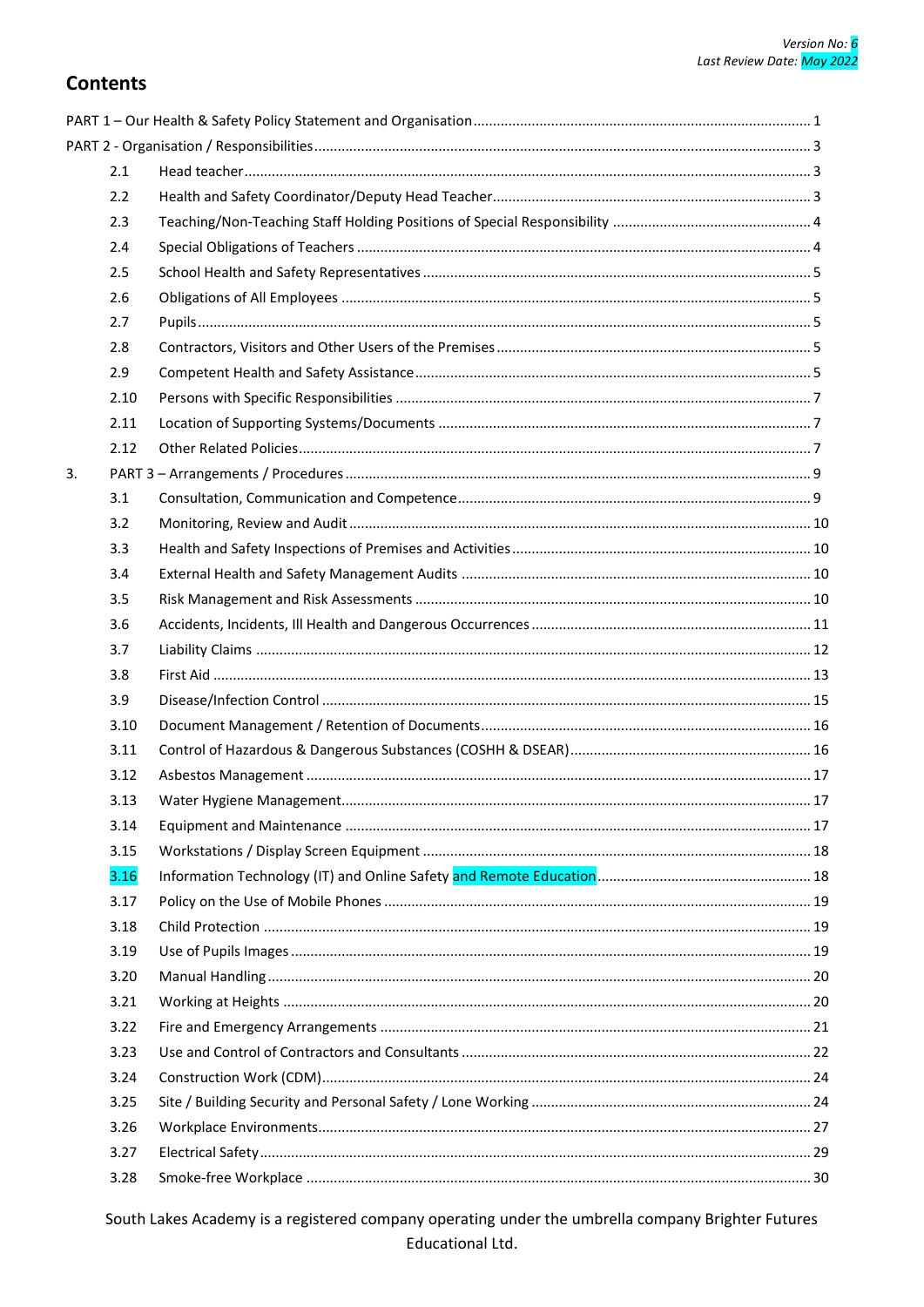#### Version No: 6 Last Review Date: May 2022  $3.29$ 3.30  $3.31$ 3.32  $3.33$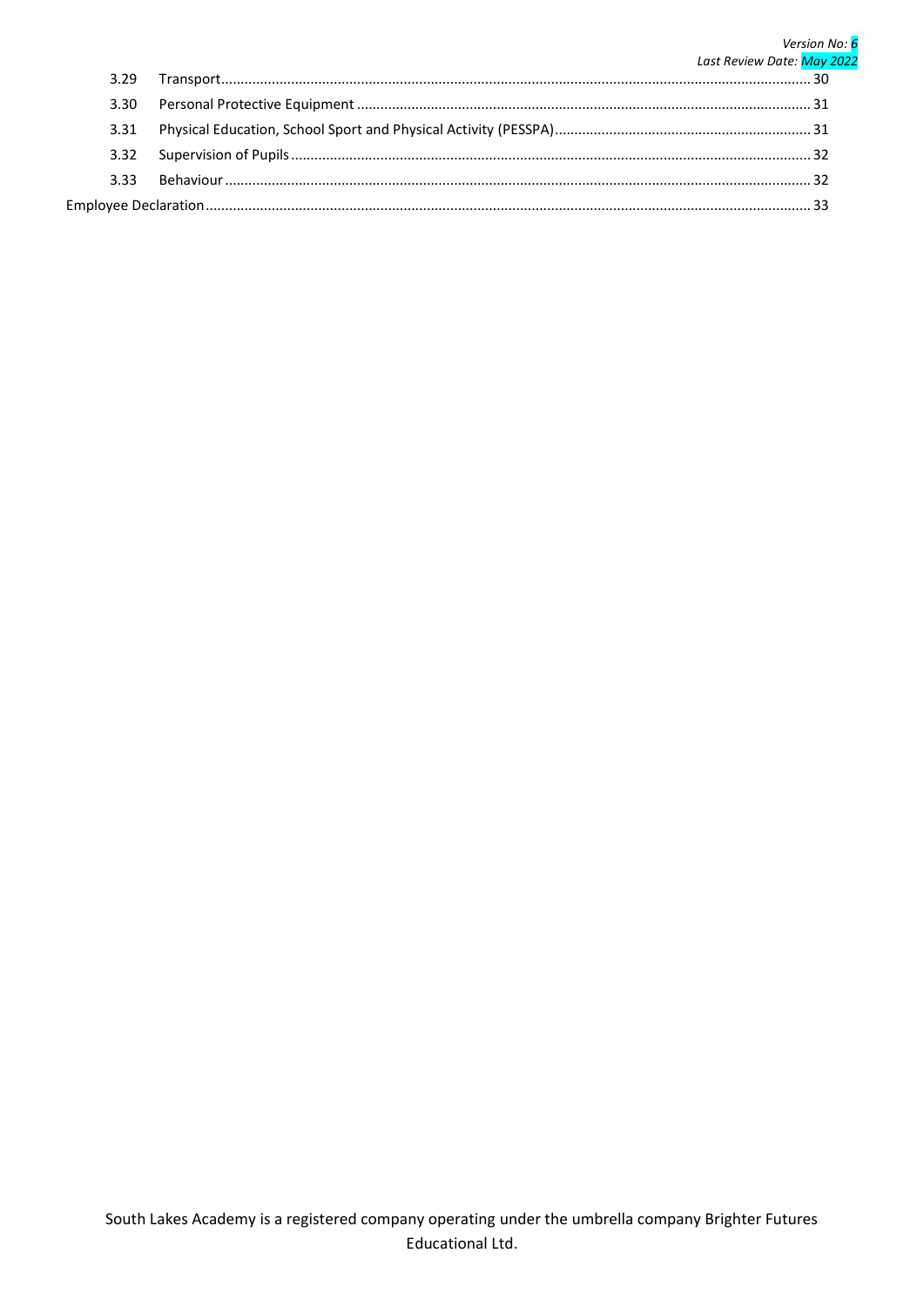## <span id="page-4-0"></span>**PART 1 – Our Health & Safety Policy Statement and Organisation**

We recognise and accept our legal and moral duties to provide for the health, safety and wellbeing of our employees, pupils and any other person who may be affected by our activities both at school and during off-site visits.

As the employer, the Head of Centre retains overall responsibility for ensuring that suitable health and safety management systems are in place and for establishing suitable systems within school at a strategic level.

The Head of Centre appoints Kym Allan Safeguarding, Health & Safety Consultants Ltd. (KAHSC) as the 'Competent person' to provide support, advice and guidance to the school on health, safety and welfare issues for both health and safety in school and for educational visits approval and notification. The school will access their expertise and guidance as required in the first instance.

Our health and safety performance contribute to the school's overall performance by helping to reduce injury, ill health, losses and liability, and we view our health and safety responsibilities as equally important to everything else we do. We are committed to continuous improvement in our health and safety performance and will ensure that sufficient resources are made available to achieve this.

We will ensure, so far as is reasonably practicable, that we provide safe premises and working environments, safe equipment and substances, safe activities and systems of work. We will provide suitable information, instruction, training and supervision to ensure we achieve and maintain excellent levels of health and safety. Legal compliance in all areas is deemed to be the minimum standard to be attained. We will establish suitable arrangements to deal with emergencies and school security.

Suitable and sufficient risk assessments will be used as a tool throughout our activities to ensure that our health and safety arrangements are adequate.

Everybody is expected to play their part and we recognise that, for health and safety management to be successful, all parties must be actively involved.

People are our key resource, not only our employees, but also parents/carers, pupils, volunteers, contractors and any partner organisations we work with. To help ensure the active involvement of all parties, effective communication and consultation arrangements will be established through regular staff meetings, communication with school unions, and through other arrangements including induction, health and safety noticeboards, and contractor control procedures. We will employ other methods to communicate our policy and arrangements as we deem appropriate.

The day-to-day responsibility for all school health, safety and welfare organisation and activity rests with the Head teacher.

The Head teacher will ensure that KAHSC are kept informed of accidents and any other relevant health and safety issues, and that competent health and safety advice is sought where required. The Head teacher will appoint others to specific roles and will delegate tasks which help to support the school's health and safety arrangements. Our specific organisation is outlined in Part 2 of this Policy which includes details of persons undertaking specific health and safety roles.

The School will prepare a Health and Safety Action Plan for monitoring improvement, which will be used as a working document, kept under regular review, and will prepare further written documentation to support this policy which will describe the specific arrangements made for health and safety. These specific arrangements can be made available on request. Wherever possible we will benchmark our performance against available data and seek to achieve continual improvement in performance. Health and safety performance will be documented as part of the school's Annual Health & Safety Management Review.

The Head of Centre will establish suitable forums and procedures for discussing and sharing relevant health and safety information with staff and others, and for implementing the health and safety procedures applicable to the school.

Staff throughout the school have responsibility not only for their own health and safety but also for that of any pupils or others under their control. All employees are expected to cooperate and to contribute towards meeting excellent health and safety performance in all school activities.

Whilst adopting excellent health and safety standards is viewed positively and contributes to the overall performance of the school, failure to adopt adequate procedures will be taken very seriously. Where required appropriate disciplinary procedures will be implemented.

In order to ensure we are achieving adequate health and safety standards; arrangements will be put into place to monitor and review our own performance. These will include regular audits conducted by KAHSC Ltd., periodic monitoring of our health and safety arrangements by the Head of Centre and nominated staff, regular inspection of our equipment and premises, and the monitoring of accident and workrelated ill health data. Levels of work-related accidents and ill health are deemed to be an indicator of management control and not necessarily the fault of individuals.

This statement of policy on health and safety at work is made in accordance with section 2(3) of the Health and Safety at Work Etc. Act 1974 and represents a summary of the school's organisation and arrangements.

This statement and the school's documented arrangements This policy statement and relevant arrangements will be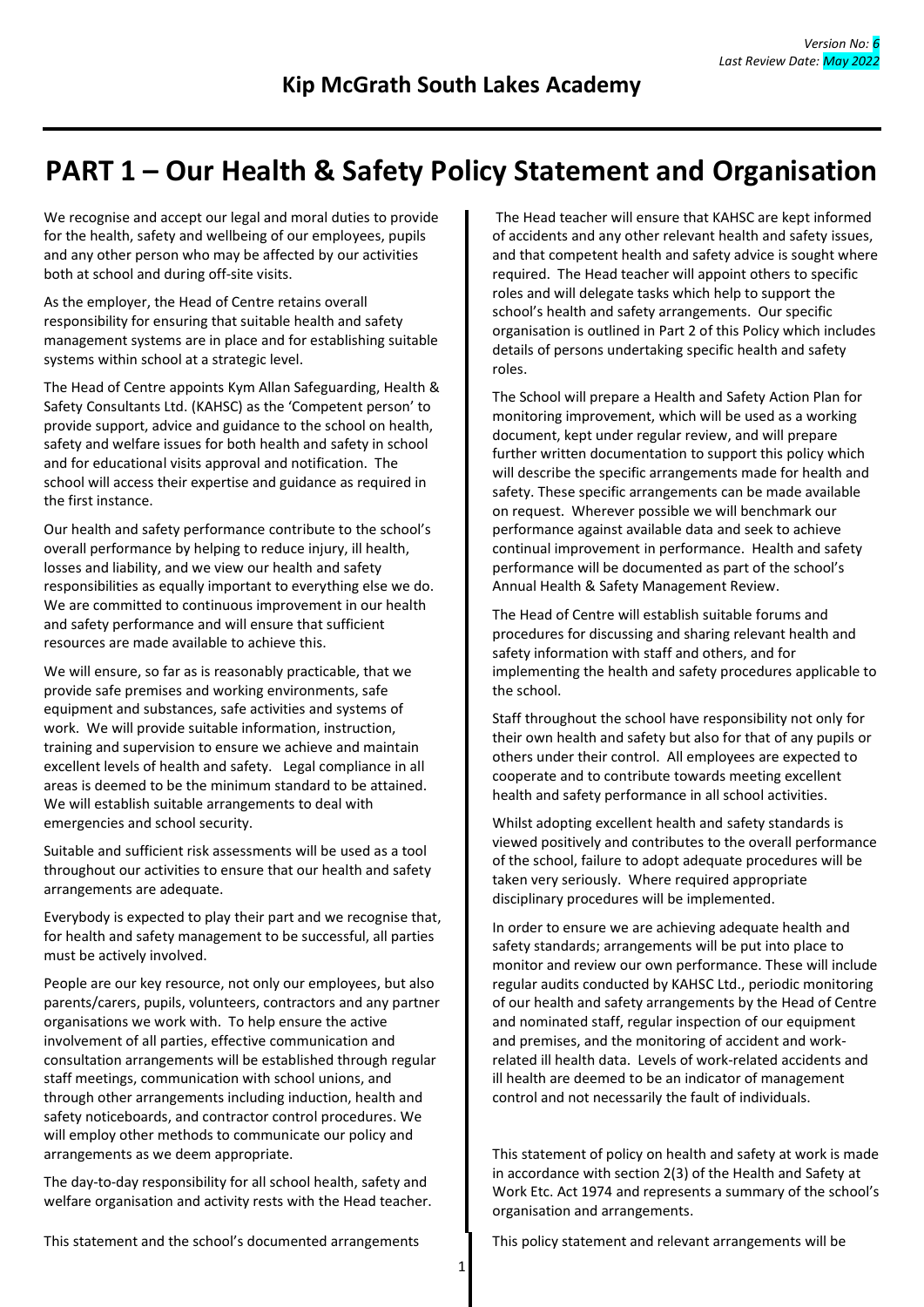## **Health and Safety Organisation**

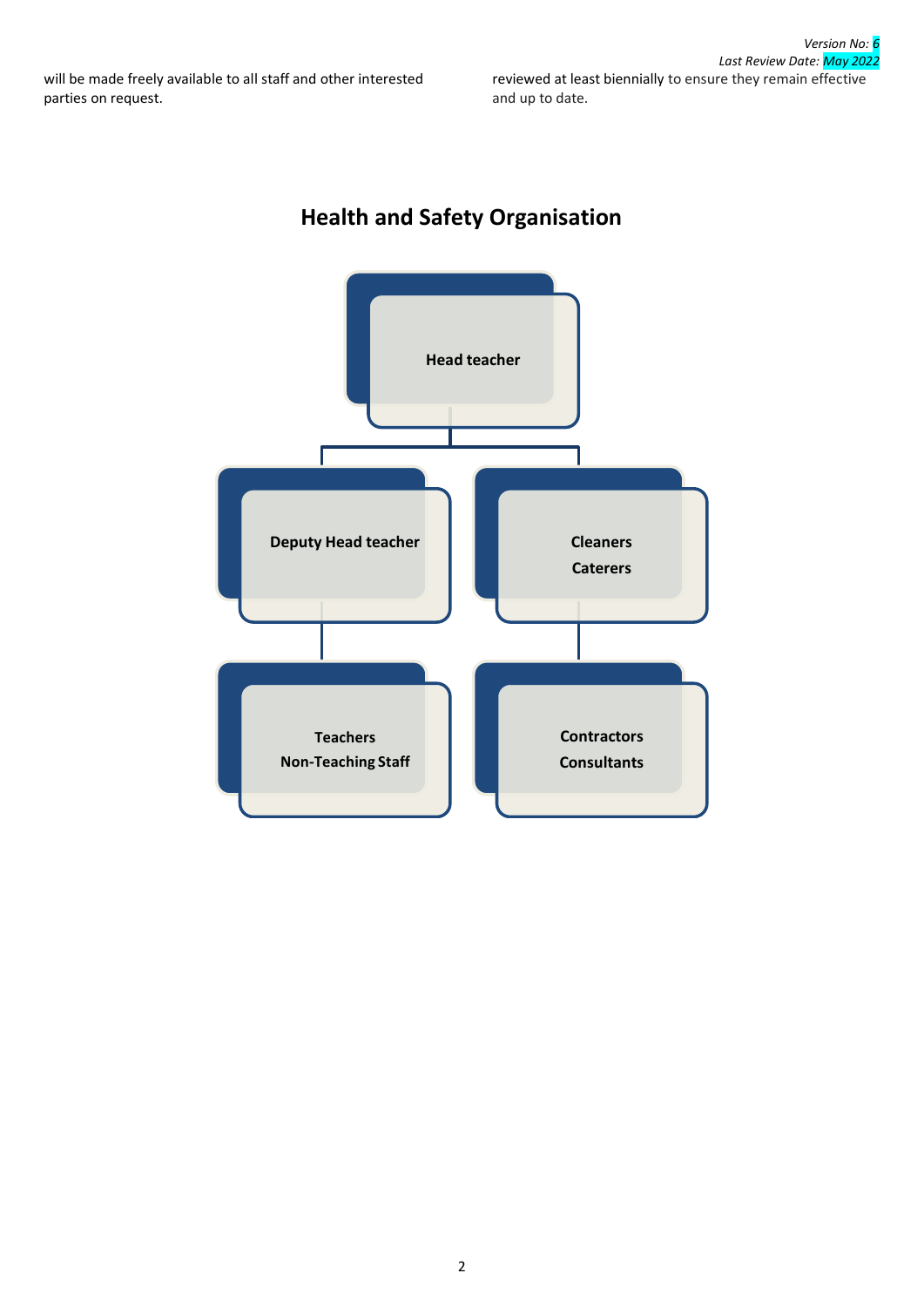## **PART 2 - Organisation / Responsibilities**

## <span id="page-6-1"></span><span id="page-6-0"></span>**2.1 Head teacher**

The day-to-day responsibility for all school health, safety and welfare organisation and activity rests with the Head teacher, who will:

- 1. produce an internal Policy document stating the organisational and other arrangements for implementing this Policy;
- 2. ensure that all members of staff have sufficient information, instruction and training to enable them to effectively carry out their duties and responsibilities as required by this Policy and legislation;
- 3. ensure that newly appointed staff, temporary staff and young workers receive sufficient information, instruction and training to enable them to effectively carry out their duties and responsibilities as required by this Policy, and the provisions of legislation;
- 4. be the focal point for reference on health, safety and welfare matters and give advice or indicate sources of advice. Any health and safety problems for which they are unable to provide a solution should be referred in the first instance to the Governing Body and/or KAHSC;
- 5. co-ordinate the implementation of the health, safety and welfare procedures in the school;
- 6. make clear any duties in respect of health and safety that are delegated to members of staff;
- 7. stop any practices or the use of any plant, tools, equipment, machinery, etc. considered to be unsafe, until satisfied as to their safety;
- 8. put in place procedures to monitor the health and safety performance of the school;
- 9. arrange for risk assessments of the premises and working practices to be undertaken, recorded and reviewed on a regular basis, and ensure they are kept informed of accidents and hazardous situations;
- 10. put into place and actively monitor risk assessments and resulting procedures relating to the identification and management of work-related ill-health with specific emphasis on the identification and reduction of workrelated stress;
- 11. to receive and respond positively to health and safety problems reported to them by their staff and to generate co-operation from all employees under their direction;
- 12. ensure that all accidents are reported, investigated and any remedial actions required are taken or requested;
- 13. ensure that procedures and appropriate contacts with external services are established and are in place for all individuals to follow in the case of situations presenting serious and imminent danger;
- 14. review from time to time the emergency procedures, the provision of first aid and risk assessments;
- 15. review regularly, the dissemination of health and safety information in the school paying particular attention to newly appointed and temporary staff, volunteer helpers, students and other users of the premises;
- 16. ensure that all equipment used in the school is adequately maintained and inspected in accordance with the law and procedures contained in KAHSC Safety Series;
- 17. consult as appropriate, with staff on issues relating to their health, safety and welfare, and communicate the outcome of any safety audits, inspections and risk assessments which may affect the working conditions and/or practices of those staff;
- 18. ensure that contractors on the site are made aware of this Policy and the school's internal Policy and that health and safety matters are formally discussed at any pre-contract site meetings;
- 19. ensure, as far as is reasonably practicable, that the health, safety and welfare of pupils/students, visitors and members of the public are safeguarded.

## <span id="page-6-2"></span>**2.2 Health and Safety Coordinator/Deputy Head Teacher**

The School Health and Safety Co-ordinator is the Deputy Head Teacher and has the following duties:

- 1. to co-ordinate and manage the risk assessment process for the school and to ensure that where control measures are required, requests for funding are fed into the Management System;
- 2. to identify and manage via the risk assessment process, a whole school approach to work related ill-health, with a particular focus on stress related absence;
- 3. to ensure general workplace monitoring inspections are carried out;
- 4. to make provision for the inspection and maintenance of work equipment throughout the school and ensure adequate records are kept;
- 5. to advise the Head teacher on situations or activities which are potentially hazardous to the health, safety and welfare of staff, pupils and visitors;
- 6. to maintain continuing observations throughout the school and make relevant comment to the Head teacher, the Head of a Department or a member of staff, as appropriate, if any unsatisfactory situation is observed;
- 7. to ensure that staff are adequately instructed in health, safety and welfare matters in connection with their specific work place and the school generally;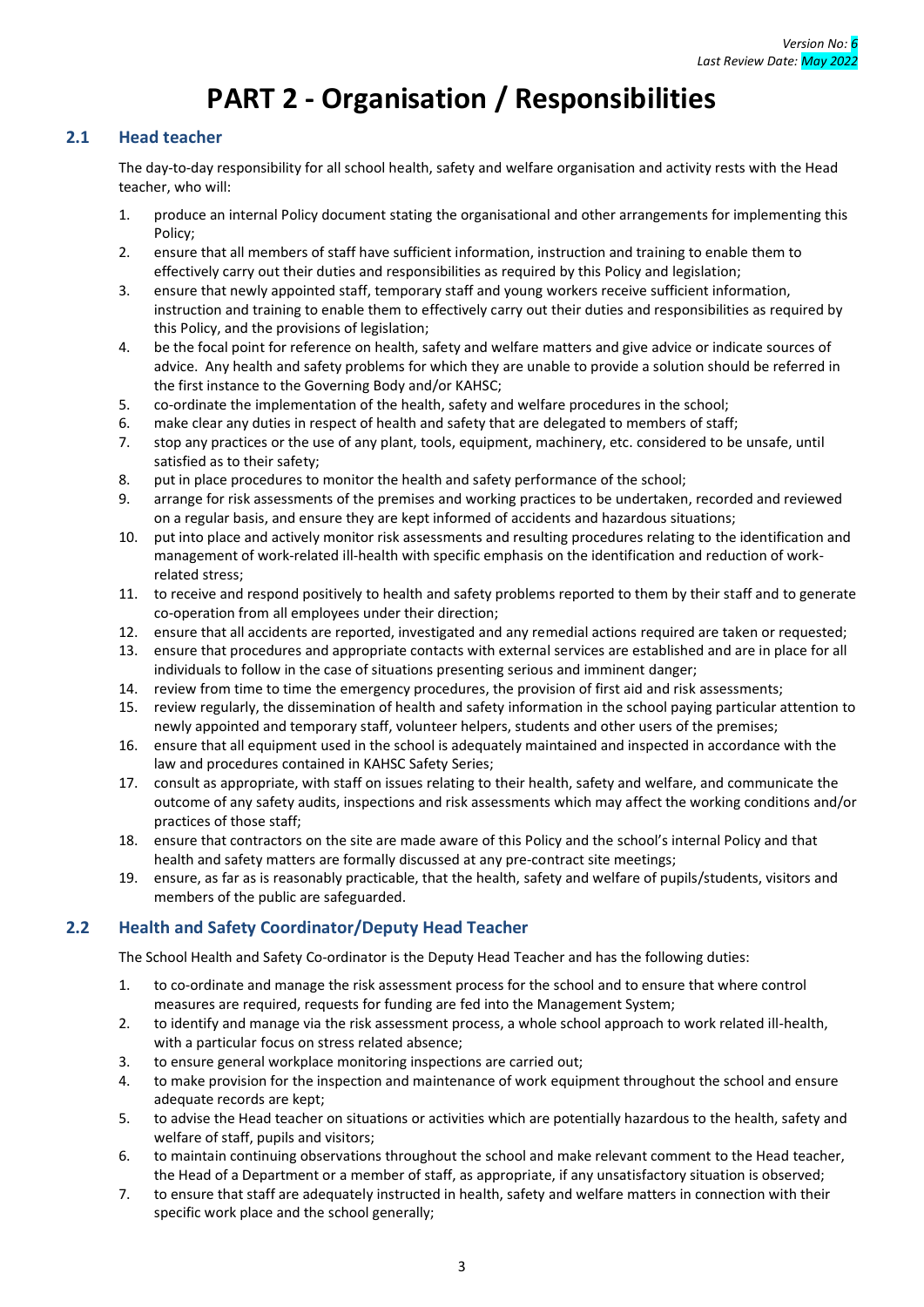- 8. to ensure that adequate records are kept of specific health, safety and induction training;
- 9. to ensure that health and safety advice and information received by the school are disseminated in such a way that all appropriate staff have access to such information;
- 10. undertaking any other functions devolved to them by the Head teacher.

## <span id="page-7-0"></span>**2.3 Teaching/Non-Teaching Staff Holding Positions of Special Responsibility**

These staff may include Deputy/Assistant Head teacher(s), Heads of Department/Curriculum Co-ordinators, Clerical Managers/Supervisors and Site Managers/Janitors who will:

- 1. have a general responsibility for the application of the school's Health and Safety Policy to their own department or area of work and are directly responsible to the Head teacher for the application of the health, safety and welfare procedures and arrangements;
- 2. establish and maintain safe working procedures including arrangements for ensuring, so far as is reasonably practicable, the absence of risks to health and safety in connection with the use, handling, storage and transport of articles and substances;
- 3. resolve health, safety and welfare problems members of staff may refer to them, or refer to the Head teacher or Health and Safety Coordinator any problems for which they cannot achieve a satisfactory solution within the resources available to them;
- 4. carry out regular health and safety risk assessments of the activities for which they are responsible, ensuring that staff involved in such activities are made fully aware of the relevant control measures, and submit reports to the Head teacher or the Health and Safety Co-ordinator;
- 5. in accordance with the school policy carry out risk assessments and monitor outcomes in relation to individual cases of work-related ill-health as and when these are brought to the manager's attention or are identified in individual members of staff;
- 6. carry out regular inspections of their areas of responsibility to ensure that equipment, furniture and activities are safe and record these inspections where required;
- 7. ensure that all staff under their control are familiar with national and local guidance and the KAHSC Safety Series, if issued, for their area of work;
- 8. ensure, so far as is reasonably practicable, the provision of sufficient information, instruction, training and supervision to enable other employees and pupils to avoid hazards and contribute positively to their own health and safety;
- 9. where appropriate, ensure relevant advice and guidance on health and safety matters is sought either from National Bodies of particular subjects, KAHSC, or others;
- 10. investigate any accidents that occur within their sphere of responsibility, ensuring that the appropriate recording and reporting procedures are followed;
- 11. prepare an annual report for the Head teacher on the health and safety performance of their department or area of responsibility.

## <span id="page-7-1"></span>**2.4 Special Obligations of Teachers**

The health and safety of pupils in classrooms, workshops and physical education areas is the responsibility of class teachers. Teachers are expected to:

- 1. exercise effective supervision of the pupils and to know the emergency procedures in respect of fire, first aid and other emergencies, and to carry them out;
- 2. follow the particular health and safety measures to be adopted in their own teaching areas as laid down in the relevant National Guidelines or the KAHSC Safety Series and website guidance, if issued, and to ensure that they are applied;
- 3. give clear oral and written instructions and warnings to pupils as often as necessary;
- 4. follow safe working procedures personally;
- 5. require the use of protective clothing and guards where necessary;
- 6. make recommendations to their Head teacher or Health and Safety Coordinator on health and safety equipment and on additions or necessary improvements to plant, tools, equipment or machinery;
- 7. integrate all relevant aspects of safety into the teaching process and, if necessary, give special lessons on health and safety;
- 8. avoid introducing personal items of equipment (electrical or mechanical) into the school without prior authorisation;
- 9. report all accidents, defects and dangerous occurrences to their Head of centre;
- 10. report any situations which are causing or are likely to cause work related ill-health and work with Senior Managers to bring about a successful resolution to issues raised.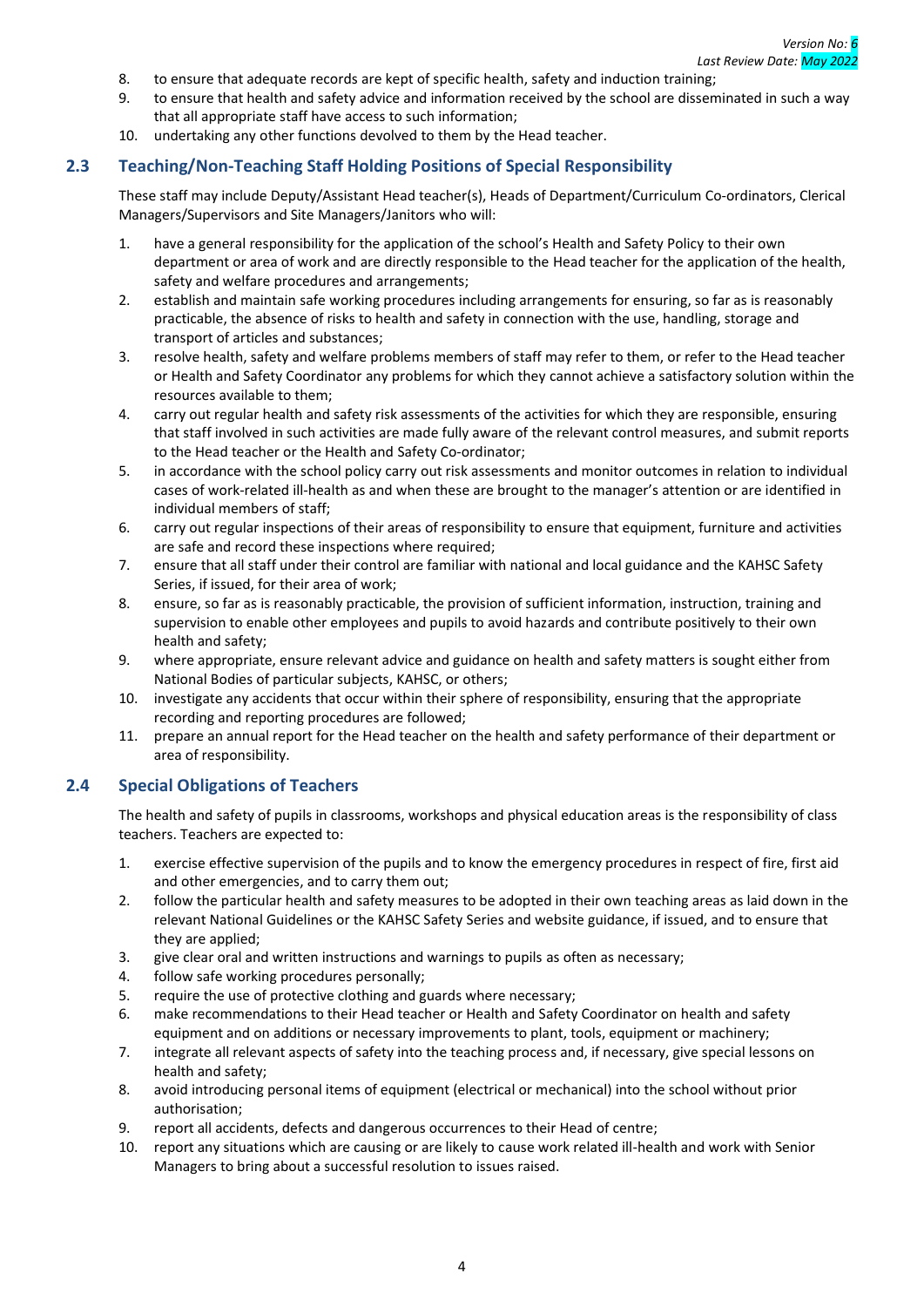## <span id="page-8-0"></span>**2.5 School Health and Safety Representatives**

The Head teacher recognise the role of Health and Safety Representatives appointed by a recognised trade union or staff. Health and Safety Representatives will be allowed reasonable opportunities to investigate accidents and potential hazards, pursue employee complaints and carry out school inspections within directed time. They are also entitled to certain information, for example, about accidents, and to paid time off to train for and carry out their health and safety functions. They are not part of the management structure (unless officially invited to be so) and are not carrying out the duties on behalf of the Head teacher.

## <span id="page-8-1"></span>**2.6 Obligations of All Employees**

Notwithstanding any specific duties that may have been delegated to them, all employees must:

- 1. make themselves familiar with the contents of this Policy;
- 2. keep up-to-date with all current safety requirements and/or safety advice that affect their particular area of work, and seek competent advice if required;
- 3. comply with any control measures put in place as a result of Risk Assessments carried out;
- 4. act in the course of their employment with due care for the health, safety and welfare of themselves and others;
- 5. observe all instructions on health and safety issued by School or any other person delegated to be responsible for a relevant aspect of health and safety;
- 6. take heed of any instruction and/or training received on the use of equipment, machinery, dangerous substance or safety device;
- 7. use and maintain correctly, in accordance with any instruction and/or training received, all personal protective equipment issued;
- 8. report every accident, injury and, where appropriate, near miss using the agreed procedures and the appropriate documentation;
- 9. co-operate with other persons to enable them to carry out their health and safety responsibilities and/or statutory duties;
- 10. inform the Head Teacher of any shortcomings they consider to be in the school's health and safety arrangements;
- 11. exercise good standards of housekeeping and cleanliness;
- 12. know and apply the procedures in respect of fire, first aid and other emergencies;
- 13. co-operate with the appointed Trade Union Health and Safety Representative and the Enforcement Officers of the Health and Safety Executive.

Failure to exercise reasonable care for the safety of oneself, fellow employees or members of the public; to cooperate with the Governors on health and safety matters; or the misuse of safety equipment provided may justify disciplinary action being taken against the employee concerned.

## <span id="page-8-2"></span>**2.7 Pupils**

Pupils, in accordance with their age and aptitude, are expected to:

- 1. exercise personal responsibility for the health and safety of themselves and others;
- 2. observe standards of dress consistent with safety and/or hygiene;
- 3. observe all the health and safety rules of the school and in particular the instructions of staff given in an emergency;
- 4. use and not wilfully misuse, neglect or interfere with things provided for his/her health and safety.

## <span id="page-8-3"></span>**2.8 Contractors, Visitors and Other Users of the Premises**

Contractors, visitors and other users of the premises are required to observe the health, safety and welfare rules of the school. In particular, parents and other volunteers helping out in school, including those associated in self-help schemes are made aware of the health and safety policy applicable to them by the teacher to whom they are assigned.

## <span id="page-8-4"></span>**2.9 Competent Health and Safety Assistance**

Without detracting from the primary responsibility of the governors and staff for ensuring safe conditions of work, and in compliance with the Management of Health and Safety at Work Regulations 1999, the School will secure, competent assistance in applying the provisions of health and safety law where it is necessary to assist management in that task. **Kym Allan Safeguarding, Health and Safety Consultants Ltd. (KAHSC)** have been appointed to provide such competent assistance [\(www.kymallanhsc.co.uk\)](http://www.kymallanhsc.co.uk/):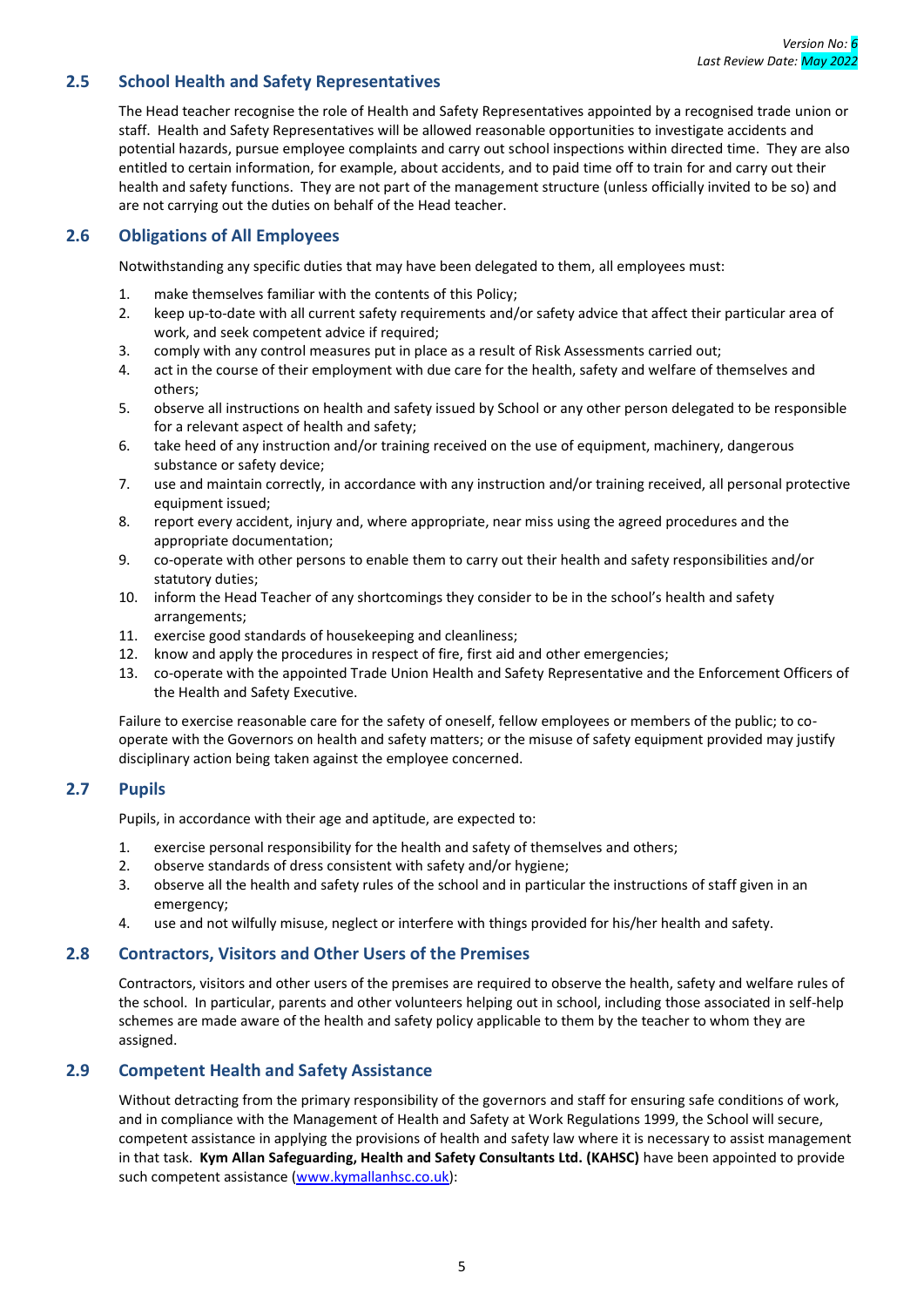| Kym Allan Safeguarding, Health & Safety Consultants Ltd.<br>3-4 Citadel Row<br>Carlisle<br>Cumbria, CA3 8SQ |                                          |                                   |  |
|-------------------------------------------------------------------------------------------------------------|------------------------------------------|-----------------------------------|--|
| Tel No. (Office hours & 24 hour emergencies):                                                               | 01228 210152                             |                                   |  |
| Fax:                                                                                                        | 01228 210153                             |                                   |  |
| Mobile:                                                                                                     | 07909 484449                             |                                   |  |
| <b>Name</b>                                                                                                 | <b>Title</b>                             | <b>Email</b>                      |  |
| Kym Allan                                                                                                   | Director                                 | kym@kymallanhsc.co.uk             |  |
| Helen Blamire                                                                                               | Safeguarding, Health & Safety Consultant | helen.blamire@kymallanhsc.co.uk   |  |
| Penny Gosling                                                                                               | Safeguarding, Health & Safety Consultant | penny.gosling@kymallanhsc.co.uk   |  |
| Laura Sim                                                                                                   | <b>Business Support Administrator</b>    | laura.sim@kymallanhsc.co.uk       |  |
| Courtney Allan                                                                                              | <b>Business Support Administer</b>       | Courtney.allan@kymallanhsc.co.uk  |  |
| <b>Gordon Hastings</b><br>Health & Safety Consultant                                                        |                                          | gordon.hastings@kymallanhsc.co.uk |  |

*Further Assistance and guidance can be sought from:*

| <b>Cumbria</b>                                              |                                                             |  |  |
|-------------------------------------------------------------|-------------------------------------------------------------|--|--|
| <b>Cumbria Safeguarding Children Partnership (CSCP):</b>    | <b>UK Health Security Agency (UKHSA)</b>                    |  |  |
| Tel: 01228 226898                                           | <b>Cumbria and Lancashire Health Protection Team (HPT):</b> |  |  |
| Email: CSCP@cumbria.gov.uk                                  | Lancashire County Council                                   |  |  |
| Website:                                                    | Pitt Street Reception County Hall                           |  |  |
| https://www.cumbriasafeguardingchildren.co.uk/              | Preston<br>PR18XB                                           |  |  |
| Concerns about a child: Cumbria Safeguarding Hub            |                                                             |  |  |
| Tel: 0333 240 1727                                          | Tel: 0344 225 0562 option 2                                 |  |  |
| Email: safeguardinghub.fax@cumbria.gov.uk                   | Fax: 01772 251789                                           |  |  |
| DO (formerly LADO)                                          | Out of office: 0151 434 4819                                |  |  |
| Tel: 03003 033892                                           | <b>Cumbria Education IPC Team</b>                           |  |  |
| Email: lado@cumbria.gov.uk                                  | Point of contact for schools for advice with public health  |  |  |
| <b>Early Help Team</b>                                      | incidents.                                                  |  |  |
| Tel: 03003 033896                                           | Email:<br>EducationIPC@cumbria.gov.uk (Mon-Fri)             |  |  |
| Email: early.help@cumbria.gov.uk                            |                                                             |  |  |
| Lancashire                                                  |                                                             |  |  |
| <b>Children's Safeguarding Assurance Partnership (CSAP)</b> | <b>UK Health Security Agency (UKHSA)</b>                    |  |  |
| (Lancashire):                                               | <b>Cumbria and Lancashire Health Protection Team (HPT):</b> |  |  |
| Tel: 01772 536594                                           | Lancashire County Council                                   |  |  |
| Email: children.cypsafeguarding@lancashire.gov.uk           | Pitt Street Reception County Hall                           |  |  |
| Website: https://www.lancashiresafeguarding.org.uk/         | Preston<br>PR18XB                                           |  |  |
| Concerns about a child:                                     |                                                             |  |  |
| Tel: 0300 123 6720 or out of hours 0300 123 6722 (5pm -     | Tel: 0344 225 0562 option 2                                 |  |  |
| 8am)                                                        | Out of office: 0151 434 4819                                |  |  |
| DO (formerly LADO)                                          |                                                             |  |  |
| Tel: 01772 536694                                           |                                                             |  |  |
| <b>Health &amp; Safety (Executive HSE)</b>                  | <b>DfE</b>                                                  |  |  |
| Redgrave Court                                              |                                                             |  |  |
|                                                             | 0370 000 2288 (office hours)<br><b>General Enquiries:</b>   |  |  |
| <b>Merton Road</b>                                          | <b>Incident Alert Team:</b>                                 |  |  |
| Bootle<br>Merseyside, L20 7HS                               | Tel: 0800 046 8687                                          |  |  |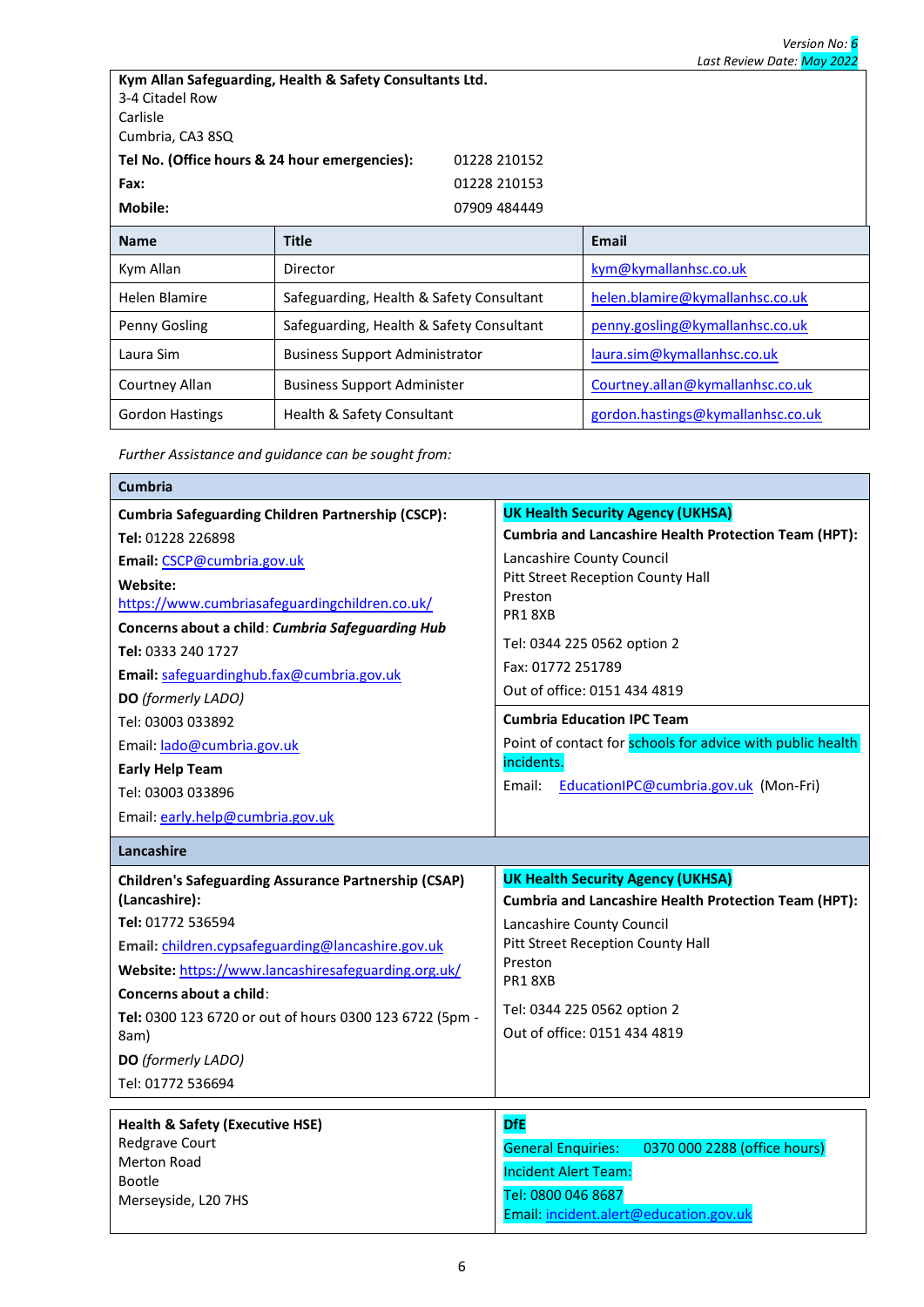Incident Contact Centre Tel: 0345 300 9923 Infoline: 0345 345 0055 Website: [www.hse.gov.uk](http://www.hse.gov.uk/)

## **Environment Agency** Incident Hotline: 0800 807060 Floodline: 0345 988 1188

## <span id="page-10-0"></span>**2.10 Persons with Specific Responsibilities**

The Head teacher have delegated certain tasks and roles to the following:

- The Health and Safety Co-ordinator Michelle Christie
- Workplace First Aiders Tunde Christie All staff are first aid trained
- Paediatric First Aiders Tunde Christie All staff are first aid trained
- Other First Aiders (if any) Kerry Crane, Richard Sanders, Sam Ryalls, Jamie Walker
- Person responsible for ensuring first aid boxes remain stocked Tunde Christie
- Defects are to be reported to  $-$  Tunde Christie
- Organisation for equipment repairs, maintenance and routine servicing Tunde Christie
- Training and Development Coordinator (H&S) Tunde Christie
- Asbestos Coordinator, responsible for visual inspection and the recording of termly condition monitoring Tunde Christie
- Coordinator of Risk and COSHH Assessments is Tunde Christie
- The person responsible for ensuring that all persons working in school undergo suitable recruitment and vetting checks - Tunde Christie
- Designated Safeguarding Lead (DSL) is Tunde Christie and Deputy DSLs are Michelle Christie and Kerry Crane
- Educational Visits Co-ordinator Tunde Christie
- The Responsible Person for Fire Safety Tunde Christie
- The Fire Safety Manager (person in charge in an emergency) Tunde Christie and deputy Michelle Christie
- Fire Wardens Tunde Christie and Michelle Christie
- Person responsible for testing/checking the fire alarm/emergency lighting/fire extinguishers etc. and maintaining the Fire Log Book - Tunde Christie
- Holder of accident/incident records, pupil accident book and official site accident book Tunde Christie
- The person(s) responsible for undertaking accident investigations Tunde Christie
- In-house visual inspections Tunde Christie

#### <span id="page-10-1"></span>**2.11 Location of Supporting Systems/Documents**

In order to effectively implement our health and safety arrangements, we refer to a variety of supporting internal and external documents and procedures. This section outlines where you can access key documents and information in school.

#### *Location of Key Documentation*

- Displayed H&S Policy Statement and Arrangements Office
- General School Risk Assessments Office
- Pupils' Accident Book office
- A list of pupils with specific medical conditions/needs is held in office
- Archived health and safety documents/records are held in office
- Emergency / Fire Evacuation Plans office *(copies also held off site)*
- Maintenance and servicing records (Building Register) office
- Health and Safety Management Plan office

## <span id="page-10-2"></span>**2.12 Other Related Policies**

This policy should be read in conjunction with other related school policies and procedures including:

- Child Protection Policy and procedures
- Child on child abuse policy
- Recruitment Selection and Pre-Employment Vetting Policy & procedures including the Single Central Record
- Online Safety Policy and procedures
- Whole School Behaviour Policy and procedures
- Positive Handling, Support and Physical Intervention Procedures
- School Drug Policy
- Supporting Pupils with Medical Conditions Policy and procedures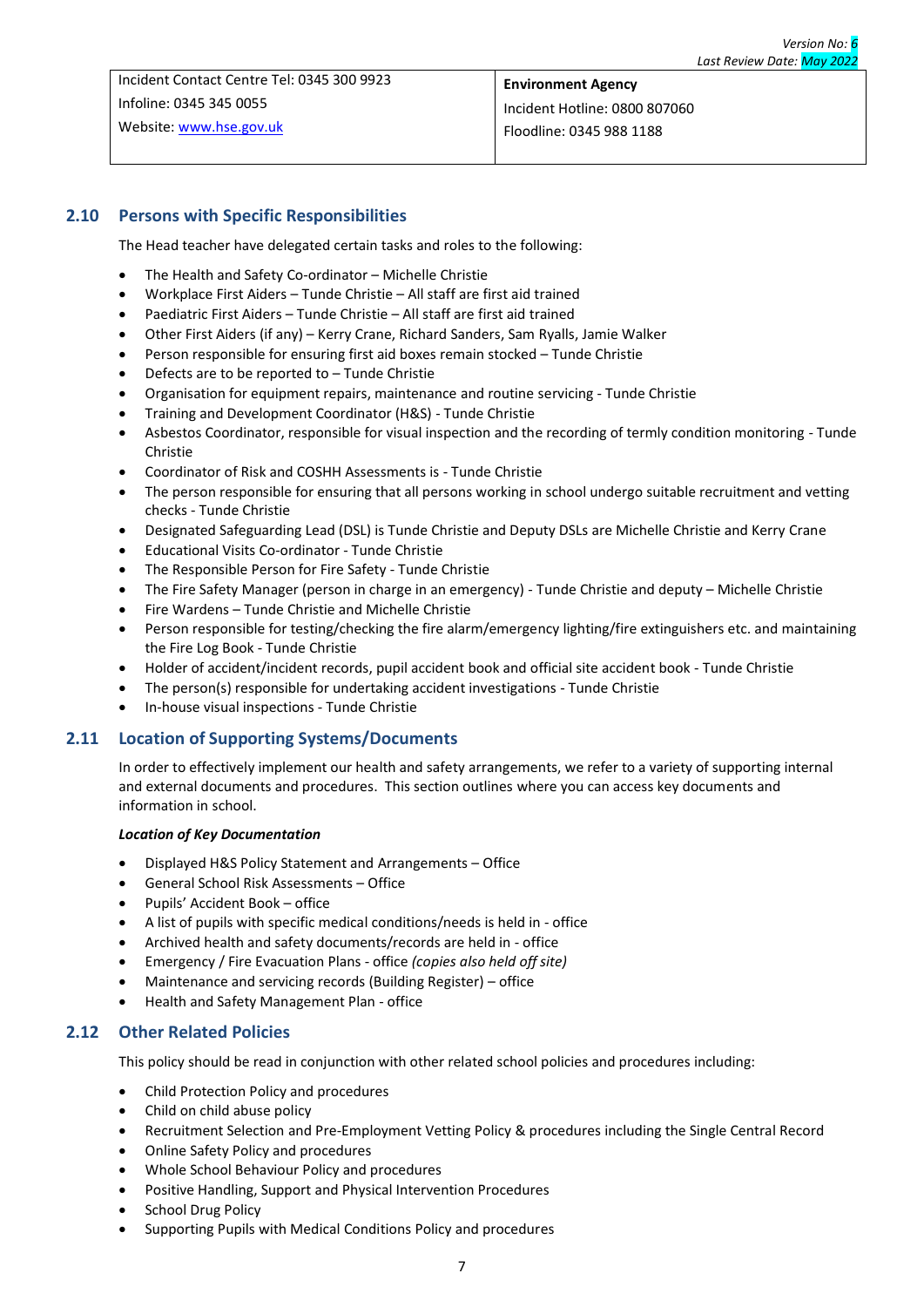- Attendance Arrangements
- Data Protection Policy
- Special Educational Needs Information Report/Policy
- Emergency Plan(s) including Lockdown procedures
- Risk Assessments
- Accessibility Plan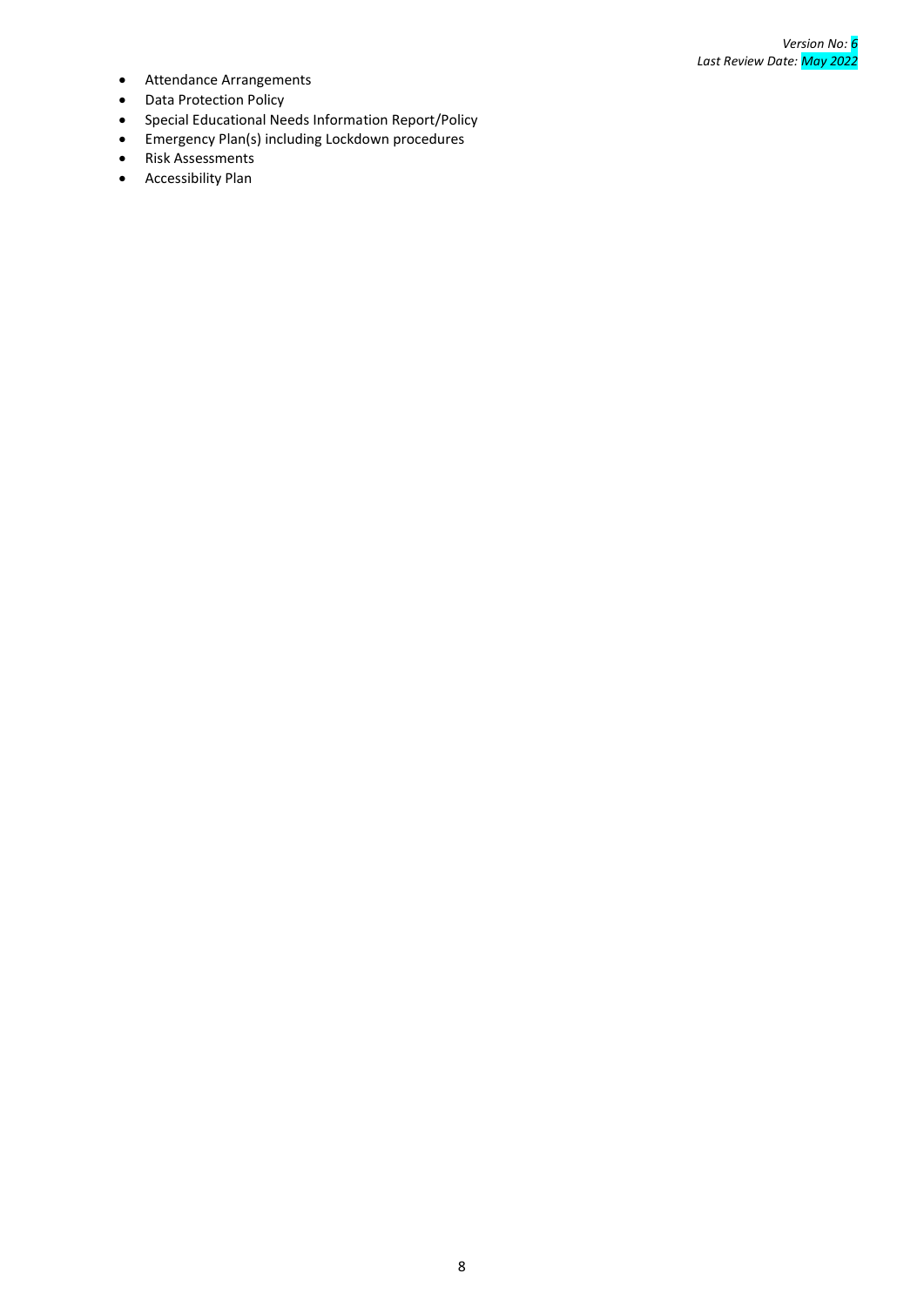## **3. PART 3 – Arrangements / Procedures**

<span id="page-12-0"></span>The procedures which follow will be adhered to at all times, but we recognise that amendments or additions may be required in order to support those directly affected by emergencies or public health incidents for example. Any variations to this policy in relation to emergencies or public health incidents will be produced as the need arises.

## <span id="page-12-1"></span>**3.1 Consultation, Communication and Competence**

## *Consultation*

The School recognises the contribution which employees and pupils are able to make towards health and safety in their workplace and will co-operate and consult with employees and pupils as necessary. If a decision involving work equipment, processes or organisation could affect the health and safety of our staff, we will allow time to give them, or their representatives, the chance to express their views, and take account of these views before reaching a decision. Consultation with staff will be carried out on all matters relating to health and safety at work either collectively or direct with individuals.

The Head teacher will recognise, co-operate and consult with properly appointed Health and Safety Representatives to enable them to fulfil their statutory functions and ensure that effective arrangements are in place for consultation and communication with staff within school. At the present time, the school does not have an appointed Trade Union or Staff Appointed Health and Safety Representative.

#### *Communication*

The School will provide all employees (including trainees and those on fixed term contracts) with comprehensible and relevant information on the risks to their health and safety identified by risk assessments and the preventive and protective measures required to prevent accident, injury or loss.

Agency workers and seconded workers are treated as employees under health and safety legislation and we will ensure that these employees have appropriate induction and are informed likewise of hazards and risks associated with the working environment.

Information supplied will be pitched appropriately, given the level of training, knowledge and experience of the employee. It will also be provided in a form which takes account of any language difficulties or disabilities. For employees with little or no understanding of English, or who cannot read English, we may need to make special arrangements. These could include providing translation, using interpreters, or replacing written notices with clearly understood symbols or diagrams.

Kym Allan Safeguarding, Health and Safety Consultants Ltd. (KAHSC) provides competent health and safety advice to the School and is responsible for keeping the school up to date on all health and safety matters of relevance. The Health & Safety Coordinator is responsible for ensuring that all new information supplied by KAHSC is effectively communicated to the relevant target audience.

Additions and alterations to the Policy, which is a working document, will be circulated to staff promptly.

## *Safety Signs & Notices*

Where a risk assessment indicates that, having adopted all appropriate precautions, risks cannot be adequately controlled except by the provision of appropriate safety signs, then such signs will be provided. Appropriate signs will be displayed and will be easy to follow; a Health and Safety information notice board will be provided/maintained, and a Health and Safety Law poster displayed.

## *Co-Ordination*

The School shares premises with another organisation or employer, therefore, arrangements and procedures have been adopted to ensure that all concerned are able to comply with their statutory health and safety duties. The School will ensure that arrangements are made to co-ordinate the activities of its own employees and those of outside agencies working on school premises, such as contractors, cleaning/catering staff, maintenance personnel and private hirers.

#### *Health and Safety Training*

All personnel shall be competent to perform tasks that may impact on health and safety in the school. Competence shall be defined in terms of appropriate education, training and/or experience. Training procedures shall take into account differing levels of responsibility, ability and literacy; and risk.

The Head Teacher will be responsible for assessing the effectiveness of training received.

Each member of staff is also responsible for drawing their line manager's attention to their own personal needs for training and for not undertaking duties unless they are confident that they have the necessary competence.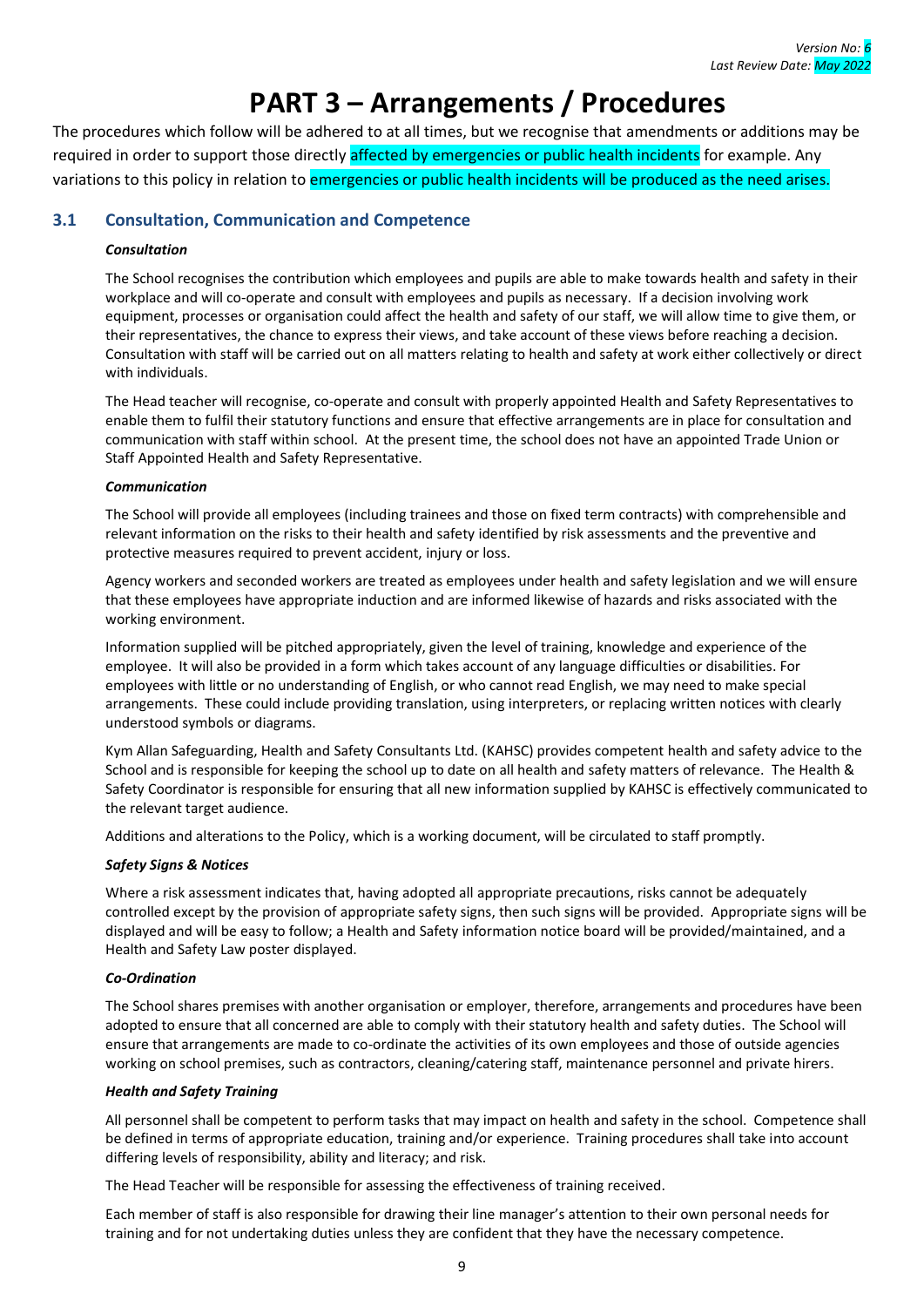#### *Induction Training*

All new members of staff (including volunteers, students and pupils on work experience) are encouraged to familiarise themselves with the health and safety procedures in school. It is the responsibility of the Health & Safety Coordinator to ensure that the relevant procedures and documentation has been seen and understood. Further training and development is identified and incorporated within in the School Management/Development Plan.

## <span id="page-13-0"></span>**3.2 Monitoring, Review and Audit**

The Head teacher will, at intervals that it determines appropriate, monitor and review the school's health and safety management system to ensure its continuing suitability. Relevant staff and other parties will be involved as appropriate. Reviews of specific risk areas may also be undertaken. Reviews shall be documented where appropriate. The review process aims to identify where changes to policy, objectives and other elements of the health and safety management system are required. The Head Teacher will report, as required upon completion of a review.

#### <span id="page-13-1"></span>**3.3 Health and Safety Inspections of Premises and Activities**

The Head teacher and/or Health and Safety Coordinator will undertake a health and safety inspection of the school premises on at least an annual basis. The findings of these inspections will be recorded. Any corrective actions required following these inspections will be reported and discussed with the Head teacher. Where possible, action will be taken immediately, or if planned actions are required these will be added to our Health and Safety Management Plan.

#### *Safety Inspection Regimes*

More frequent safety inspections will be carried out by nominated staff to ensure:

- Cleanliness of all workplaces, good housekeeping, the removal of waste, suitable storage of materials, books and files, etc.;
- Welfare and sanitary provisions (male/female, children's and disabled toilet facilities) are in good order;
- Good condition of premises and equipment, including highlighting defects;
- Recording of specific inspections is taking place, e.g. asbestos monitoring, pre-use visual checks of electrical and work equipment, visual inspection of play/gym equipment, vehicle checks;
- Supervision of relevant activities is taking place on the school site;

The frequency of inspections will depend on the activity being undertaken and hazards present. Hazardous workplaces such as kitchens, may need to be inspected at a greater frequency than low risk environments such as offices.

#### *Defect Identification and Reporting*

We recognise that defective equipment or dangerous conditions can lead to personal injury or harm. No defective electrical appliance or lead, and no defective mechanical device or tool that might give rise to danger may be used.

All defects to equipment or furniture and minor defects to doors, floors, walls etc. are to be reported to a nominated person. Steps should be taken to isolate the equipment or work area in question, and to warn others of the hazard by posting warning notices. That person will ensure that the necessary action is taken to rectify each defect without delay. Where funds are not immediately available, the defective the equipment or work area in question will be taken out of service and this will be added to the Annual Health and Safety Management for action when funds become available.

All staff are required to report accidents, incidents, near misses, defects and hazards to the Head teacher.

#### <span id="page-13-2"></span>**3.4 External Health and Safety Management Audits**

External audits are independent, unbiased reviews of the school's management system and can be a very useful exercise. KAHSC will, on request, carry out a health and safety management audit. These audits will be carried out by a qualified safety professional. Following this process, we will be supplied with a detailed report containing requirements and recommendations to improve our existing arrangements. Any recommended actions arising from these audits will be addressed by the Head teacher with the support of KAHSC where required.

#### <span id="page-13-3"></span>**3.5 Risk Management and Risk Assessments**

The purpose of undertaking a risk assessment is to identify significant risks, to document what hazards exist and the measures necessary to control them. Risk assessment allows us to meet the principle requirement of the Management of Health and Safety at Work Regulations and to establish safe ways to work and to protect staff, pupils and workers and any others who may be affected by school activities.

Although the Head teacher remains responsible for ensuring development, all staff within school could be involved in the risk assessment process. When relevant, risk assessments will be developed and/or reviewed with the input of affected staff. Development will usually be led by an individual who has received specific training in the theory of risk assessment and a teacher/head of department/other who has the hands-on experience of tasks being assessed. Where significant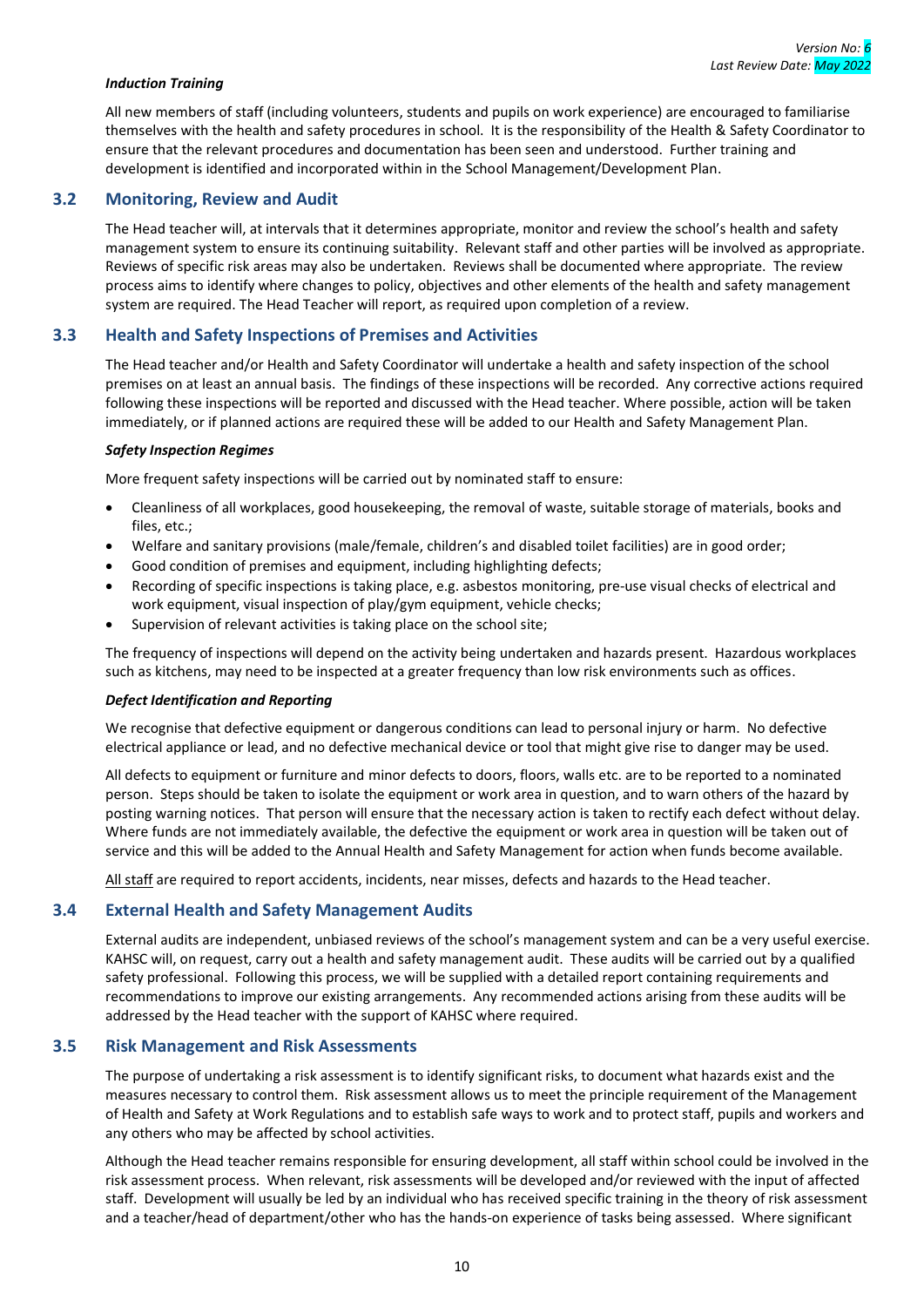risks are identified, appropriate measures and/or safe working practices are introduced to reduce/eliminate such hazards.

Risk assessments will be working documents, their effectiveness monitored and reviewed following any significant changes or when they are no longer valid e.g. following accidents or near misses, the introduction of new equipment or systems of working, legislative changes etc. Risk assessments will be monitored and checked to ensure they remain valid and revised if there have been any changes. Staff should ensure they are aware of any risk assessments relevant to their roles and completed risk assessments will be available at all times for staff to view and will be held as working documents.

Specific risk assessments relating to individuals, e.g. staff member or young person/pupil are held on the individual's personal file and will be undertaken by the Head Teacher.

#### *New and Expectant Mothers - Risk Assessment*

It is the responsibility of staff to inform the head teacher of any medical condition or pregnancy which may impact upon their work. When a member of staff notifies their line manager of their pregnancy, relevant risk assessments will be considered, and an additional individual assessment carried out to ensure that throughout pregnancy, while at work and on return to work, risks to their health and safety are adequately controlled.

## <span id="page-14-0"></span>**3.6 Accidents, Incidents, Ill Health and Dangerous Occurrences**

#### *Recording and Reporting*

*Accidents Involving Pupils:* All incidents involving pupils will be recorded in the Accident Book.

Where the following criteria is fulfilled, an entry will ALSO be made on the KAHSC on-line Accident Recording System:

- all serious injuries involving pupils:
- pupils removed from the scene and taken to hospital for treatment;
- serious head injuries i.e. where pupil is taken to hospital or medical advice is sought or advised;
- where fault can be assigned i.e. lack of supervision, faulty equipment etc.;
- any incidents of violence or aggression resulting in serious injury or where police involvements has been necessary;

The Reporting of Injuries, Diseases and Dangerous Occurrences Regulations (RIDDOR) place duties on employers to report serious incidents to the HSE. KAHSC will notify the HSE on our behalf of any incidents that are RIDDOR reportable. Data must therefore be entered on the KAHSC on-line Accident system within 7 days of the accident.

Parents will be informed about all injuries/accidents to children and of any first aid given.

*Accidents Involving Employees:* The Accident Book will be completed for all incidents/accidents involving employees. The entry in the accident book can be made either by the injured person or by a nominated person. After each entry is made, the page will be torn out, a copy given to the injured person and the original filed in a secure and confidential location in line with the Data Protection Act.

For all accidents/incidents involving employees, an entry will ALSO be made on the KAHSC on-line Accident Recording System by the Head Teacher or nominated person.

Under RIDDOR, any accidents to staff which result in the following are reportable to the HSE. KAHSC will notify the HSE on our behalf:

- **Fatality**
- Specified Injuries
- Over seven-day absence
- Reportable occupational diseases

Although Over 3 Day Injuries/Absence are no longer reportable to the HSE, we will still keep a record of all-over threeday injuries this will also be recorded on the KAHSC on-line Accident Reporting system.

*Accidents Involving Contractors and the Self-Employed:* The Accident Book will be completed just as it would be for school employees.

If a self-employed contractor is working in school premises and they suffer a specified injury or an over-seven-day injury, the information will be entered on the KAHSC on-line Accident system for onward reporting to the HSE.

*Accidents Involving Members of the Public (Other Than Pupils) Including Volunteers:* The Accident Book will be completed, and an entry will be made on the KAHSC on-line Accident Recording System.

*Violent Incidents:* Employees are reminded that all incidents of aggression, threat or actual violence that takes place either at work or as a direct result of their work, must be reported to the Head Teacher. The Head Teacher takes these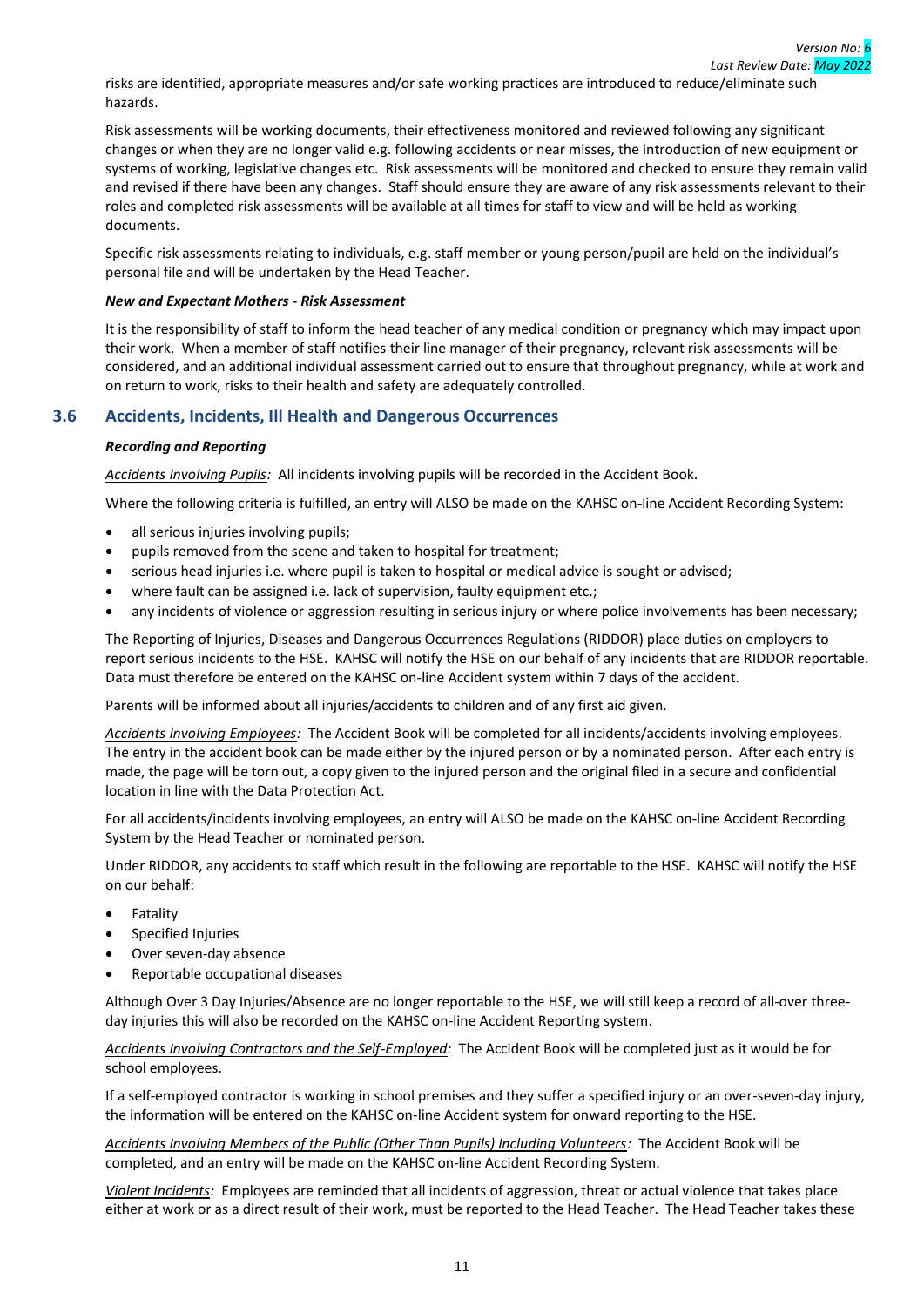matters very seriously and any evidence of problems will result in a review to seek better methods of elimination and control.

Violent incidents between pupils will be dealt with in accordance with the Whole School Behaviour Policy and do not need to be reported to KAHSC unless serious in nature i.e. severity of injury, police involvement etc. although we can record them using the KAHSC on-line Accident reporting system for statistical purposes and to analyse patterns or trends.

Violent incidents towards staff by other staff, pupils or members of the public will be dealt with in accordance with the Whole School Behaviour Policy. Physical or verbal violence to staff will be reported to KAHSC in the following situations:

- absence from work as a result of emotional, psychological or physical injury;
- any incident involving physical assault;
- involvement of the police or other agencies;
- incidents resulting in a review of the school's procedures;
- any other violent incident that an employee feels is unacceptable should be reported.

*Near Misses:* Staff and students are encouraged to report near misses as such incidents could, in the future, result in a major injury if appropriate control measures are not introduced to prevent a more serious incident occurring.

*Dangerous Occurrences:* An incident with the potential to cause injury to a person and/or damage to equipment, property and premises which must be reported to the HSE. This includes situations such as the accidental release of substances which may damage the health of any person (e.g. Asbestos) and electrical short circuits or overload causing fire or explosion. For any dangerous occurrences an entry will be made on the KAHSC on-line Accident Recording System within 7 days of the incident. KAHSC will notify the HSE on our behalf of these incidents.

*Occupational Ill-Health and Notifiable Diseases:* Where an employee considers the ill-health to be work related, or if this is confirmed by an Occupational Health Specialist or other professional medical practitioner, this will be reported without delay to KAHSC using the on-line Accident Recording System.

Where the work-related ill health results in a Notifiable Occupational, these incidents will be reportable to the HSE by KAHSC.

#### *Reporting to Ofsted and Local Child Protection Agencies*

#### *Accident Investigation*

- Investigations of all accidents will be undertaken so that control measures can be introduced to prevent recurrence. The majority of accidents will be low level requiring minimal investigation with the outcomes only needing to be noted on the KAHSC on-line Accident Recording System and in the Pupil Accident Book.
- More detailed investigations may be needed for more serious incidents and these will be conducted by the Head Teacher.
- Where appropriate, risk assessments will be formally reviewed following accidents/near misses.

#### *Accident Data Analysis*

Accident/incident statistics are examined by the Head Teacher on at least an annual basis to enable any patterns to be identified and to determine, where necessary, measures to prevent recurrence.

#### *Retention of Documents*

| <b>Staff, Volunteers, Visitors,</b><br><b>Members of the Public,</b> | Records relating to accident/injury at work - Date of incident + 12 years.<br>In the case of serious accidents, a further retention period will need to be applied.                                                                                                                                                       |  |
|----------------------------------------------------------------------|---------------------------------------------------------------------------------------------------------------------------------------------------------------------------------------------------------------------------------------------------------------------------------------------------------------------------|--|
| <b>Contractors, Self-Employed</b>                                    | The official accident book pages $-$ Date of Incident $+$ 6 years.                                                                                                                                                                                                                                                        |  |
| <b>Pupils</b>                                                        | Accident records (in any format) - Date of birth of the child + 25 years.                                                                                                                                                                                                                                                 |  |
| All                                                                  | All records will be clearly marked and stored in such a way to prevent accidental use<br>or loss. After the minimum record retention period has passed, we will destroy /<br>delete the records concerned in line with the Information and Records Management<br>Society - Records Management Toolkit for Schools (2016). |  |

## <span id="page-15-0"></span>**3.7 Liability Claims**

Where the school receives a letter of claim or a claim notification form (CNF) in the event of a personal injury, we will:

- immediately forward the letter of claim or CNF to our Insurers, in order that they can acknowledge receipt of the letter of claim or CNF within one business day;
- promptly provide information requested by the Insurers, who are required to investigate employee injury claims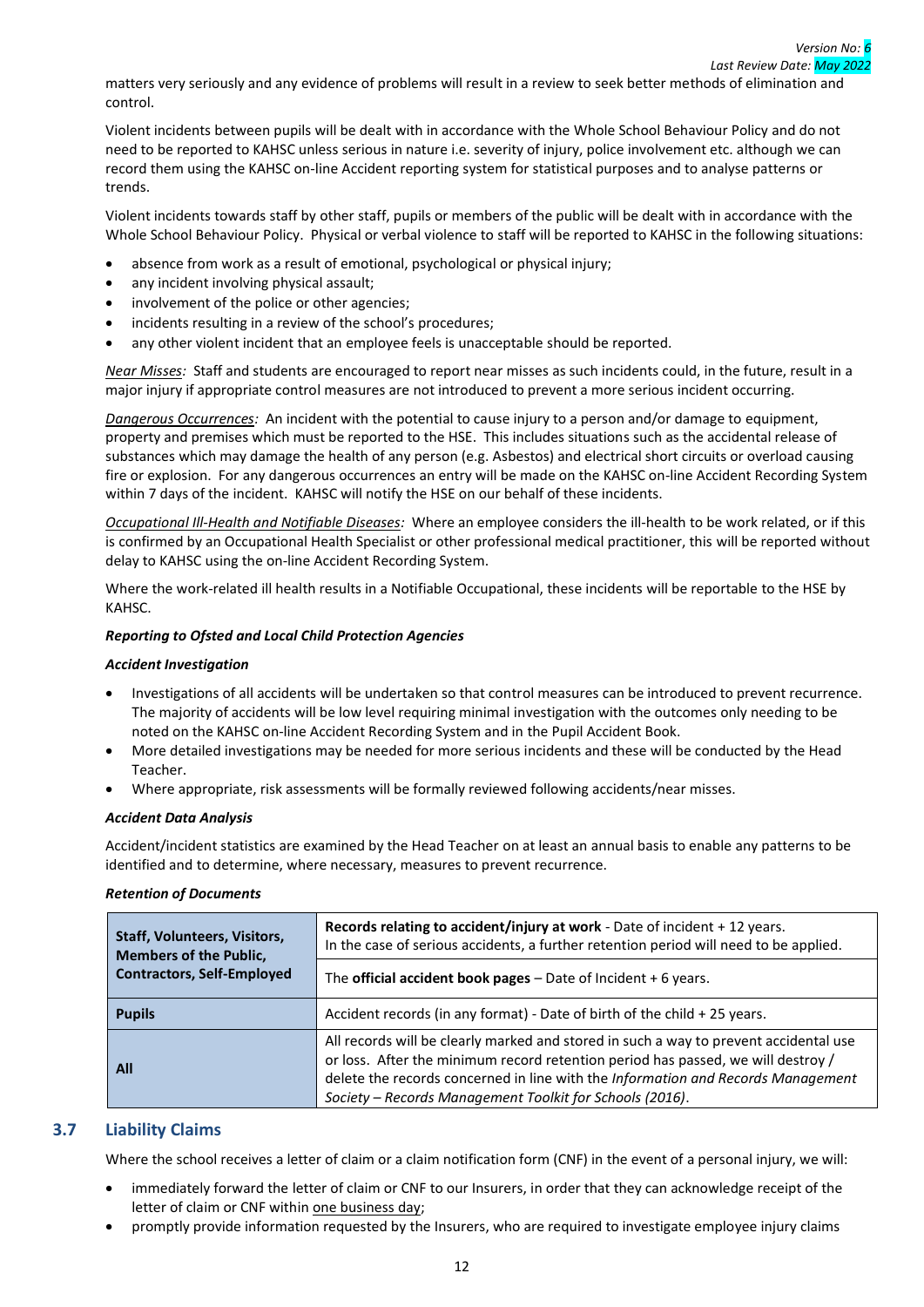within 30 business days;

• promptly provide information requested by the Insurers, who are required to investigate all other public liability claims (i.e. non-employees) within 40 business days.

## <span id="page-16-0"></span>**3.8 First Aid**

#### *First Aid Requirements*

Our first aid requirements are based on risk assessment, and include:

- designated workplace first aiders all school staff are fully qualified in first aid;
- identified locations of first aid boxes with complete and "in date" contents;
- accommodation in order to cater for the medical and therapy needs of pupils, including accommodation for the medical examination and treatment of pupils; and the short-term care of sick and injured pupils, which includes a washing facility and is near to a toilet facility.
- first aid considerations for off-site visits including travelling first aid kits.

If there are any concerns about a pupil's health or wellbeing, appropriate action will be taken dependent on the circumstances, e.g. contacting the emergency services or parents/carers to collect the pupil. If parents/carers cannot be contacted, a staff member will take the pupil to the nearest Accident and Emergency department.

Training for ALL First Aid personnel is arranged by the head of centre who is responsible for ensuring that recertification training is arranged where necessary before existing certificates expire and ensuring that new persons are trained should first aiders leave.

#### *First Aid Supplies*

These are located in the medical room, and where required, are available for off-site visits and contain items recommended in KAHSC General Safety Series G02. If at any time these articles are missing or stocks are running low, inform Tunde Christie who is responsible for stocking first aid containers and ensuring all stock past its expiry date is discarded and replaced.

#### *First Aid Records*

School will keep a record of any first-aid treatment given by first-aiders and appointed persons. This will include:

- the date, time and place of the incident;
- the name (and class) of the injured or ill person;
- details of the injury/illness and what first-aid was given;
- what happened to the person immediately afterwards (for example went home, resumed normal duties, went back to class, went to hospital);
- name and signature of the first-aider or person dealing with the incident.

#### *Supporting Pupils at School with Medical Conditions*

All medication will be administered to pupils in accordance with the DfE document 'Supporting Pupils at School with Medical Conditions' and the school's own Policy and procedures for Supporting Pupils at School with Medical Conditions held separately.

Individual Health care plans are in place for those pupils with complex or chronic/ongoing medical conditions. These plans are reviewed at least annually (or more frequently as necessary) and written precautions / procedures made available to staff.

Staff undergo general awareness training in relation to the school's policy and procedures for Supporting Pupils at School with Medical Conditions and specific training related to health conditions of pupils and administration of medicines (by a health professional as appropriate).

Details of pupils with food allergies are adequately communicated to school staff

Aspirin will **not** be administered. Any prescribed medication e.g. tablets/medicine which a child may be required to have, will be administered by authorised staff only on the written instruction of the parent/guardian. Pupils who suffer from severe migraine or severe period pains may be given paracetamol-based medication following written/verbal consent from the parent/guardian.

#### *Head Injuries*

Injuries to the head need to be treated with particular care. Any evidence of following symptoms may indicate serious injury and an ambulance be called.

- unconsciousness, or lack of full consciousness (i.e. difficulty keeping eyes open);
- confusion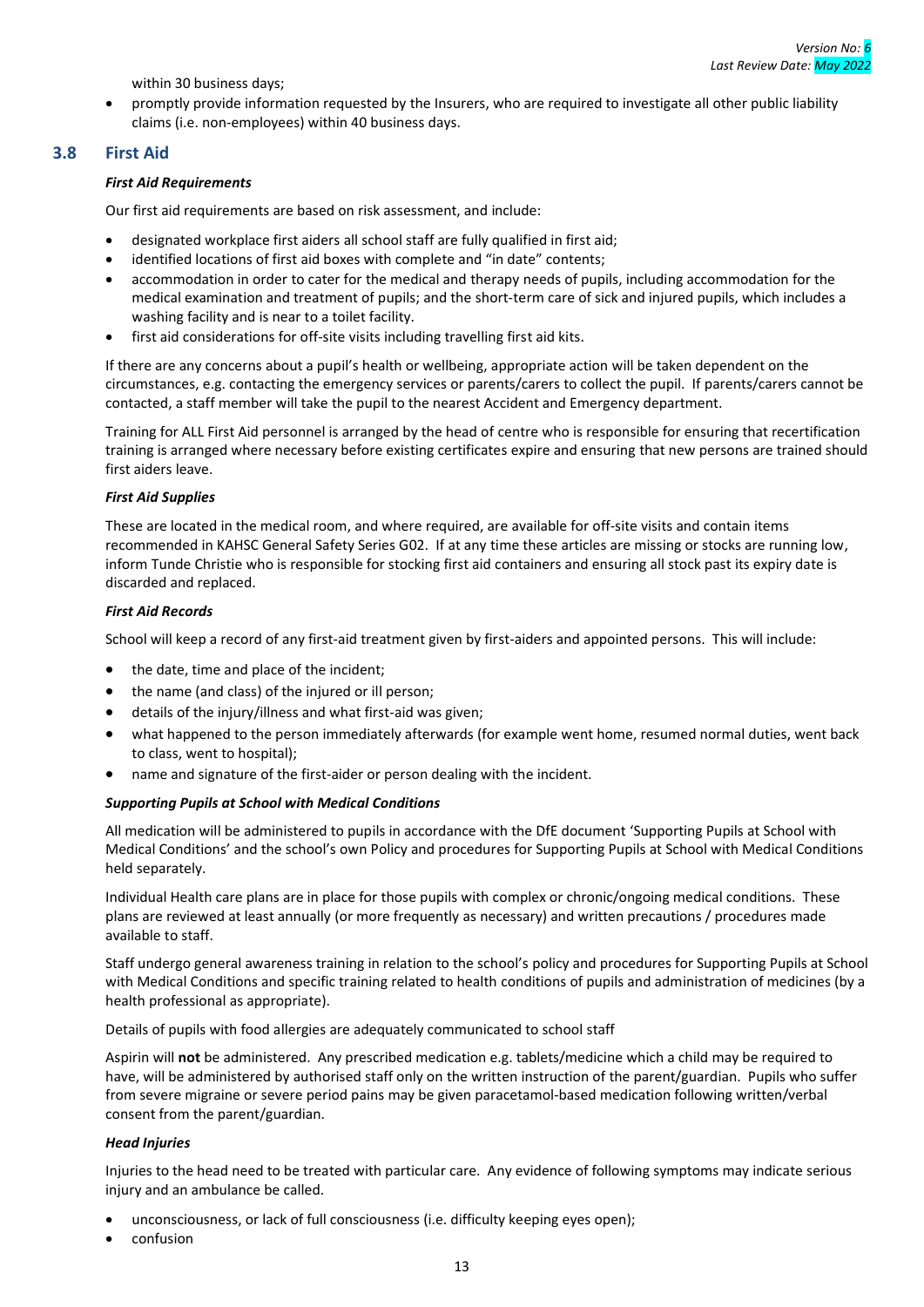- strange or unusual behaviour such as sudden aggression
- any problems with memory;
- persistent Headache;
- disorientation, double vision, slurred speech or other malfunction of the senses;
- nausea and vomiting;
- unequal pupil size;
- pale yellow fluid or watery blood coming from ears or nose;
- bleeding from scalp that cannot quickly be stopped;
- loss of balance;
- loss of feeling in any part of body;
- general weakness;
- seizure or fit.

Where young people receive a head injury their parents/carers will be informed. In the case of pupils, this should be done immediately by telephone if symptoms described above occur. For more minor bumps etc. the parent should be informed when they collect the child.

NHS direct recommends that the person who is injured should sit quietly for the first 2 hours after the injury and be monitored for the next 48 hrs.

#### *Dental Emergencies*

Dental emergencies are likely to fall into two categories:

- The child who arrives at the setting with dental pain or sepsis, or who develops either in the time they are there;
- Injuries to the teeth and mouth.

Where a child arrives with dental pain or sepsis, staff should firstly endeavour to contact the parent/carer to establish whether they have taken, or will be taking, appropriate action. Any NHS Emergency Dentist Service will always try to help a child in an emergency, but it should be noted that such treatment is not normally possible unless parental consent has been obtained.

In cases of dental accident, such as teeth being fractured or knocked out, staff should again endeavour to contact the parent/carer to ascertain whether there is a family dentist the child can attend as an emergency patient. If there are other significant facial injuries as well as tooth damage, the child should go to hospital. If it is not possible to contact parents, or if staff need advice on how best to proceed, they should call the NHS 111 service or take the injured person to the nearest A&E department.

In cases where teeth are fractured, every effort should be made to find missing teeth or parts of teeth. On no account should anyone attempt to put back in a child's mouth a tooth or part of a tooth. These should be stored immediately in fresh milk or water and taken quickly to a dentist for professional advice.

#### *Transporting Injured Pupils*

*Emergencies:* If it is deemed to be an "emergency" or an otherwise serious injury, paramedics or an ambulance will be summoned to the school/location of the accident/incident. If there is any doubt about the seriousness of an injury, the Head teachers will not hesitate to call an ambulance. The use of a school employees' or other persons' private vehicle to take the pupil to hospital should not be used in these circumstances.

The emergency contacts procedure for the injured pupil will also be activated with the parent(s)/carer(s) being advised to either come to the school or go direct to a specified hospital. Where the parent(s)/carer(s) is/are able to accompany the pupil in the ambulance, school employees will not usually need to be further involved. If however the parent(s)/carer(s) will be meeting the pupil at hospital, a school employee will need to accompany the pupil in the ambulance and arrangements made for the employee to be able to return to school once the pupil is in the care of the parent(s)/carer(s). Pupils should not be left unaccompanied at the hospital and therefore the school employee may have a protracted wait for the arrival of the parent(s) / carer(s).

Care will be taken to identify those pupils whose religion may conflict with emergency medical treatment.

#### *Site Access for Emergency Services:*

In some circumstances it may be decided by the ambulance service that the **"air ambulance"** is required to transport a casualty to hospital. It will be the responsibility of the helicopter pilot to determine the safety aspects of any given landing site (atmospheric conditions, adjacent buildings, overhead cables, trees, people on the ground etc.) and the ambulance crew on the ground would direct other aspects of the situation.

*Non-Emergencies:* In less serious situations where paramedics or an ambulance is not required but it is considered that a visit to hospital or other medical facility is still needed, we will contact the pupils' parent(s)/carer(s) to inform them of the situation and request that they arrange to collect their child from school and transport them accordingly.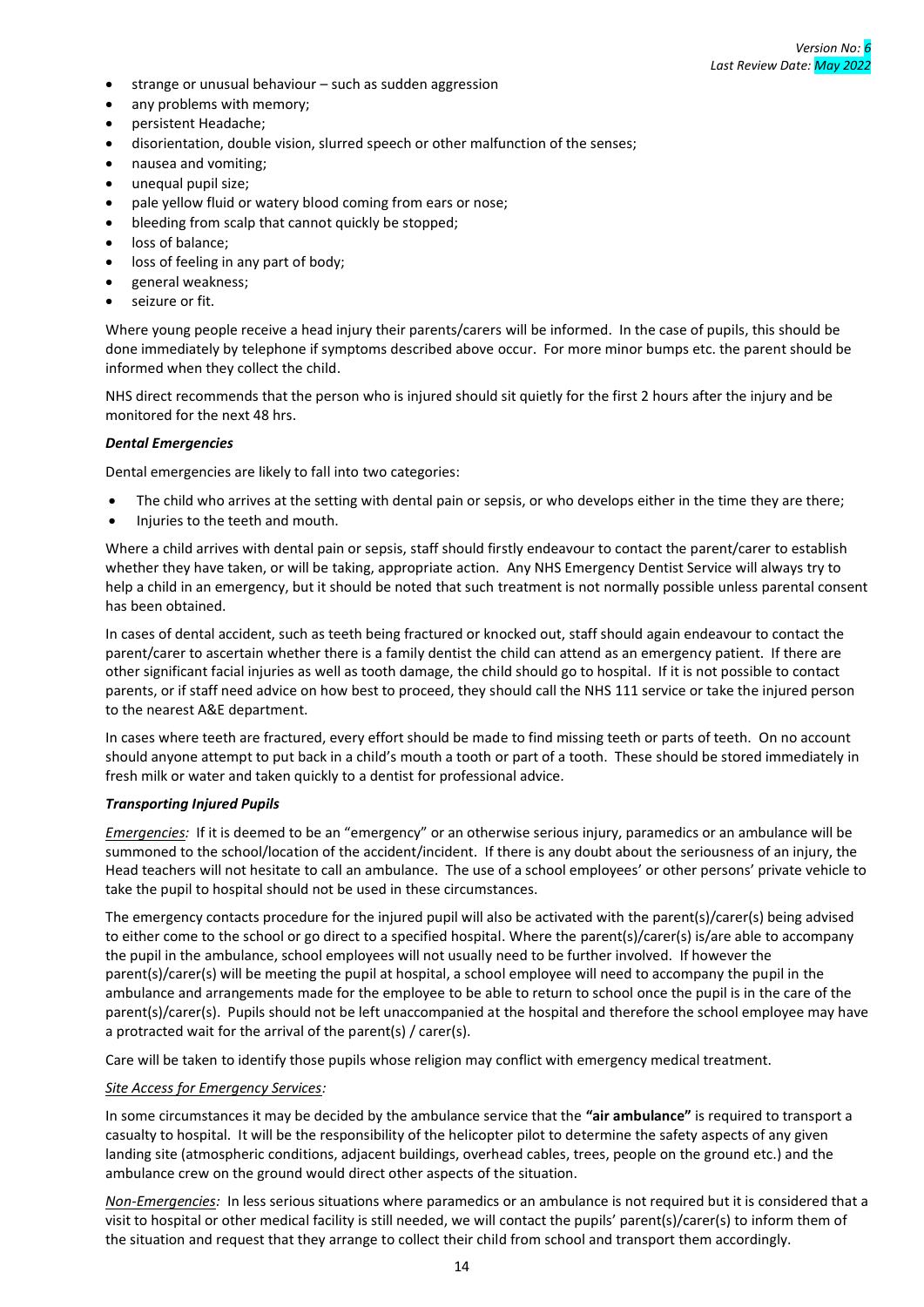*Use of Staff Vehicles:* However, if the parent(s)/carer(s) do not have access to private transport and a taxi is not appropriate or available, the Head teacher has the discretion to arrange for a school employee to take the injured pupil (and their parent/carer) to the nearest hospital or other medical facility in the employees' vehicle but a number of factors will be considered before agreeing to this method:

- the personal safety of the employee;
- the condition of the injured pupil and whether it is likely to deteriorate during the journey;
- weather/road conditions at the time;
- whether adequate staffing cover for the employee is available within the school or at the incident location;
- whether the employees' car is insured for business use;
- condition/road-worthiness of the employees' vehicle.

No school employee should transport a pupil to hospital without another appropriate adult in the vehicle to care for the child. A mileage allowance will be payable from the school budget.

*Use of a Taxi:* If a taxi is used, a member of staff must accompany a pupil. The cost may be claimed from the school account (petty cash). Use of a taxi would require only one member of staff. The taxi could be used in circumstances to take a pupil home where the parent/carer does not have transport or for dental emergencies.

*Handing over the Responsibility for an Injured Pupil to the Parent:* Initially it is the Head teacher's responsibility to endeavour to contact the parent/carer of an injured pupil to make arrangements for the necessary treatment.

If the parent/carer cannot be reached, it is the responsibility of the Head teacher to make appropriate arrangements and to contact the parent/carer at the earliest possible time. Until that has been done, the Head teacher is responsible for the pupil. It should not be left to the hospital, doctor or police to notify the parents, although they may wish to do so.

The responsibility for deciding whether medical treatment, such as an operation is required must be a decision for the medical staff involved. However, if it has not been possible to contact the parent/carer, the medical staff may seek the consent of the teacher acting 'in loco parentis'.

It occasionally happens that a pupil can be delivered to his/her parent/carer, but that the parent/carer is not in a position to seek immediate treatment. For example, a mother may have a young baby whom she cannot leave and could be distressed if suddenly asked to cope on her own. Head teachers are, therefore asked to satisfy themselves that the parent/carer can take over the responsibility for the pupil before returning to the school.

## <span id="page-18-0"></span>**3.9 Disease/Infection Control**

If a child is absent from statutory schooling through illness, it is the responsibility of the parents to inform the school of the reasons for absence. If no contact is made by a reasonable time the school will contact the parents. School will also want to know why children are absent in case it involves an infection that can be spread so that they can take appropriate action to best protect staff, the other children who attend, and their families.

The parents of children who have an infectious disease should seek professional medical advice regarding the treatment and when their child can return to school or without fear of infecting children by looking it up at [Health A to Z -](https://www.nhs.uk/conditions/) NHS [\(www.nhs.uk\),](https://www.nhs.uk/conditions/) referring to the UKHSA guidanc[e Health protection in schools and other childcare facilities,](https://www.gov.uk/government/publications/health-protection-in-schools-and-other-childcare-facilities) contacting 111, or asking the medical practice they are registered with for advice.

If there are concerns about a child's health during school which do not require immediate professional medical attention, including outside of normal hours and off-site, parents will be contacted and advised to take their child home as soon as possible and that they may wish to seek medical advice. There is a system in place where a parent is routinely asked what was wrong with the child who was sent home so that they can be excluded for the correct period of time if infectious and any other measures to prevent the spread taken.

Should there be difficulty in obtaining parental contact and a conditions is considered serious, consent should already have been provided from parents for hospital treatment to be obtained.

Prompt exclusion on medical grounds when children are suffering from infectious diseases is essential to preventing the spread of infection in education and childcare settings.

There is a local policy for the exclusion of staff and children while they are infectious in accordance with the Health [Protection for Schools, Nurseries and Other Childcare Facilities: Exclusion Table,](https://assets.publishing.service.gov.uk/government/uploads/system/uploads/attachment_data/file/789369/Exclusion_table.pdf) and a procedure for contacting parents or carers when children become ill at the setting.

Formal exclusion of pupils from a school on medical grounds is enforceable by the Head teacher only, acting on behalf of the LA and the school

In exceptional cases, when parents insist on the return of their child to school when the child still poses a risk to others, the LA may, by serving notice on the child's parents or carers, require that they keep the child away from school until they no longer pose a risk to others.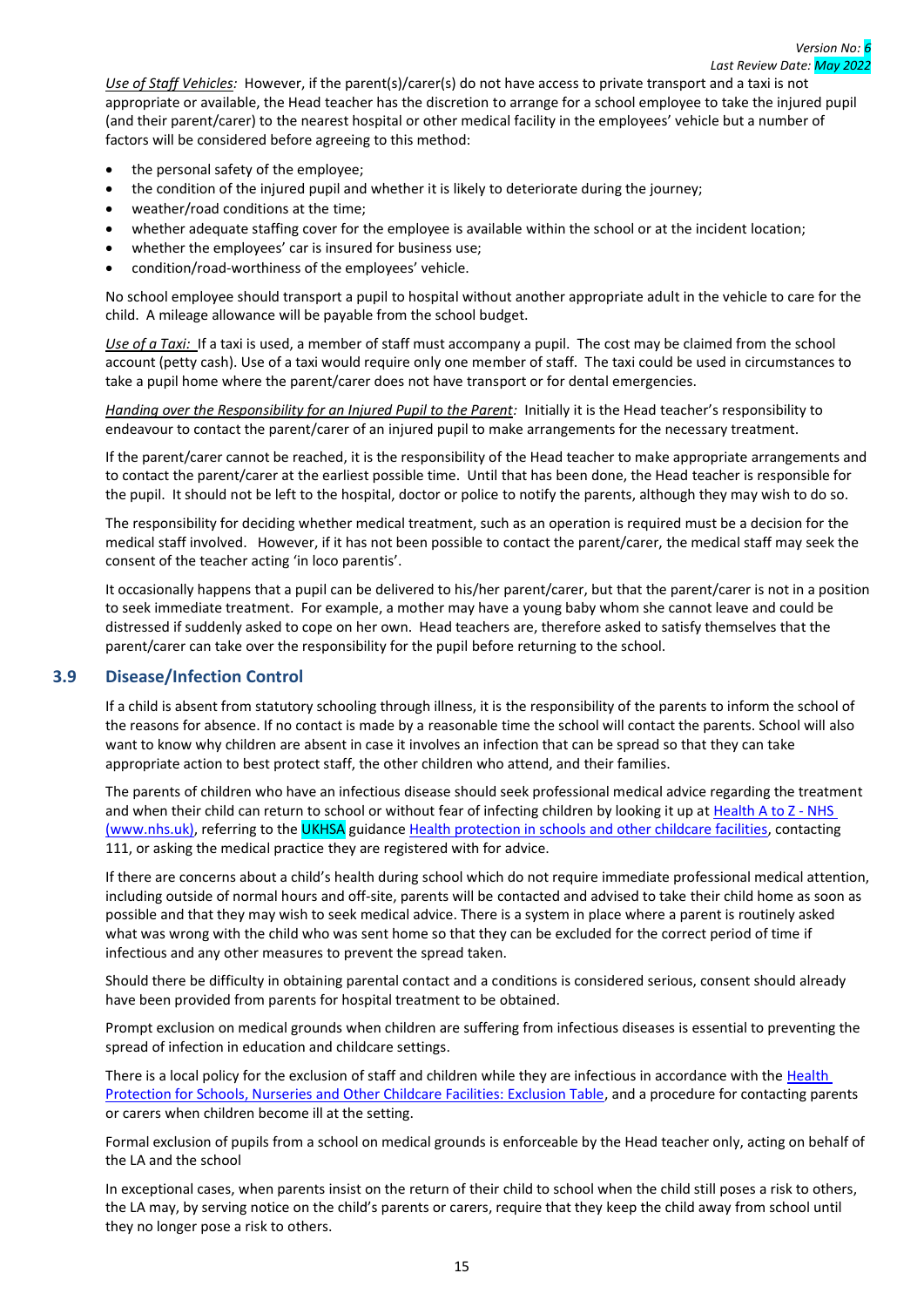Exposure to infectious disease is not normally a reason for medical exclusion unless the person exposed becomes ill and starts to show symptoms themselves. However, during a pandemic or similar public health emergency, specific advice might be given about specific infectious diseases by UKHSA applicable in England or by a local HPT applicable in the local region which must be followed.

We follow the UKHSA guidance [Health protection in schools and other childcare facilities](https://www.gov.uk/government/publications/health-protection-in-schools-and-other-childcare-facilities) in school. All staff should take precautions to avoid infection and must follow [the](http://www.nhsprofessionals.nhs.uk/download/comms/cg1_nhsp_standard_infection_control_precautions_v3.pdf) 'prevention and control' guidance published by UKHSA.

#### *Significant public health incidents*

A single suspected outbreak or incident of infectious disease will not normally constitute an emergency. Most infectious diseases in education, childcare, and children's social care settings can be managed by following the UK Health Security Agency's (UKHSA) ) [UKHSA health protection in education and childcare settings guidance \(Chapter 3\)](https://www.gov.uk/government/publications/health-protection-in-schools-and-other-childcare-facilities/chapter-3-public-health-management-of-specific-infectious-diseases)

This plan includes a range of steps that we might take in the event of a significant public health incident. It also includes when we might consider seeking specialist advice from our [UKHSA health protection team i](https://www.gov.uk/health-protection-team)n line with the [UKHSA health protection in education and childcare settings guidance \(Chapter 4\).](https://www.gov.uk/government/publications/health-protection-in-schools-and-other-childcare-facilities/chapter-4-action-in-the-event-of-an-outbreak-or-incident)

Registered medical practitioners in England and Wales have a statutory duty to notify their local authority or local UKHSA health protection team of suspected cases in certain (notifiable) infectious diseases. We will be contacted if there are actions required within the setting as part of public health management.

In large-scale public health incidents where decisions about actions to take in education, childcare and social care setting are made at a national level, the DfE will work with the department of Health and Social Care (DHSC), UKHSA, the Chief Medical Officer, and other government departments, as well as relevant local authorities and directors of public health.

#### <span id="page-19-0"></span>**3.10 Document Management / Retention of Documents**

All documents which form part of the health and safety management system will include suitable document control, so it is clear which version of each document is the most current and to avoid using obsolete documents. This will simply appear in the header or footer of each document to include the Issue No. and the last review date.

Any previous versions of documents will either be suitably marked to show they have been superseded and should not be used, then properly archived or destroyed if no longer required. Archived documents (or document boxes) will be clearly marked as 'Archive' with the date(s) they cover and the date that they can be destroyed. Archiving/retention of documents and records will be done in line with the Information and Records Management Society (IRMS) Records Management Toolkit for Schools.

## <span id="page-19-1"></span>**3.11 Control of Hazardous & Dangerous Substances (COSHH & DSEAR)**

#### *Hazardous Substances*

Hazardous substances are those that are capable of causing adverse health effects e.g. toxic, irritant, corrosive, oxidising etc. and can include cleaning chemicals, adhesives, paints, pesticides, dusts, substances used for science or design technology teaching, and biological agents.

We use CLEAPSS (Consortium of Local Education Authorities for the Provision of Science Services) specialist advice and support in science and technology. CLEAPSS provide COSHH information for the curriculum-based chemicals.

To help us in complying with COSHH we:

- identify all hazardous substances and work involving potential exposure to hazardous substances;
- prevent work with hazardous substances, and/or substitute hazardous substances for less hazardous ones where possible;
- where not possible we obtain the Manufacturer's Safety Data Sheet for the product and complete a COSHH assessment for all work involving exposure to hazardous substances;
- store hazardous substances securely using appropriate signage;
- store chemicals in suitable containers with contents and hazards clearly labelled and never decant products from their trade containers into unlabelled or hand labelled bottles;
- segregate incompatible chemicals (e.g. oxidising agents and solvents);
- store hazardous liquids in significant quantities in suitable secondary containment to safely contain any leakage;
- provide suitable Personal Protective Equipment (PPE).

#### *Dangerous Substances*

Dangerous substances are those that are flammable, highly flammable, extremely flammable and explosive under the Dangerous Substances & Explosive Atmospheres Regulations (DSEAR) 2002.

To help us comply with DSEAR we: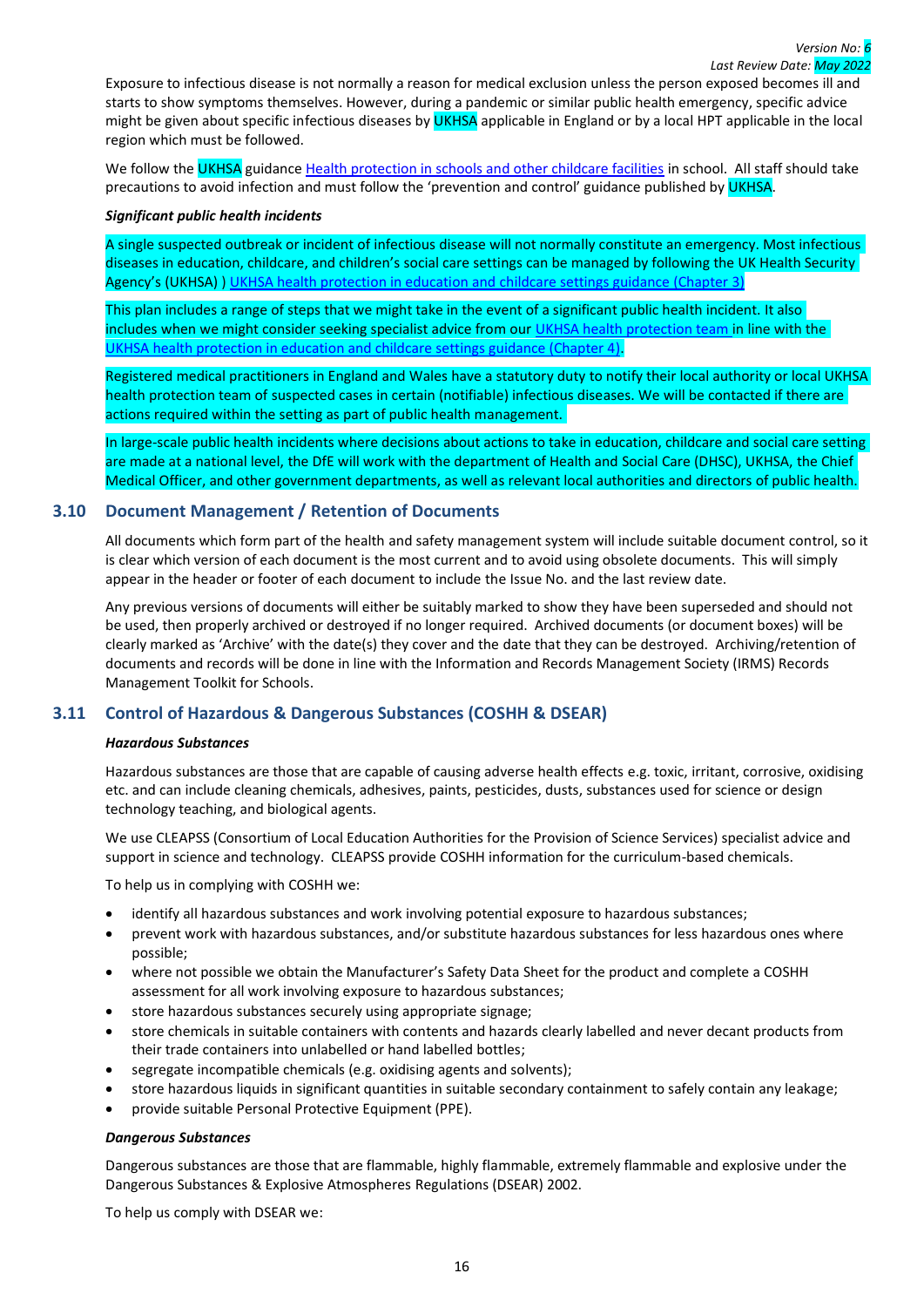- find out what dangerous substances are in the workplace and what the risks are;
- put control measures in place to either remove those risks or, where this is not possible, control them;
- put controls in place to reduce the effects of any incidents involving dangerous substances;
- prepare plans and procedures to deal with accidents, incidents and emergencies involving dangerous substances;
- make sure employees are properly informed about and trained to control or deal with the risks from the dangerous substances;
- identify and classify areas of the workplace where explosive atmospheres may occur and avoid ignition sources (from unprotected equipment, for example) in those areas.

Separate DSEAR Risk Assessments are **NOT** required for dangerous substances where the **risk is low or trivial** and risks have been adequately assessed as part of other general or Fire risk assessments.

#### <span id="page-20-0"></span>**3.12 Asbestos Management**

A variety of Management and Demolition/Refurbishment Asbestos Surveys have been undertaken in school, copies of which are available. The Head teacher are responsible for the safety of contractors and for the safety of those employed and/or are working within the school. Contractors, maintenance teams and all staff will be briefed on the location and condition of any ACM's in the areas where they are to be working, provided with a copy of the Asbestos Register (and any associated building plans) and briefed on the control measures to be implemented.

Current guidance requires removal of all ACM's likely to be affected by demolition or major structural alteration. Where any work will involve demolition or major structural alterations a Refurbishment/Demolition survey will be arranged at the planning stage of the job so any ACM's can either be removed prior to work starting OR the work designed so as to avoid disturbing ACM's.

Where ACM's are removed or repaired, competent contractors will be used to remove/treat the asbestos. The contractor will be required to provide evidence that they have notified the HSE providing the correct information on form FOD ASB5 for notifiable work. A four-stage clearance certificate should be provided following the completion of asbestos removal work which required an enclosure and following asbestos removal work Waste Consignment notes should be provided to school to show that removed Asbestos was treated as hazardous waste and disposed of accordingly.

Where appropriate, ACMs will be suitably labelled in line with KAHSC General Safety Series G07.

Following any works that may affect the school asbestos register, evidence/certificates will be sent to KAHSC. The presence of ACM's on site will be communicated to Cumbria Fire & Rescue Service i.e. they will be provided with a copy of the Asbestos Register for the building(s) if called to site to fight a fire or investigate am incident*.*

## <span id="page-20-1"></span>**3.13 Water Hygiene Management**

#### *Control of Legionella*

The Head teacher (or nominated deputy) acts as the Responsible Person under the Approved Code of Practice on legionella control. We also have support from KAHSC where required.

Water hygiene monitoring will be carried out in accordance with the findings of the risk assessment. Where this is undertaken by a contractor, the contractor will be registered with the Legionella Control Association for the category of work they undertake. Any remedial work will be carried out by a competent person.

The school's Responsible Person reviews recommendations made in risk assessments and monitoring visit reports to identify and authorise required works.

Records will be retained throughout the period they are current and for at least two years afterwards. This includes records of any monitoring inspection, test or check carried out, and the dates, for at least five years.

#### *Preventing Scalds and Burns*

We will ensure measures are in place to prevent scalds and burns to vulnerable adults and young children from hot water and surfaces/pipes. This includes solutions such as thermostatic mixing valves to hot water outlets used by them (which will be adequately maintained), using low surface temperature radiators, locating sources of heat out of reach, e.g. at high-level or guarding the heated areas, e.g. providing radiator covers, covering exposed pipework.

#### <span id="page-20-2"></span>**3.14 Equipment and Maintenance**

- All employees are required to inspect visually their work equipment, to report any faults before use and not to use this piece of equipment if it is deemed unsafe, i.e. checking for cable damage etc.;
- All employees are reminded of their obligation to participate in the training when provided to ensure that they understand how to work safely with all equipment that they use, and to work to the guidelines provided in the training and subsequently by their manager;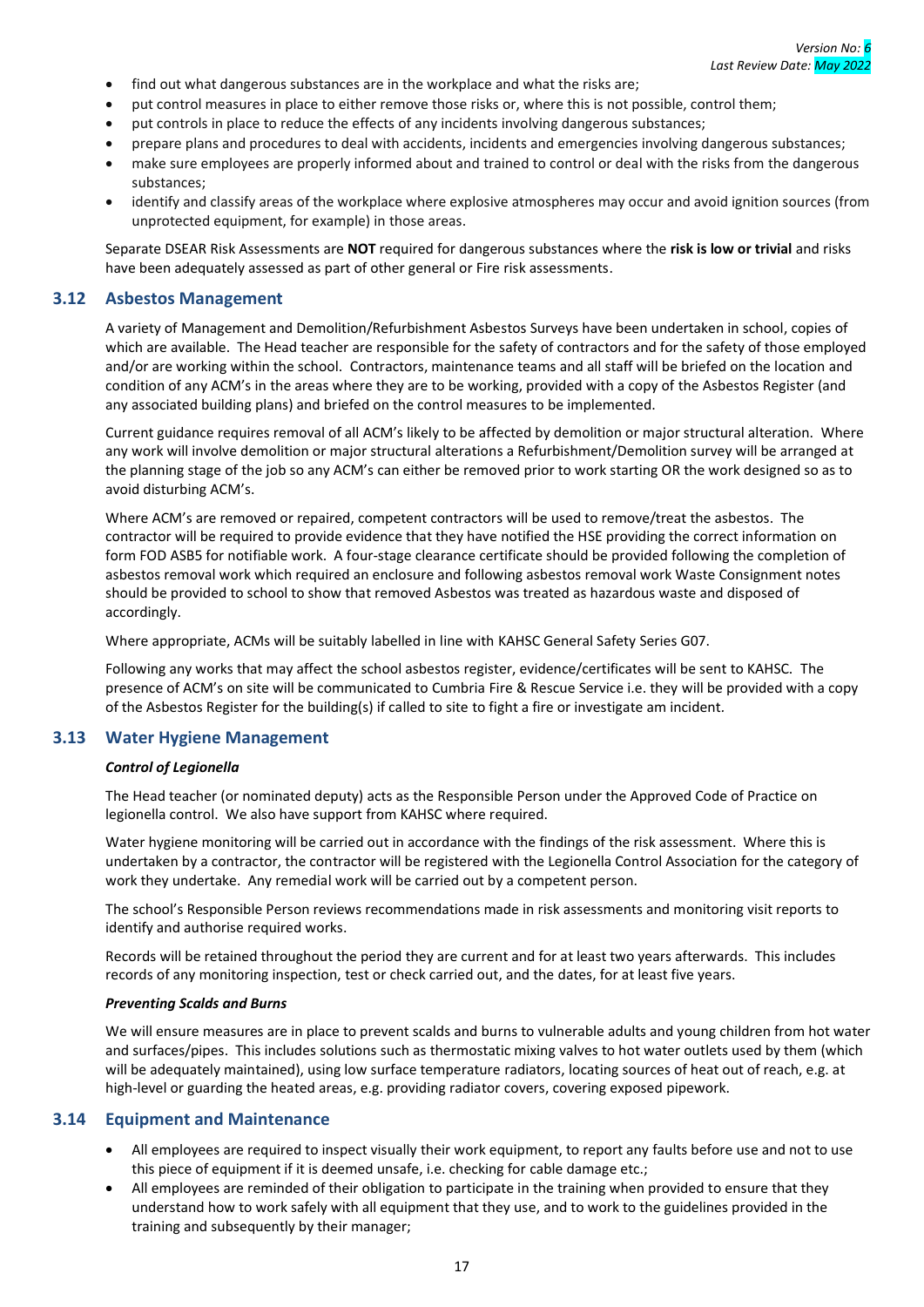- Any faulty piece of equipment is to be taken out of service, labelled as out of service, and moved to an area where it cannot be used. It must not be returned to normal use unless it has been checked by a competent person and repaired if necessary;
- No private equipment is to be used unless it has been deemed safe by a competent person.
- All systems, plant and equipment will be maintained in line with manufacturer's instructions and industry guidance. All servicing and maintenance will be carried out by competent persons (in-house or). Records of servicing and maintenance will be held within our Buildings Register.

## <span id="page-21-0"></span>**3.15 Workstations / Display Screen Equipment**

The school ensures that all staff classed as 'users' of DSE equipment:

- Have access to a safe workstation that meets the minimum requirements of the Health and Safety (Display Screen) Regulations;
- Undertake an annual DSE self–assessment which is be reviewed where there are significant changes including change of workstation, reports of physiological problems, following the introduction of control measures etc.;
- Can request a paid eyesight test and payment for the cost of single vision spectacles if these are required for DSE work.

Due to their compact nature, laptops are not designed to be used for extended periods of time. When they are used for longer periods, they will be used with a laptop raiser and a separate keyboard. Where laptops are supplied to staff or pupils to use at home, we ensure that users are provided with information on the safe and proper use of laptop computers.

## <span id="page-21-1"></span>**3.16 Information Technology (IT) and Online Safety and Remote Education**

- The layout of equipment will be appropriate with sufficient room for each student.
- Seating will be suitable
- Lighting, heating and ventilation levels will be adequate for the types of activities undertaken.
- Electrical sockets and electrical extension leads will be used responsibly e.g. not overloaded, surge protected etc.
- The server unit is housed appropriately e.g. where it cannot overheat, away from combustible materials, wires kept tidy etc.
- The fabric of the room and equipment is in a generally good condition, and the room is kept tidy.
- It is recognised that the use of new technologies presents particular challenges and risks to children both inside and outside of school. We will ensure a comprehensive curriculum response to enable all pupils to learn about and manage the associated risks effectively and will support parents and the school community (including all members of staff) to become aware and alert to the needs of keeping children safe online.
- We have a suitable Online Safety Policy which includes acceptable use agreements for staff, and pupils, reinforces the need for parents to act responsibly when using Facebook or other social networking sites and includes references to extremism, radicalisation and child sexual exploitation.
- There are robust security measures in place to protect potentially sensitive documents being accessed at home or being taken off site using pen drives. Our arrangements for security, home working and remote education are fully discussed in the school Online Safety Policy held separately.

#### *Remote Education*

- The priority will always be for schools to deliver high-quality face-to-face education to all pupils. Remote education will only be considered as a short-term measure and as a last resort where in-person attendance is not possible in line with [DfE: Providing remote education -](https://www.gov.uk/government/publications/providing-remote-education-guidance-for-schools/providing-remote-education-guidance-for-schools) guidance for schools. Attendance is mandatory for all pupils of compulsory age. We will consider providing remote education to pupils in circumstances when in-person attendance is either not possible or contrary to government guidance. This might include:
	- $\circ$  Occasions when school leaders decide that it is not possible for their setting to open safely, or that opening would contradict guidance from local or central government
	- $\circ$  Occasions when individual pupils, for a limited duration, are unable to physically attend their school but are able to continue learning, e.g. pupils with an infectious illness
- In these circumstances pupils will have access to remote education as soon as reasonably practicable, though in proportion to the length of absence and disruption to their learning.
- Where needed, we will consider providing remote education equivalent in length to the core teaching pupils would receive in school and including recorded or live direct teaching time, as well as time for pupils to complete tasks and assignments independently.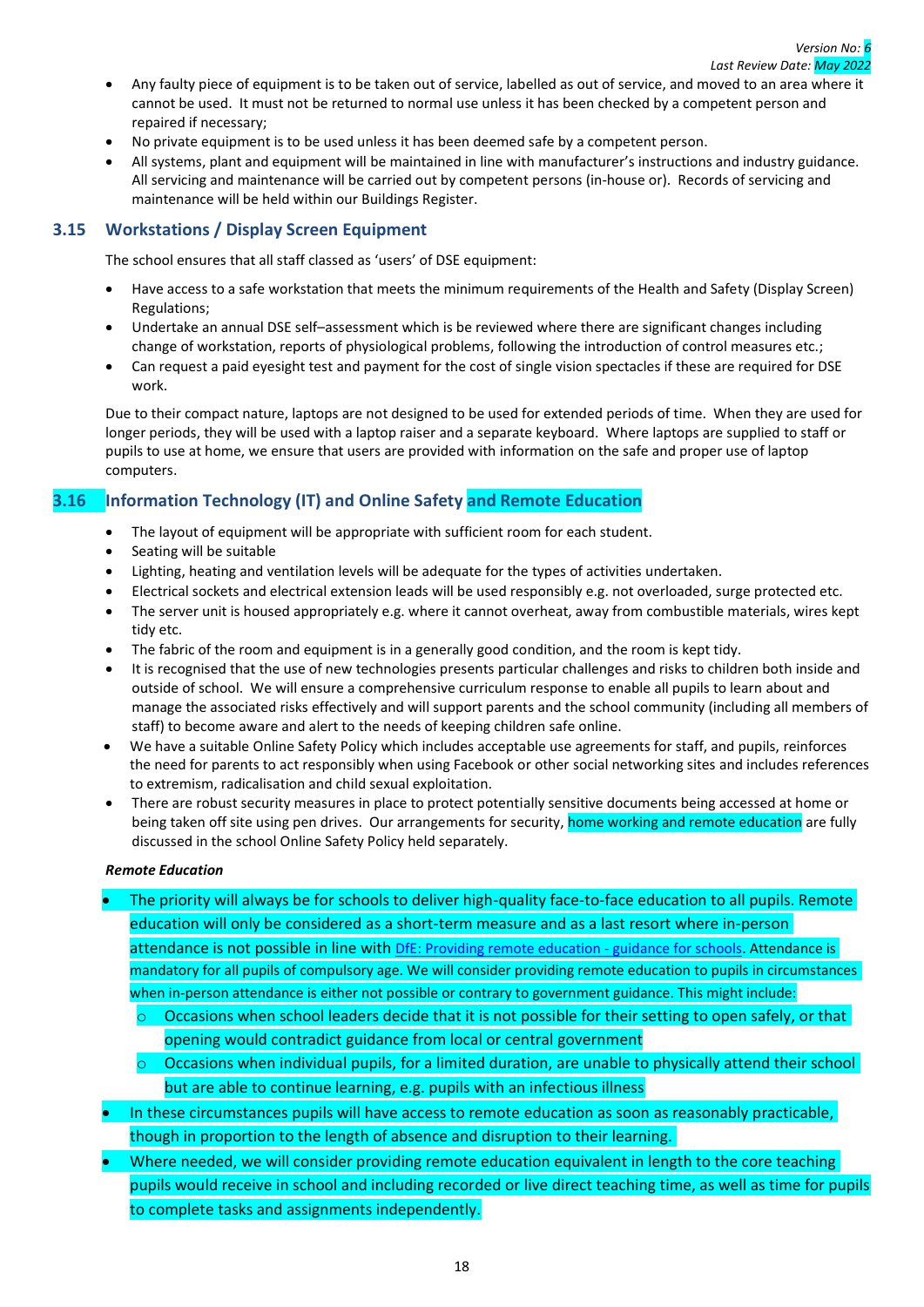## • To provide clarity and transparency to pupils and parents or carers about what to expect from remote education if it is required, we may wish to continue to publish information about our remote education provision on our website.

## <span id="page-22-0"></span>**3.17 Policy on the Use of Mobile Phones**

#### *Pupils*

Our students are allowed to bring mobile phones into school as we recognise that there are benefits to having these. Whilst on the whole, we encourage students to have their phones switched off or placed on silent and kept in pockets or bags during sessions, we recognise that for some of our young people their phones are their 'safety nets' and to restrict the usage of them could compromise their emotional wellbeing. In this instance we will refer to the schools risk assessment and weigh the risks posed through this. If the phones are a distraction to themselves or other students, then this will be reviewed and the student in question will be reminded that if they cannot use the phones sensibly then they will be asked to put them away.

#### *Employees*

Our Online Safety policy and Staff Code of Conduct clearly state that mobile phone or electronic communications with a student at our school is not acceptable other than for approved school business e.g. coursework, mentoring. Where it is suspected that a child is at risk from internet abuse or cyber bullying, we will report our concerns to the appropriate agency.

Staff should be particularly aware of the professional risks associated with the use of electronic communication (e-mail; mobile phones; texting; social network sites) and should familiarise themselves with advice and professional expectations outlined in Guidance for Safer Working Practice for Adults who Work with Children and Young People, the school's Online Safety Policy and the Cumbria SCP document 'Online Communication Code of Conduct for Staff Working with Children' and the LSCB guidance on Texting.

Images of children should normally only be taken on school equipment i.e. digital camera or mobile phone; if personal equipment of staff is used, the individual should inform another member of staff, show them the images and ensure that the downloading and subsequent deletion of the images from the personal device is witnessed (if possible by the same member of staff who witnessed the original image taking.

#### <span id="page-22-1"></span>**3.18 Child Protection**

The school has established a separate Child Protection Policy and supporting procedures in line with the procedures and practice of the Local Authority as part of the inter-agency safeguarding procedures set up by the Local Safeguarding Children Partnership (SCP) <https://www.cumbriasafeguardingchildren.co.uk/>

## <span id="page-22-2"></span>**3.19 Use of Pupils Images**

The school recognises its duties under the Data Protection Act  $2018$  / UK GDPR. Due care will be taken with records management and in the use of any media which clearly identify pupils. Where schools allow access to a local newspaper photographer, they are not caught by DPA unless they provide the personal details of the pupils in the photographs.

If the names of those in the photograph were collected directly from the participants (subject to the wishes of parents and guardians of pupils) the school would not be releasing personal data subject to the Act at all. Alternatively if the school had canvassed the wishes of parents and guardians and they had agreed to the release then there would be no question of the DPA preventing disclosure.

For most purposes consent obtained from parents in advance will normally be sufficient. However, particular care is necessary when images are taken during activities such as swimming or PE. It is recommended that parental consent be obtained for the use of the final images, although this may not be possible for news media coverage.

The school will seek parental consent for use of data and images related to a child when a child first starts school consent does not need to be gained annually – the onus will be placed on parents/carers to notify school if they wish to withdraw consent

During the course of the year there may be opportunities to publicise some of the activities that children are involved with, this may involve filming or photographing children for use in local media.

Photography or filming will only occur with the permission of the Head Teacher and under the strict supervision of a teacher. Where filming or photography is carried out by the news media, children will only be named when there is good reason i.e. prize winning. Home addresses will never be disclosed.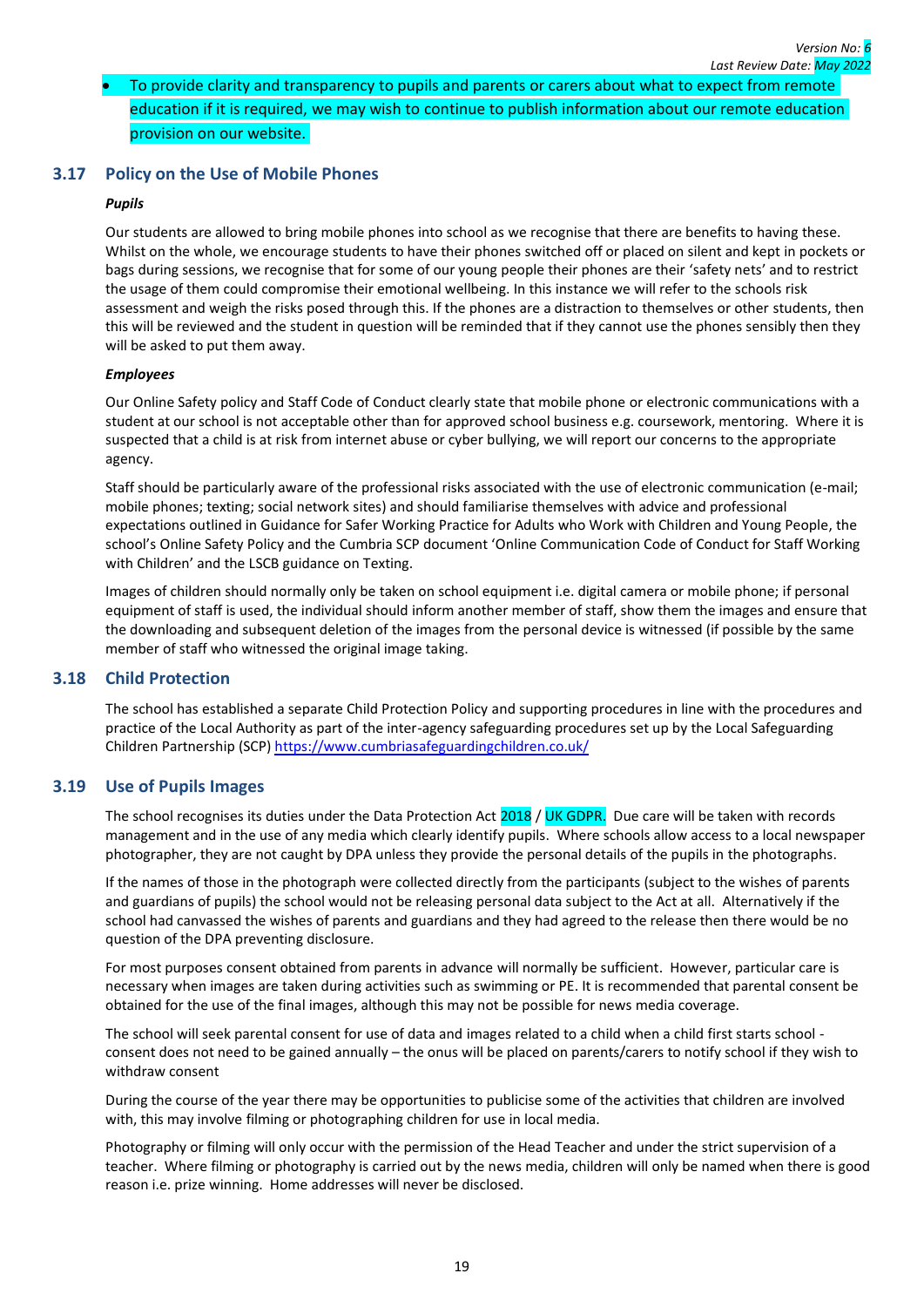## <span id="page-23-0"></span>**3.20 Manual Handling**

Manual handling is the transporting or supporting of loads (inanimate- objects; animate – people) by hand or bodily force, which includes, carrying, lifting, pushing and pulling. Manual handling may result in adverse health that is caused by a single accident (e.g. strained/torn muscles, dropped loads, cuts/abrasions etc.) or sustained over a longer period (bad back, worn joints etc.).

The Manual Handling Operations Regulations 1992 require the following measures to be considered in hierarchical order:

- avoid hazardous manual handling operations so far as is reasonably practicable;
- assess any hazardous manual handling operations that cannot be avoided;
- reduce the risk of injury so far as is reasonably practicable.

#### *Risk Assessment*

The school will undertake manual handling risk assessments for all unavoidable hazardous manual handling activities. This includes the handling of people as well as objects. To ensure control measures remain effective, all assessments will be reviewed regularly or when there have been significant changes:

- to the work practice or workplace/environment;
- to safety equipment provided;
- to the nature of the load;
- a substantial increase in the amount of time performing manual handling operations;
- a substantial change in other task requirements, e.g. more speed or accuracy.

#### *Training*

*Induction:* All employees should be inducted into good manual handling techniques and provided with information and instruction before being exposed to manual handling risks.

*Manual Handling Practical:* Where moving and handling objects or people forms a significant part of an employee's role, they should undertake specific training before engaging in the activity.

*Assessors: S*hould receive training to enable them to: identify hazards (including less obvious ones) and assess risks from the type of manual handling being done; use additional sources of information on risks as appropriate; draw valid and reliable conclusions from assessments and identify steps to reduce risks; make a clear record of the assessment and communicate findings to handlers and others who need to take action and to recognise their own limitations so that further expertise can be called on if necessary.

*Pupils:* Pupils are supervised when moving and handling equipment such as PE mats or furniture for example and are shown how to do so safely before an activity takes place.

#### *Health*

New employees should complete a pre-employment health enquiry form before appointment. The Head teacher should ensure the employee is aware of the moving and handling requirements of the job. If the employee is referred to an Occupational Health adviser for assessment, they will advise whether the employee is fit to undertake the role, or whether adjustments are recommended. It is the Head teacher's responsibility to decide whether any adjustments recommended can reasonably be put in place.

Where an existing employee's health condition is being affected by the manual handling activity, or where the manual handling activity causes a health condition, the Head teacher can refer them to an occupational health adviser. In extreme cases it may be necessary for a particular member of staff to be taken off duties that involve manual handling.

Where an employee has advised their Head teacher, they are pregnant, the Head teacher should complete a New and Expectant Mother Risk Assessment with the employee.

#### *Reporting injury and ill health*

Any manual handling incident, including ill health that is suspected of being caused or aggravated by manual handling activities, should be reported and investigated in line with Accident Reporting Procedures. It may also be appropriate to refer the employee to an Occupational Health Adviser, where the injury affects their work or work continues to affect their injury.

## <span id="page-23-1"></span>**3.21 Working at Heights**

#### *Ladders & Step Ladders*

If it is necessary to gain access to heights which cannot be reached from the ground, proper access equipment, e.g. kick stools, step ladders, ladders and tower scaffolds, must be used. It is NOT acceptable to use chairs as a means of access. Wherever possible, work at height will be avoided. Where it cannot be avoided, suitable equipment and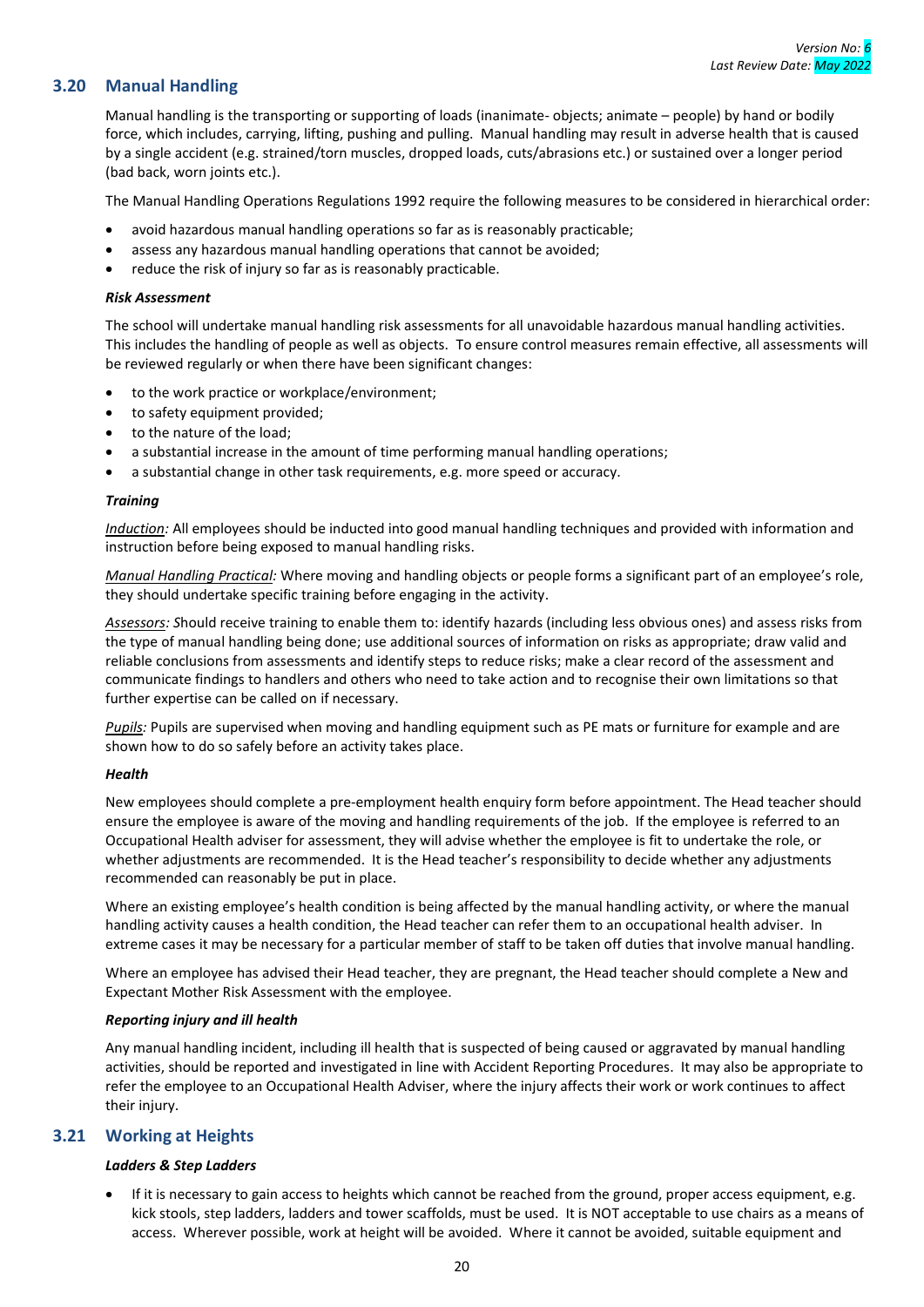procedures will be put in place to minimise risk.

- Ladders and stepladders will only be used for jobs of short duration where there is no suitable alternative access.
- Staff using ladders and stepladders will receive training and instruction in their safe use. Ladders and stepladders will not be used by pupils.
- The only ladders and stepladders approved for use will be those constructed and marked to EN131, or to BS 1129:1990 Class 1 or BS 2037:1994 Class1.
- Each time a ladder is used, the user should check for visual signs of instability or deterioration.
- Ladders and stepladders will be subject to formal routine in-house checks to ensure they remain in a safe condition. Defective ladders will be taken out of service immediately and labelled appropriately until repaired or disposed of.
- Ladders & stepladder will be stored where they are protected from continual exposure to bad weather in wellventilated areas. Timber ladders and stepladders will not be stored in boiler rooms or adjacent to radiators, steam pipes or other sources of heat, so as to avoid deformation.
- Ladder will be well supported throughout its length to prevent weakening of the joints. They will not be hung so that the weight is carried by the rungs but will be stored on edge clear of the ground in racks or wall brackets (horizontally). Stepladders may be stored vertically.
- Ladders and steps will be secured to avoid use by inappropriate persons i.e. trespassers for example.
- Formal annual inspections of mobile access towers will be carried out and recorded.
- Repairs should only be carried out by personnel approved by the manufacturer or supplier.

#### <span id="page-24-0"></span>**3.22 Fire and Emergency Arrangements**

Comprehensive arrangements are in place for fire safety and emergencies. We also have a Fire Safety Management Policy which includes our Emergency Evacuation Plan, a School Emergency Plan, a Fire Risk Assessment and a Buildings Management file

#### *Fire Risk Assessment*

A documented fire risk assessment is in place, kept up to date and made available to all staff. A copy of this is also held off-site. The risk assessment will be reviewed annually or at such earlier time as there is reason to suspect it is no longer valid or there has been a significant change in the matters to which it relates.

#### *Responsible Person*

The Head teacher is the Responsible Person for Fire Safety and will be responsible not only for the safety of employees, but for that of any person lawfully on the premises, or in the immediate vicinity of the premises and at risk from a fire on the premises. They are responsible for implementing the Fire Safety Management Policy.

#### *Fire Safety Manager – Head Teacher or Deputy*

The Fire Safety Manager is the person who will take overall control during the evacuation process. Their duties include:

- ensuring the fire and rescue service is called where required;
- coordination of people at assembly points and ensuring the evacuation is conducted effectively;
- delegating certain tasks to other suitable personnel;
- liaison with the emergency services on arrival and provision of key information requested by the Fire and Rescue Service, e.g. results of roll call; location of fire (if known); type, locations and quantities of dangerous substances; the nearest water supply fire hydrant; provision of information on locations of asbestos; the gas and electricity main shut-off valve locations; the Fire Risk Assessment;
- initiating disaster recovery procedures;
- ensuring that no-one is permitted to re-enter the building until the Fire and Rescue Service have given the 'all clear'.

The Head teacher or Deputy (in the absence of the head teacher) will act as the Fire Safety Manager and, with the support of all staff, ensure all fire safety checks are carried out e.g. weekly manual call point testing, monthly emergency lighting testing, monthly inspections of fire-fighting equipment etc.

#### *Fire Drills*

Fire evacuation exercises are held at the beginning of each new term and records are held in the Building Management File. Drills are conducted at varying times of day to ensure that ALL staff and pupils can participate in fire practices including for example, part time staff and pupils and out of hour's premises users.

#### *Training*

**All staff** will receive basic fire safety induction training and attend refresher sessions at pre-determined intervals.

**Pupils/students/children/young people** will be supplied with some form of fire safety training so that they are aware of the actions to be taken in the event of a fire.

The **Fire Safety Manager** will require more comprehensive training.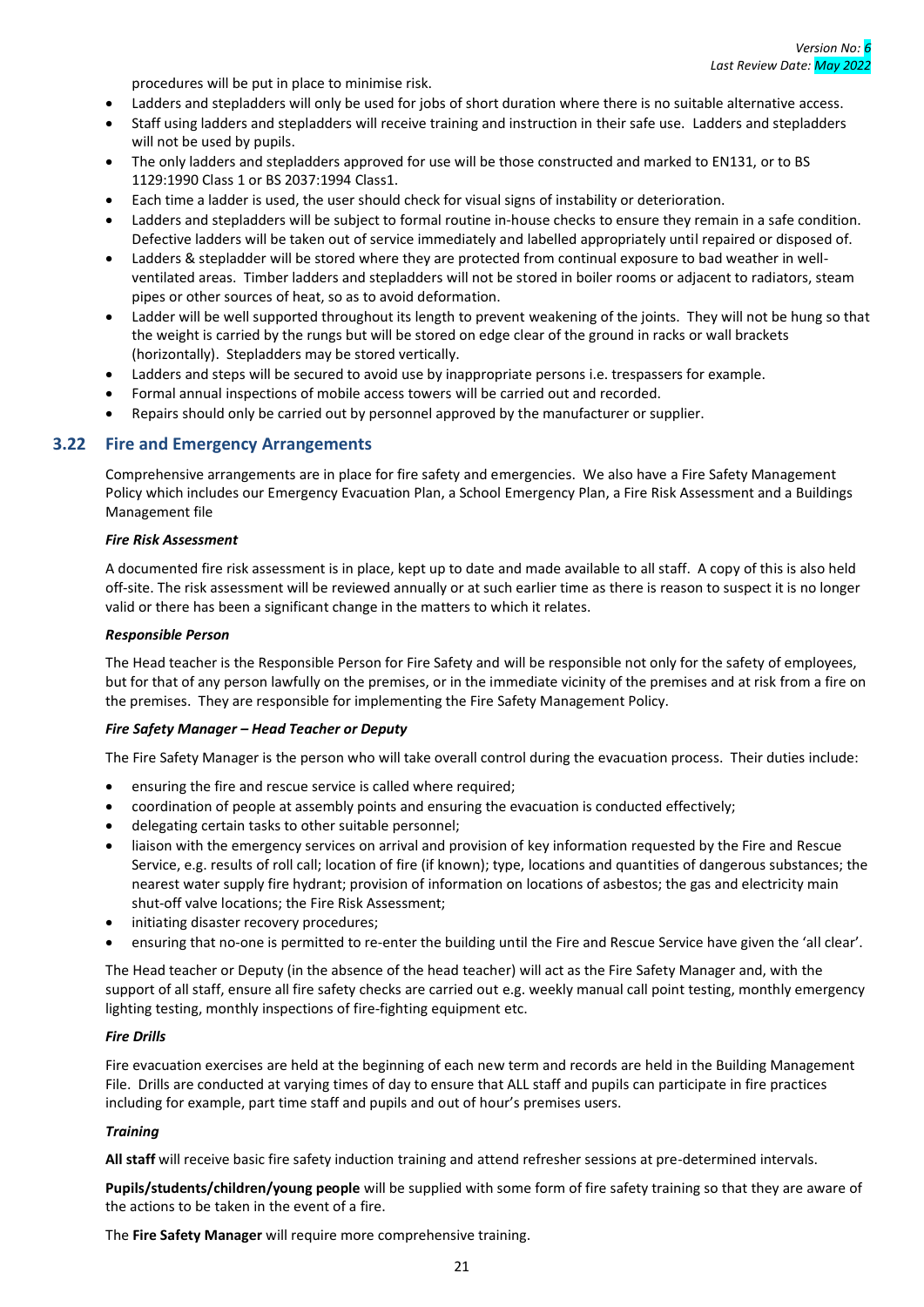#### *In the Event of Fire*

**Raising the alarm** - any member of staff (or visitor) discovering a fire must raise the alarm using the fire alarm manual call points located around school (where present) and shouting "Fire". If fire is detected by automatic detectors, this will trigger the fire alarm.

**Fire Action Notices** detailing the action to take in the event of fire are displayed next to each fire alarm manual call point and final exit door. Plans detailing escape routes, location of fire extinguishers etc. are also clearly displayed in the classroom. These are intended to provide emergency information for those persons/visitors who are unfamiliar with the premises.

**Staff, Pupils & Visitors** - nominated persons are responsible for taking the visitors book, staff signing in/out book/board and class registers to the assembly point to ensure that all persons are accounted for by way of a roll call.

Assisting **vulnerable people/people with disabilities** - where pupils or staff in school have disabilities, e.g. mobility difficulties, visual or hearing impairment, or special needs, Personal Emergency Evacuation Plans (PEEPs) will be developed outlining how they will be evacuated or assisted to evacuate the premises.

General Emergency Evacuation Plans (GEEP's) will be developed for members of the public and other non-regular visitors with additional needs. A sign will be displayed at reception highlighting that we operate a scheme of assisted evacuation where required.

**Contractors/visitors** - all contractors or visitors entering the school will be familiarised with the school's fire safety arrangements on signing in. Any outside group hiring the school's facilities will be instructed in the fire procedures and expected fire safety standards prior to using the building.

**Assembly points** - children, visitors and staff will gather at their agreed assembly point(s) outlined on Fire Action Notices displayed in school. Class teachers and/or other nominated staff will act as Fire Wardens and ensure that roll call information is provided to the Fire Safety Manager.

#### *Variations to the Plan*

Variation to the usual plan may occur in specific instances including:

• **Lone Working** - people who might be lone working will be made aware of the emergency actions they must take in the event of a fire.

#### *Escape Routes, Final Exits and Fire Doors*

All escape routes will be kept clear of obstruction and are clearly marked with British Standard or European Standard Fire Exit signs. All staff must be aware of the location of final exits and alternative escape routes.

All exits will be readily openable from the inside without the use of a key (e.g. panic release devices or thumb turn locks) at all times including outside normal school hours.

#### *Fire-fighting Equipment*

This equipment is provided throughout the premises in suitable locations with the most appropriate appliance available for the risks in that area. Equipment must only be used by trained staff to tackle small fires if it is safe to do so and to assist escape from fire. Means of escape must not be compromised when tackling a fire.

#### *Other Emergencies*

We hold an analogue landline telephone as back-up in the event of an emergency where the digital or mobile signal is lost.

*Bomb Threats or Suspicious Packages:* Although very rare occurrences, the school recognises the importance of ensuring that emergency plans and procedures need to be in place for dealing with potential or actual threats. These will include measures if suspicions are raised by a verbal threat or unidentifiable package/article on the school site. We follow the information set out in the Home Office document, *Protecting Against Terrorism*

#### *School Closures - Emergency and Planned*

The Head teacher will be responsible for taking the decision to close the school in an emergency. The school will follow the procedure outlined in the KAHSC School Closures Advice displayed in school. All parents will be contacted by the quickest available means. Should there be no contact available; any affected children will remain in school.

#### <span id="page-25-0"></span>**3.23 Use and Control of Contractors and Consultants**

#### *Contractor Competence and Compliance*

The Head teacher will ensure all contractors and sub-contractors are properly selected and vetted with regard to their health and safety competence. The selection of contractors will take into account contractor competence, i.e.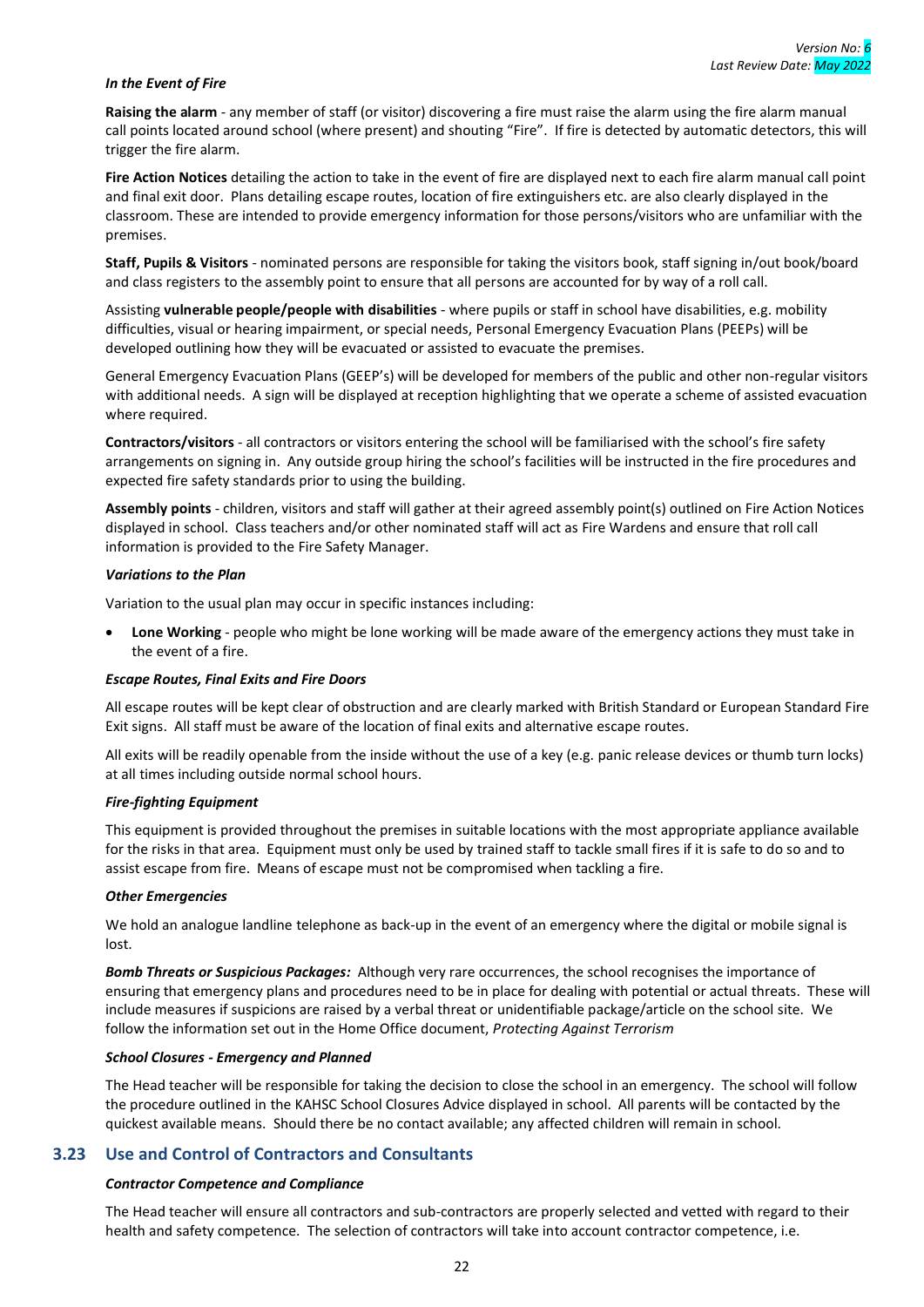membership of and accreditation by recognised bodies, liability insurance and other related factors, to ensure health and safety compliance is met. Questionnaires are available to assist in the selection process.

#### *Control of Contractors on School Sites*

The Head teacher has a responsibility to ensure that effective liaison takes place between the school and contractors and that both parties are clear about their responsibilities. Contractors on school site can pose additional risks which may affect security, access and egress, fire evacuation etc. which should be addressed by the Head teacher and contractor through the risk assessment process. Suitable method statements or equivalent will be made available for contracted work and suitably scrutinised. Contractors will be responsible for assessing risks in relation to their work. The Head teacher is responsible for the health, safety and welfare of the pupils/students, staff, other users of the premises and visitors on the school site when contractors are working on the site and during construction work. The Head teacher must ensure that risks to pupils/students, staff and visitors created by contractors and/or construction work are adequately assessed and suitable control measures implemented to protect school users. The risk assessment should be proportionate to the hazards and risks involved. For example, for construction projects that are completely separate from occupied school buildings and grounds such as a new block being built remote from the existing buildings and playgrounds with its own vehicular access, the documented risk assessment will be reasonably brief possibly covering suitable site and vehicular separation. For larger, projects or construction work being done on or around occupied school buildings and grounds, the risk assessment will inevitably be more comprehensive. Any risk assessment should be a working document which may evolve as work progresses or site hazards/risks change.

All Contractors will be provided with documented safety information relating to the school and site which includes expected behaviour (contractor safety information sheet), local rules and procedures including emergency procedures, information about safeguarding (refer to 'Safeguarding' section below) etc. Contractors are referred to the school Asbestos Register, which highlights the known and suspected areas that may contain asbestos before any intrusive works commence.

Where relevant, joint health and safety inspections or other monitoring arrangements of contracted activities will take place. Work will be inspected before the contractor leaves site and there is a designated person to monitor contractors on school premises. Contractors are informed of the designated person & advised to contact them prior to commencing work.

In the event of extensive work being undertaken on the premises, contractors will meet with the Head teacher and designers. Health and safety issues will be discussed at regular meetings between the contractor and the client with matters arising actioned within appropriate timescales or escalated.

If the work being carried out has a dangerous element, it must not be carried out at times when the children are in the vicinity and could be affected. There is a designated person(s) who monitors the contractors throughout their time on the premises.

#### *Safeguarding*

A Code of Conduct Leaflet for Adults Visiting or Working in School will be:

- issued to contractors and others working temporarily in the school when quotations or tenders are invited;
- stated as a condition of any order for maintenance work or building contract.

Additionally, where appropriate, the code should be:

- highlighted at any pre-start meeting;
- posted on the building site;
- included as part of the contractor's site safety briefings;
- issued to contractors' staff in the form of a leaflet.

All contractors working on site who are not engaging in regulated activity, but whose work provides them with an opportunity for regular contact with children must:

- be segregated from pupils by physical means, time or a combination of both; and
- be supervised at all times when children may be present (or children always supervised); **or**
- hold DBS certificates (without a children's barred list check) a letter confirming that this is the case from the contractor's employer is sufficient providing the date of the Employers Letter is added to the Single Central Record (where applicable).

Risk Assessments will be conducted for the 'Use of Contractors - Child Protection'. Documented **Procedures** will also be in place for protecting children when contractors are working in school.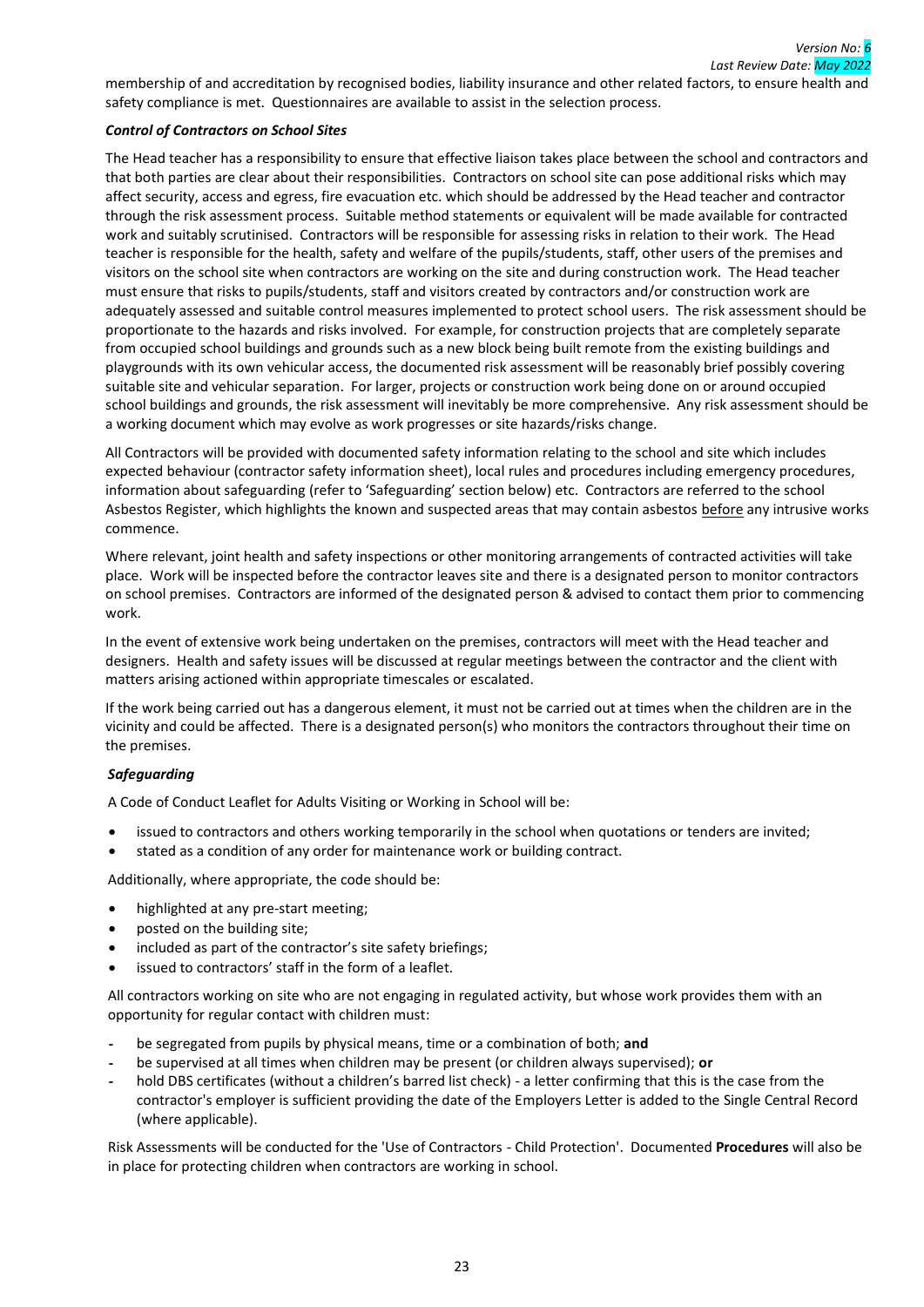#### *Permit to Work Systems*

A permit-to-work system is a formal recorded process used to control work which is identified as potentially hazardous. It is also ensuring a more formal means of communication between site supervisors and operators and those who carry out the hazardous work.

Essential features of permit-to-work systems are:

- the identification of the person who can authorise certain jobs, and any limitations to their authority;
- the person responsible for specifying the necessary safety precautions;
- training and instruction in the issue, use and closure of permits;
- monitoring and auditing to ensure the system works as intended;
- identification of the hazards involved in the work;
- clear identification of tasks, risk assessments, permitted task duration, and supplemental or simultaneous activity and control measures.

Permits to Work will be considered for high risk activities on the school site including:

- hot work for work of any type where heat is used or generated (e.g. by welding, flame cutting, grinding) or which might generate sparks or other sources of ignition;
- work in confined spaces;
- work on electrical systems;
- roof access and other work at height with significant risk;
- excavations;
- any other work specifically requiring a permit under a written safe working procedure or where potential risks warrant use of a permit.

#### <span id="page-27-0"></span>**3.24 Construction Work (CDM)**

Construction work be can defined as redecoration, roof work, rewiring, general refurbishment and the building of extensions etc. **ALL** construction work is covered by the Construction (Design and Management) Regulations 2015 regardless of the scale of the project or duration of the work. As a **Client**, we will:

- appoint the right people at the right time;
- ensure there are arrangements in place for managing and organising the project;
- allow adequate time;
- provide information to designers and contractors;
- communicate with designers and building contractors;
- ensure adequate welfare facilities on site;
- ensure a construction phase plan is in place;
- protect members of the public, including our employees;
- notify relevant construction projects to the HSE;
- keep the health and safety file.

ALL Construction projects must have:

- workers with the right skills, knowledge, training and experience;
- contractors providing appropriate supervision, instruction and information;
- a written construction Phase Plan (developed by the main contractor) checked and retained by school.

Projects where more than one contractor is involved, the above points plus:

- a principal designer and principal contractor must be appointed in writing;
- a post construction Health and Safety File.

If work is scheduled to last longer than 30 days **AND** have more than 20 workers working simultaneously at any point in the project **OR** exceeds 500 person days, both of the above sections plus:

the Client must notify the project to the HSE.

## <span id="page-27-1"></span>**3.25 Site / Building Security and Personal Safety / Lone Working**

We have, through risk assessment, balanced the need to remain a welcoming environment to the community whilst ensuring the safety of all our pupils and staff. An assessment of the number and type of security incidents (e.g. walkers straying on to school premises and getting into the buildings; vandalism and break-ins, unhygienic detritus such as used syringes and condoms) will highlight how much of a risk a right of way / other security issues may present. We have created a record system of these incidents to show that we are taking the hazard seriously with constant monitoring of the situation. The security risk assessment will be routinely reviewed annually by the Head teacher (or sooner should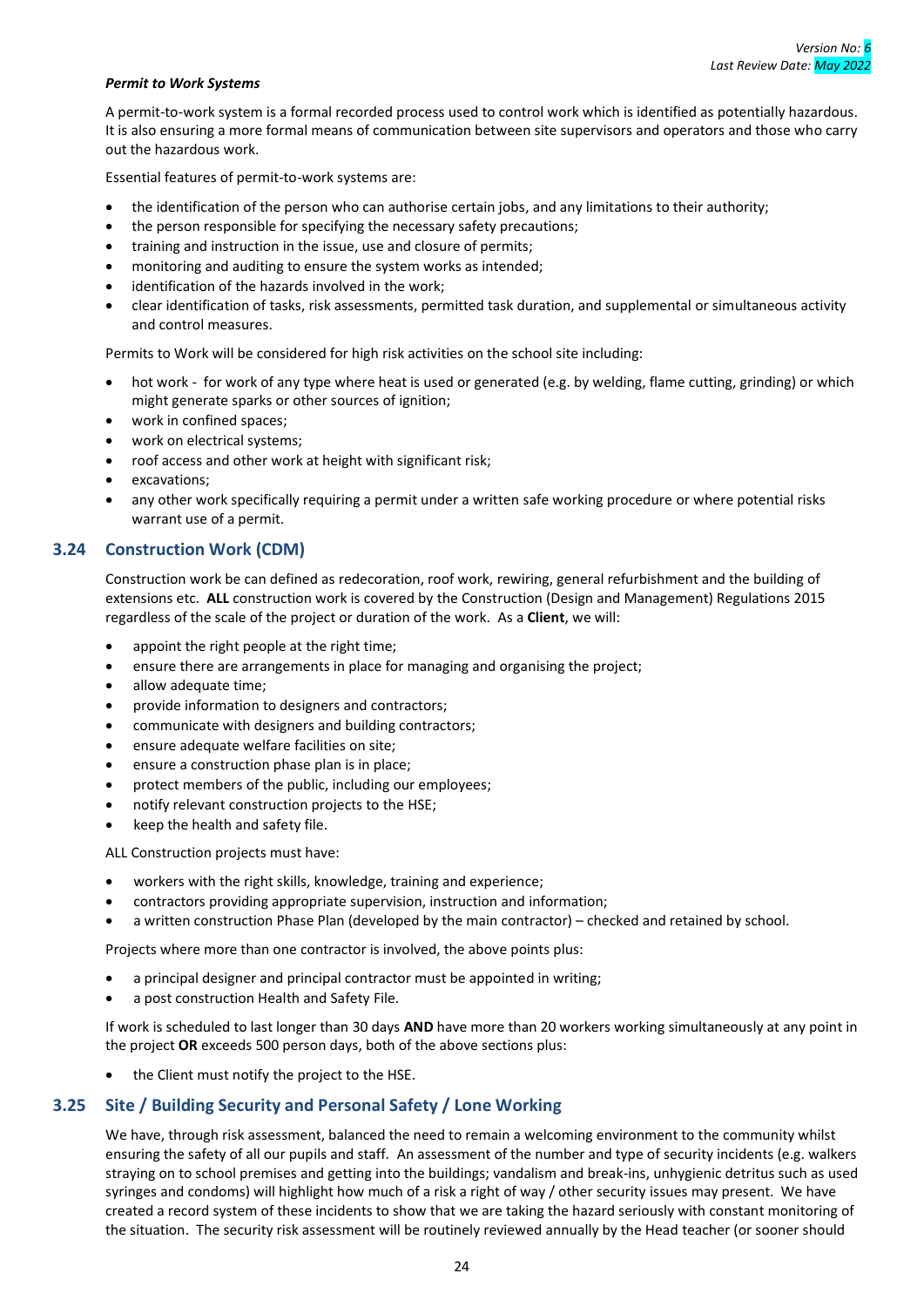circumstances change significantly); the findings will also be used in the review of these Security Procedures. The school will take all reasonable efforts to restrict access to the building and grounds to prevent unauthorised access to children and ensure the personal safety of staff. The school has close links with local police and the Community Police Officer.

It is important that we have procedures and plans in place to manage and respond to security-related incidents. This complements our Safeguarding Policy, particularly where it puts in place measures to protect pupils; and addresses the threat of serious violence. It forms part of our suite of policies, procedures and risk assessment to ensure the health, safety and wellbeing of students and staff including in relation to online environment.

## *Reception (Main Entrance)*

- The building only has a single access entrance. Signage directs all visitors to reception. Every visitor to the school is channelled through reception. Even when the receptionist or secretary is not on duty full time, reception remains the point to which all enquiries should be directed. Having one main entrance makes monitoring of strangers much easier. Visitors – even parents bringing in forgotten lunches – should use that main door and be dealt with by a receptionist. Unauthorised visitors will be challenged by staff.
- Reception is a secure area and visitors cannot gain access to other parts of the school without being challenged or at least seen by a member of staff.

#### *Signs*

• Reception is clearly identified by signs so that visitors who are not familiar with the site are in no doubt of the visitor entrance to the school. Signs are easily seen from general car parking areas and all accessible boundary entrances.

## *Doors/Gates*

- Doors are secured from the inside but the locking mechanisms to doors that may be used in the escape from fire are fitted with locks capable of being opened without a key by those escaping from the fire.
- Any door to which a lock or securing device, e.g. a push pad panic latch, night latch, etc. is fitted, is capable of being opened by any occupant of the building including children.
- Doors with latches or digital locks also have automatic door closers fitted. These are capable of engaging a latch effectively but the last few inches of travel has been damped to ensure that fingers are not caught in a rapidly closing door.
- The building is checked by the last person leaving, ensuring all windows and outside doors are secure.
- We ensure that supervision rotas take account of monitoring the premises' access and egress points and pupil safety in non-lesson time and that visitor admittance procedures are maintained and staffed throughout break and lunchtimes.

#### *Visitors/Contractors Book/Badges*

- All visitors and contractors must be signed in and out of the school buildings and issued with visitor's badges. Care is taken to ensure that badges are recovered from visitors when they leave to prevent the system losing credibility.
- Teachers will not allow any adult to enter the classroom if the school visitor's badge does not identify them.
- Pupils are encouraged to let staff know about people on the premises who are not wearing a badge. Where appropriate and safe, staff will challenge those individuals who do not appear to have followed the signing in and badge wearing procedures.
- A Contractors Safety Information Sheet and Code of Conduct for Adults Visiting or Working on School Site Leaflet have been prepared to share with contractors and visitors admitted to the site so that all are aware of the safety procedures in operation.
- All contractors working on site who are not engaging in regulated activity, but whose work provides them with an opportunity for regular contact with children (regardless of whether the contractor works on a single site or across a number of sites/schools) must:
	- be segregated from pupils by physical means, time or a combination of both; and
	- be supervised at all times when children may be present (or children always supervised); **or**
	- hold DBS certificates (without a children's barred list check) a letter confirming that this is the case from the contractor's employer is sufficient providing the date of the Employers Letter is added to the Single Central Record (where applicable).
- Risk Assessments will be conducted for the 'Use of Contractors Child Protection'. For further details, refer to our Procedures for 'Protecting Children when Contractors are Working in Educational Settings' held separately.

## *Pupil and Staff Signing in Out Procedures*

The School operates a signing in /signing out system for all staff /pupils.

#### *Fire and Arson Prevention*

Further details can be found in the school Fire Safety Management Policy held separately.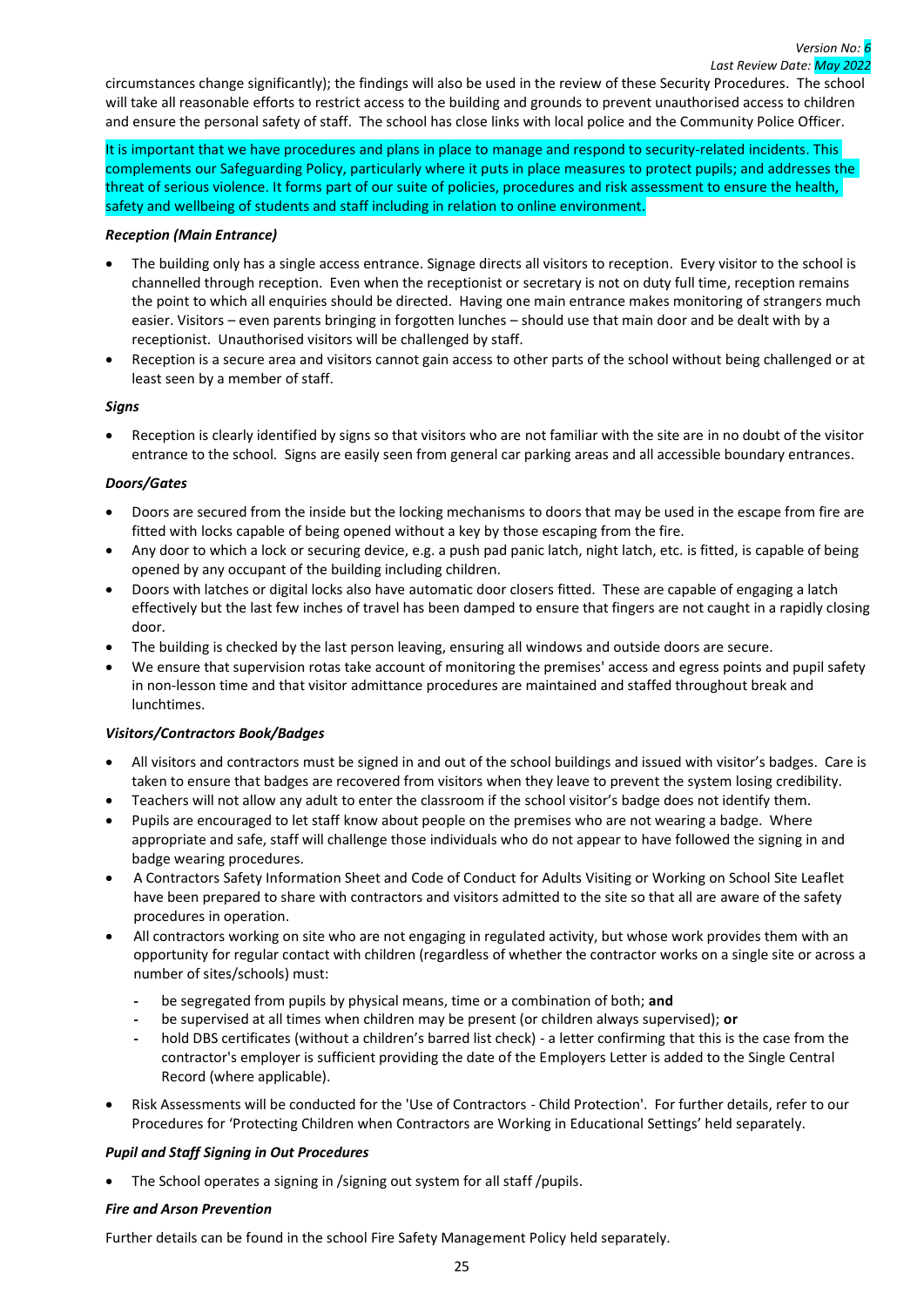#### *Cultivating a Positive Safety and Security Attitude*

- All staff are made aware of the school's security procedures, especially staff that have been given a specific role to play. This forms part of all new staff Induction Training and is reinforced with other staff at regular intervals. Every occupant of the school is encouraged to foster and maintain an inquisitive attitude towards strangers. Details of known local people who have no reason to be present have been noted.
- If suspicions are heightened, descriptions, both personal and of vehicles will be recorded, (the singular most important item of information in relation to a vehicle being its registration mark) in case they subsequently need to be passed to the police.
- Regular briefings of pupils and staff are carried out which encourage them to report anyone suspicious wandering around the site.
- Anyone not wearing a visitor's badge or people who are found in the school or its environs with no reason to be there will be challenged by staff or reported to a member of staff by pupils. In certain circumstances, staff will be required to gauge whether or not it is appropriate to challenge individuals depending on the situation.
- Children are actively encouraged to tell staff about the presence of strangers or anyone acting suspiciously but under no circumstances should they approach them.

#### *Cooperation with third parties, extended services and community groups*

These arrangements will be communicated to all third parties that use the premises and grounds. All will be expected to comply with the schools' security arrangements as a condition of sharing use of the building. Parents will be informed about the schools' security arrangements and any part they are expected to play e.g. when visiting the school or at handover times.

#### *Supervision*

The building is a shared building and as such some areas are accessible by the public, but the risk is controlled with our school's supervision arrangements and how the school deals with visitors.

#### *Personal Safety / Lone Working*

- Lone Working Risk Assessments are undertaken for staff where there is a security risk due to the need to work alone; staff at high risk will receive appropriate training/instruction.
- Procedures have been established for staff and employees who may be working on the premises alone these procedures also take into account cleaning staff and staff on duty during further education sessions.
- The building must be checked by the last person leaving, ensuring all windows and outside doors are secure.
- Staff working late, should ensure doors are locked, notify someone responsible (i.e. a family member or colleague) of their presence in school and give an indication of the time they will be leaving and the time they are expected home.
- Home visits are occasionally carried out. staff attending home visits have access to a mobile telephone. A list of the proposed visits is lodged in the school office, so school-based staff always know the location of peripatetic workers. Regular contact is maintained between school and staff conducting home visits.
- Lone working is not permitted when working at height, carrying out hot works, working in confined spaces, or for the use of potentially dangerous substances or machinery.

#### *Cash Handling, Storage & Carriage*

- We encourage payment by cheque or debit/credit cards to avoid the handling or storage of cash.
- Holding large amounts of cash in school will, where possible, be avoided.
- When it is necessary to hold large amounts of cash, the cash will always be kept in the safe suitable for holding that particular amount of cash.
- The following guidelines have been adopted in relation to keys for safes, strong rooms, security cabinets or any other keys, which give access to property of intrinsic value:
	- the number of staff having such keys is kept to a minimum;
	- during the normal working day, if practicable, keys should be kept on the person at all times;
	- if it is not possible for keys to be kept on the person at all times, they will be kept in a locked key security cabinet and the key to the security cabinet kept on the person at all times;
	- high security keys are not left on premises when they are closed for business, even in a locked security cabinet. Designated key holders will keep them in their possession at all times;
	- It is not possible to identify what the keys are for by looking at a label or tag attached to it. The keys are numbered / otherwise marked so that only authorised users know or are able to establish what they are for.
	- The issuing of school master keys to staff is strictly limited.
- Counting money will be done in a locked room away from public view.
- Cash held on premises which is used from time to time for payments etc. will be reconciled as frequently as circumstances dictate.
- We always vary the times when cash is carried off the premises and try to vary the route taken to destination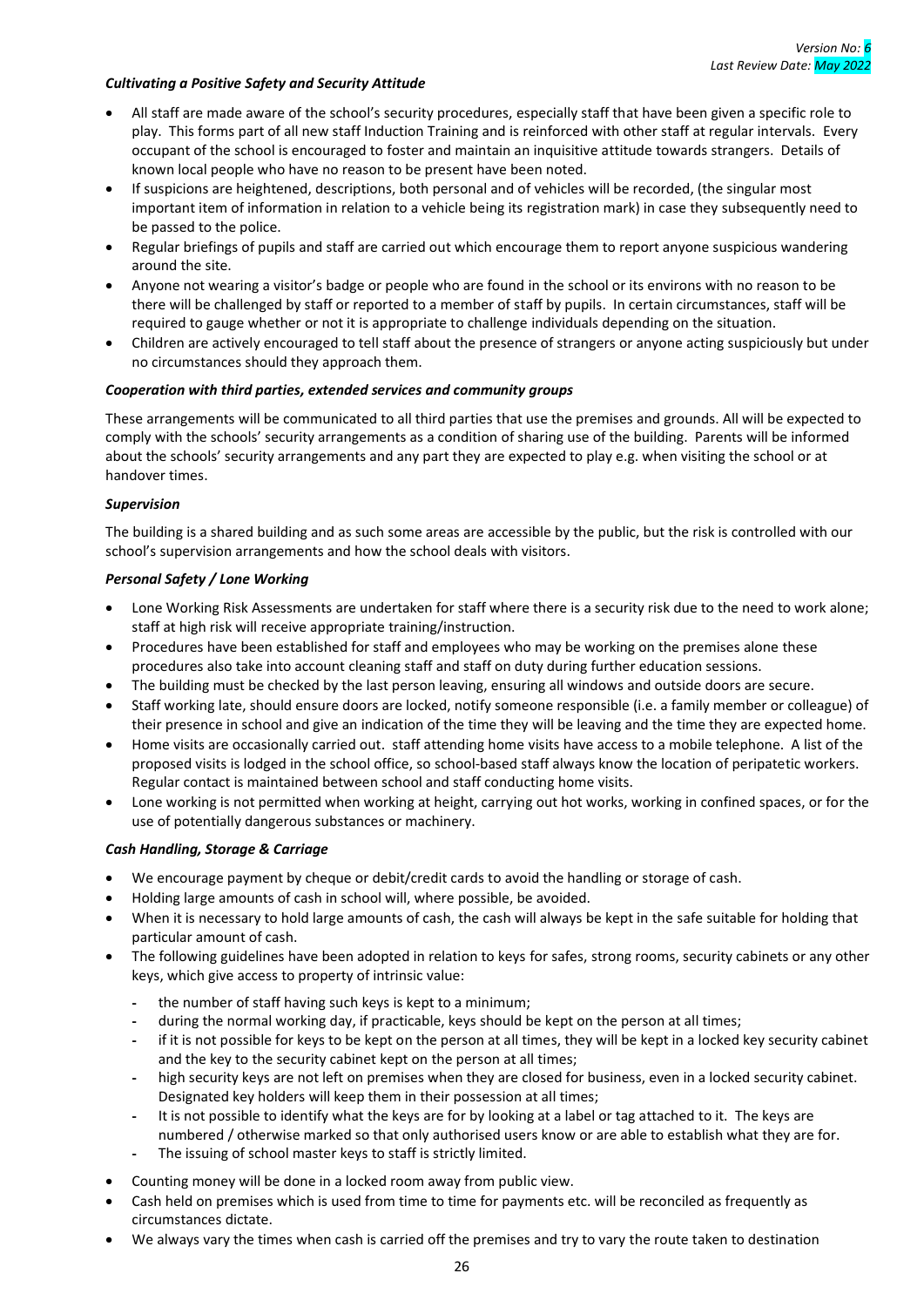- Wherever possible, staff travel to the bank or post office by car rather than on foot.
- The duty of banking is shared so no one person becomes associated with carrying cash.
- Cash is disguised in a carrier bag or other holdall and staff instructed to ensure it is hidden or covered in the car.
- For significant amounts of cash, we would consider using a secure cash collection service.
- Persons responsible for carrying cash on school business are provided with adequate induction, training and instruction and it is made clear that they are not expected to put themselves at risk by resisting any person who is attacking or threatening them. They should concentrate on observing the attacker to assist in the subsequent police investigation.

#### *Medicines*

Refer to the school Supporting Pupils at Schools with Medical Conditions Policy and procedures held separately.

#### *Security of Laptops and other Valuables*

The following procedures are followed to help reduce the risk of opportune thieves taking laptops and other high value equipment from school:

- We ensure that all staff and others in the school understand exactly what they need to do to keep ICT and other valuable equipment safe. Teachers and support staff then pass on the relevant information to their classes. Training reviews are given at least annually, and the ICT security guide regularly reviewed to take account of any new equipment that has been purchased.
- Laptops are kept in the office where there are blinds which can be closed when the room is not in use; evenings, weekends and during the school holidays and is locked during these times.
- During long periods of closure, laptops and other high value equipment are locked in secure cupboards or storerooms.
- We never advertise ICT assets on our school website, social networking sites or newsletters. We do not inform the local press when we purchase a lot of new equipment.
- When new equipment is bought, we flatten its packaging, turn it inside out and crush it before putting it outside with the rubbish, to avoid notifying potential thieves to a delivery.
- All high value equipment has been marked with the postcode and the name of the school. The markings are visible and difficult to remove or disguise.
- We ensure external ICT technicians present ID before they are taken to service computers and ensure that these people sign in and out.
- We ensure that visitors are accompanied when they walk around the building and insist that all guests sign in and out.
- When out and about, staff are instructed to carry their laptops in an anonymous bag or case in order not to alert thieves to its contents.
- If any of our mobile IT is stolen, we will alert the police as soon as possible.
- Where we have any concerns about the security of our school and the equipment within it, we will contact our local Crime Prevention Officer by dialling 101 and asking for the Crime Prevention Service.

## <span id="page-30-0"></span>**3.26 Workplace Environments**

A safe and healthy workplace environment will be maintained at the school in line with School Premises (England) Regulations 2012, the Education (Independent School Standards) (England) Regulations 2010 (as amended 2013) and the Workplace (Health, Safety & Workplace) Regulations 1992.

#### *Heating*

A comfortable working temperature will be maintained of at least 16°C. In the event of the need for portable heating or cooling, any equipment provided to achieve this will suitable for use, free from defects, and safely sited so as not to create additional hazards.

*Radiant heaters and naked flame appliances (e.g. LPG) will NEVER be used.*

#### *Welfare & Changing Facilities*

Suitable welfare and changing facilities will be maintained in a safe and clean condition for all staff and pupils in line with the School Premises (England) Regulations 2012, the Education (Independent School Standards) (England) Regulations 2010 (as amended 2013) and the Workplace (Health, Safety & Workplace) Regulations 1992. Each toilet for disabled pupils contains one toilet and one washbasin and has a door opening directly onto a circulation space that is not a staircase, which can be secured from the inside. The number and location of accessible toilets are sufficient to ensure a reasonable travel distance for users that does not involve changing floor levels.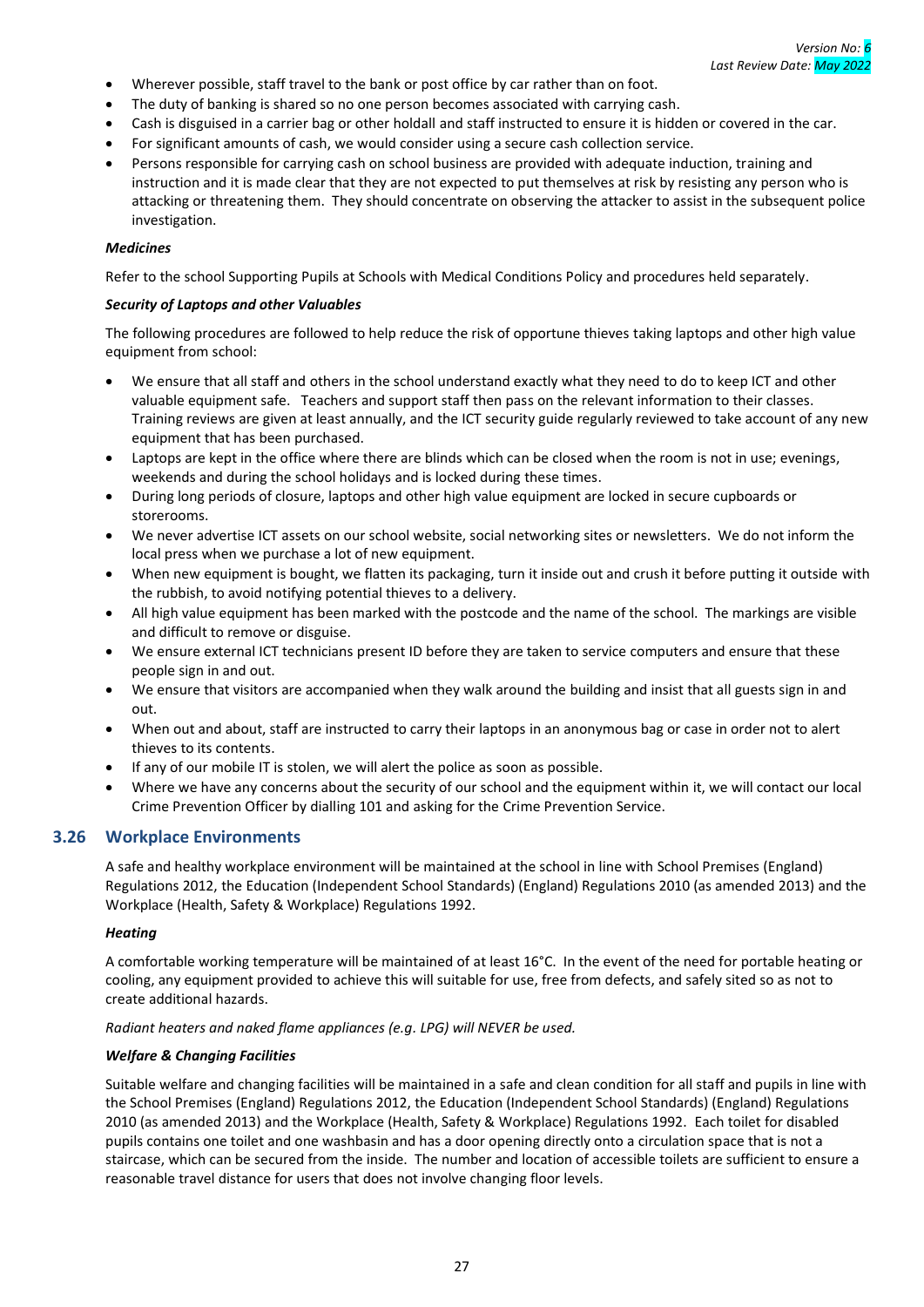#### *Medical Accommodation*

Suitable accommodation is provided in order to cater for the medical and therapy needs of pupils, including accommodation for the medical examination and treatment of pupils and the short-term care of sick and injured pupils, which includes a washing facility and is near to a toilet facility. The accommodation provided may be used for other purposes (apart from teaching) however it is always readily available to be used for the purposes above.

Additional medical accommodation will also be made available where required which caters for pupils with complex needs.

#### *Ventilation*

An adequate supply of fresh air will be maintained. Where possible this will be from natural ventilation from windows.

#### *Access and Egress*

We will implement inspection procedures, defect reporting and extra attention during inclement weather. We will bring our winter gritting plan to the attention of staff, pupils and parents/guardians to ensure safe routes are followed during periods of snow and ice.

#### *Acoustics*

The acoustic conditions and sound insulation of each room is suitable, having regard to the nature of the activities which normally take place within each area. Checks will be made of any new builds by Building Control to ensure compliance.

#### *Lighting*

- The school will be lit by natural daylight wherever possible. Where artificial lighting is employed, this will be in good repair and suitable for the tasks being undertaken.
- The lighting in each room or other internal space is suitable, having regard to the nature of the activities which normally take place therein.
- External lighting has been provided in order to ensure that people can safely enter and leave the school premises.
- Blinds / curtains are in place to block sunlight, to avoid glare, excessive internal illuminance and summertime overheating;
- Emergency lighting has been installed in areas accessible after dark or where not already in place, the need to provide emergency lighting in areas accessible after dark has been added to our Annual Management Plan as a future, longer-term objective.

#### *Lighting for pupils with special educational needs:*

Pupils with special educational needs, including visual impairment and other disabilities, may have additional lighting requirements and specialist advice may be needed. Key points include:

- colour and contrast, which can help people locate doors and their handles, stairs and steps, switches and socket outlets, etc.;
- glare should be avoided (including from high gloss finishes that can appear as glare sources when they reflect bright lights);
- use of light sources such as high frequency fluorescent luminaires to avoid subliminal flicker that can induce epileptic fits in susceptible pupils;
- large areas of glazing should be clearly marked to avoid accidents;
- additional local task lighting may be needed.

#### *Water Supplies*

- Suitable drinking water facilities are provided which are readily accessible at all times when the premises are in use and are in a separate area from the toilet facilities.
- Toilets have an adequate supply of cold water and washing facilities have an adequate supply of hot and cold water.
- Cold water supplies that are suitable for drinking have been clearly marked as such.
- The temperature of hot water at the point of use by pupils does not pose a scalding risk to users i.e. hot water is heated to temperatures of 60ºC, but the temperature at outlets used pupils is controlled by thermostatic mixer valves to achieve temperatures at taps not exceeding 43 °C (refer to Section on Legionella Control).

#### *Window Blind Cords and Chains*

We have identified via Risk Assessment the presence of any looped cord or chained window or door blinds and have implemented the following measures to prevent strangulation:

- Staff ensure that cords or chains are stowed out of reach so that children are not at risk of strangulation.
- Wherever possible, we have used safety devices such as cord cleats, cord/chain tidies and chain break connectors. Where loops cannot be stowed away safely, they have been cut to ensure that the loop is removed.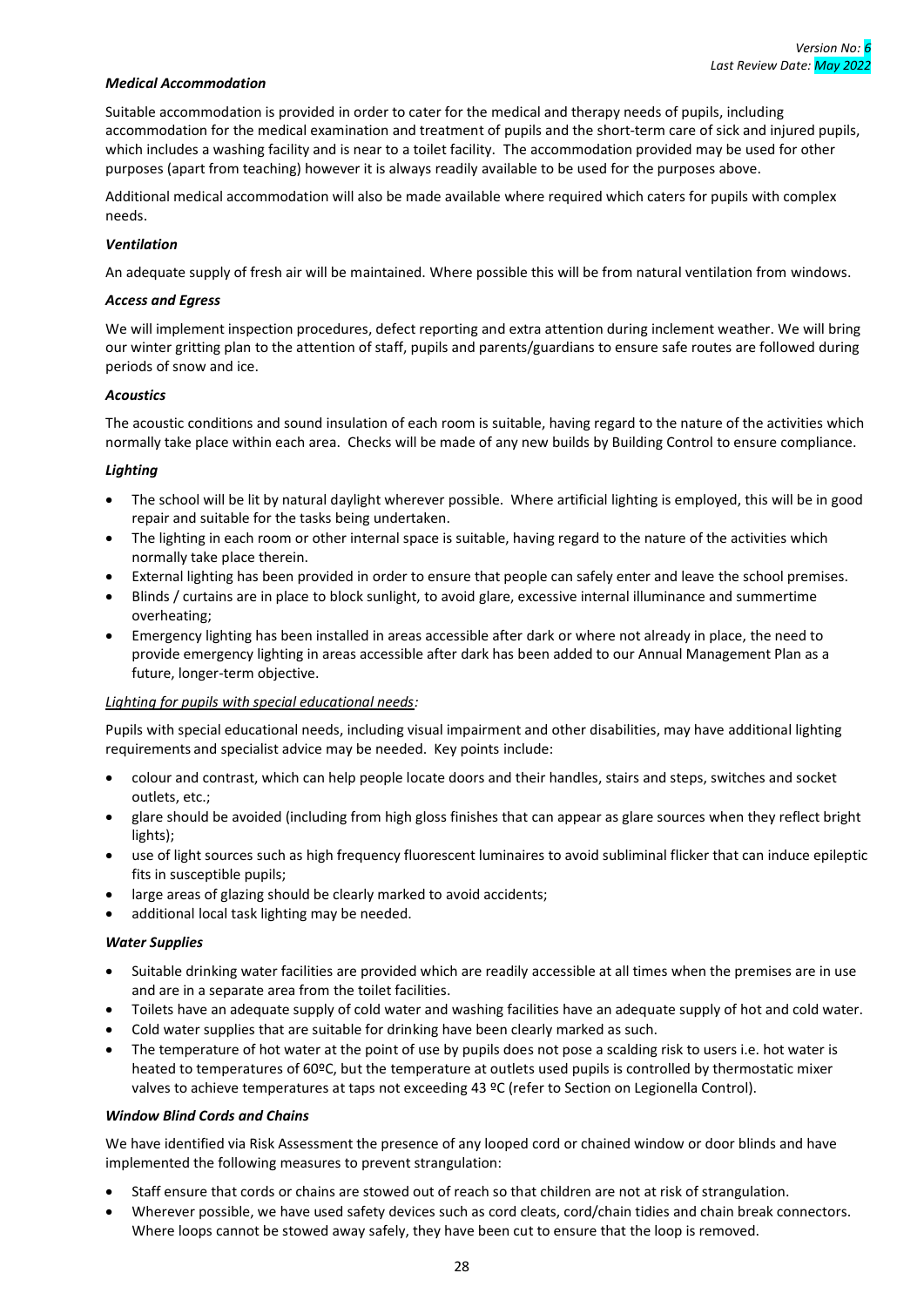- Staff are instructed to always reposition nearby furniture (e.g. chairs) to ensure they cannot be used to access looped cords, or where people can become accidently entangled.
- We have introduced a regular checking regime for all blinds which have looped cords or chains to ensure that they remain in a safe condition. Staff inspect these in their own classrooms/areas and report any faults in line with our Defect Reporting Procedures so that remedial action can be taken.
- Where new furniture is introduced, or decoration and room layouts have changed we ensure that the risk assessment is reviewed and updated as appropriate.
- When new blinds are ordered, we will select blinds which do not contain cords or have concealed cords.

#### *Preventing Finger Trapping Incidents*

- A risk assessment has been undertaken to determine the risk of finger trapping incidents;
- We try to reduce or remove the need for pupils to gather near the doors;
- We ensure that essential equipment is not positioned adjacent to or immediately behind doors e.g. A paper towel dispenser;
- We increase awareness of staff and pupils to potential risks;
- We prevent uncontrolled access to vulnerable doors.
- Where such measures are not practicable, finger guarding devices have been installed;
- Wherever possible during replacement or refurbishment of doors then the risk of finger trapping should be designed out. Where this is not possible and there is a significant risk then finger guarding devices will be fitted where required;
- For both new and existing devices in school's class teachers are responsible for regularly undertaking a brief, informal visual inspection to check the condition of any protective devices fitted. any obvious defects should be reported in the usual manner so that repairs or replacement can be undertaken.

#### *Glazing*

- Every window or other transparent or translucent surface in a wall, partition, door or gate should, where necessary for reasons of health or safety, be of a safety material or be protected against breakage and be appropriately marked;
- Glazing in critical locations is considered reasonably safe if its nature is such that, if breakage did occur, any particles would be relatively harmless (i.e. by installing toughened glass);
- The requirement may also be met if the glazing is sufficiently robust to ensure that the risk of breakage is low (i.e. laminated glass or covered with safety film), or if steps are taken to limit the risk of contact with the glazing (i.e. by the use of barriers);
- Steps are taken to ensure that glazing will break safely must such a child come into contact with it;
- Wired glass inherent in fire doors has been replaced with Georgian wired safety glass;
- Where there are large uninterrupted areas of transparent glazing, steps have been taken to identify its presence e.g. by marking or etching the glass to make it apparent;
- Windows and doors are adequately maintained to ensure that they open easily and without effort;
- Those individuals opening windows are not put at risk of falling either through the glass or the subsequent opening;
- Window restrictors have been fitted where the risk of falling from a window opening is apparent. Windows do not open directly onto traffic routes in such a manner that individuals are liable to collide with them;
- Artwork or other material never obscures viewing panels in doors;
- Records are kept on the premises giving details of the areas of safety glazing this ensures that when a piece of glass needs to be replaced in the future, it is replaced with that of a similar nature;
- The Risk Assessment is reviewed at least annually (or sooner if circumstances change significantly) to ensure that it remains valid. The risk assessment may be reviewed if areas of school begin to be used for other purposes where the activity is more likely to pose an impact risk; changes in pupil behaviour i.e. the area is used by pupils with unpredictable behaviour, etc.;
- Where glazing is replaced, for whatever reason, a full risk assessment will be prepared which will determine the type of glass to be used and the method by which it will be replaced. This is particularly relevant with respect to fire doors, escape routes, kitchens, etc. Similarly, when embarking on any building or alteration works (particularly change of use), risk assessments will be prepared.

#### *Building Work*

All building work undertaken including new builds, alterations of and improvements to existing buildings will conform to the Building Regulations 2010.

## <span id="page-32-0"></span>**3.27 Electrical Safety**

All staff, and where appropriate, pupils, will be shown how to use equipment, and to switch it off when not in use and at the end of each school day.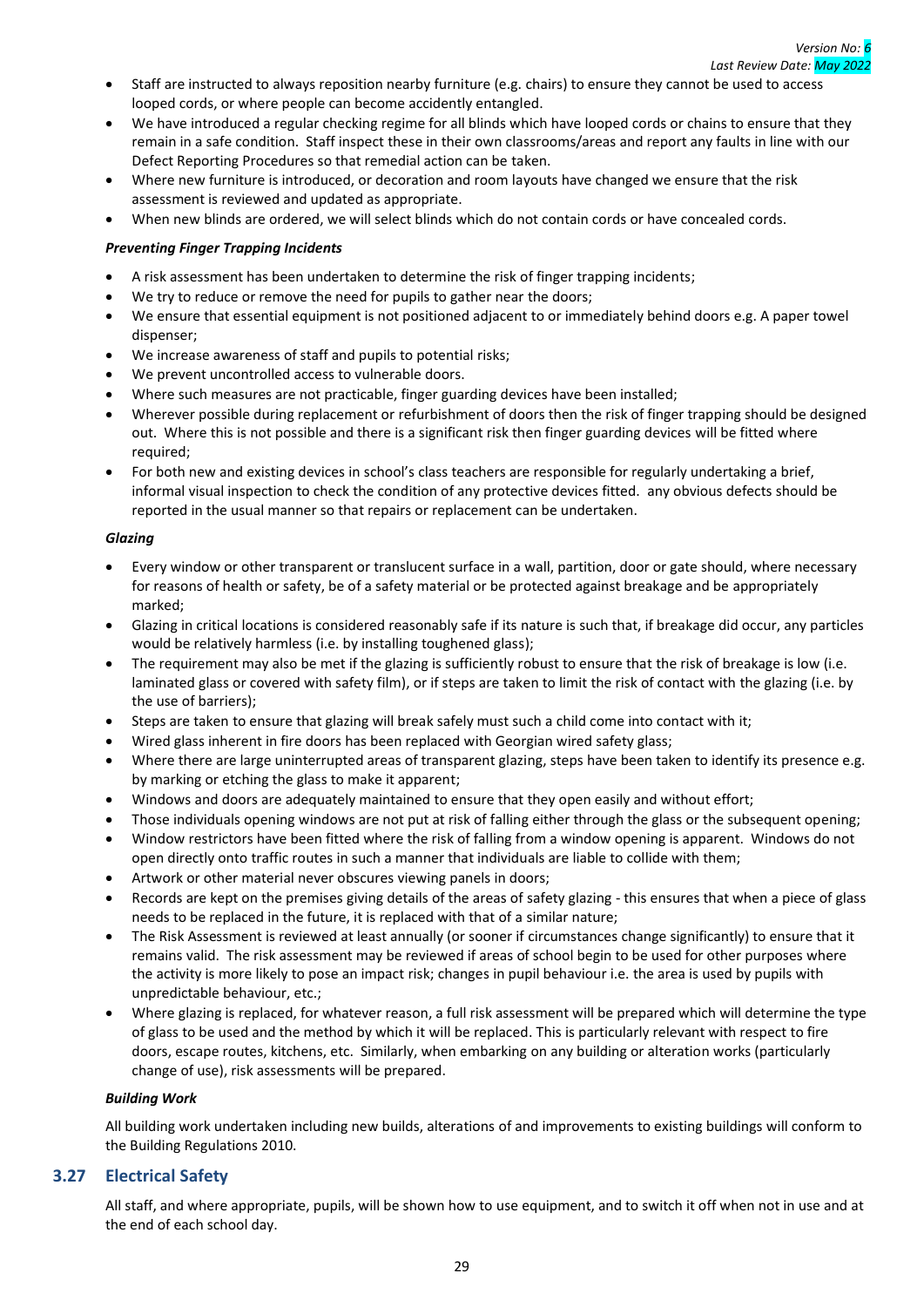#### *Acquiring Electrical Equipment*

- All new items purchased will comply with the appropriate British Standard or European equivalent.
- Second-hand acquisitions or electrical equipment lent to, or borrowed by, the school will be checked for electrical safety before use. Any mains operated equipment belonging to staff will also be checked in this way. However, if there is any doubt whether the equipment is safe then it should be labelled 'out of use' and withdrawn until it has been tested and declared fit for use by a competent person.
- Second-hand, borrowed and staff equipment will be recorded as being used and will be included for testing during the regular testing programme (see below).

#### *User Visual Checks*

Any item with a plug will be given an informal visual check every time it is used – all staff have been instructed to do this. If a fault is detected, staff will remove the plug to decommission the appliance, if possible. If not, defective appliances will be labelled with a warning instructing others not to use. Staff must then report the fault in line with our Defect Reporting procedures.

#### *Formal Visual Inspections*

Formal Visual Inspections of electrical appliances will be undertaken at suitable intervals appropriate to the appliance and the environmental conditions in line with HSE guidance and General Safety Series G17.

#### *Combined Inspection and Testing*

Combined Inspection and Testing (PAT) will be undertaken at suitable intervals appropriate to the appliance and the environmental conditions in line with HSE guidance. A competent person undertakes Combined Inspection and Testing and formal records are held.

#### *Record of Equipment*

A record will be kept of all portable items of electrical equipment. When any piece of portable electrical equipment is acquired or removed from the site the record will be updated accordingly.

#### *Extension Leads*

- When being used, we ensure they do not present a tripping hazard, they are not overloaded, the lead is not twisted and there is no strain on the cable. Leads will always be fully unwound from any cable drum;
- Extension cables will never run under carpets or through doorways;
- Extension cables will be checked as part of the regular testing programme;
- Extension cables will be regarded as temporary. Regular use may indicate the need for additional sockets;
- Block style adaptors will NOT be used in school under any circumstances.

#### *Kitchen*

Fixed electrical equipment in the kitchen is serviced annually by a competent person and records are held in the Buildings Register.

#### *Fixed Electrical Installation*

The main electrical installation will receive a Periodic Electrical Installation Inspection by a NICEIC or NAPIT Registered contractor at periods not exceeding five years. Records will be held. Any remedial work required as a result of the Inspection Report will be undertaken on a risk priority basis.

#### <span id="page-33-0"></span>**3.28 Smoke-free Workplace**

Our school operates a complete smoke-free policy which applies at all times. Smoking (including E-Cigarettes/vaping) is not permitted in any part of the schools premises. This also applies to **any** vehicle being used for school business.

The school's disciplinary procedure will apply for dealing with employees who breach the smoking ban at work. Pupils breaching smoke-free rules will be dealt with according to the Whole School Behaviour Policy.

These rules apply to employees, parents, visitors, members of the public, contractors and others working in or using the school's premises or vehicles. This will be clearly advertised and visitors to the school will be informed of it.

The school will support employees or pupils wishing to give up smoking by advertising and promoting external smoking cessation services and through regular health promotion activities. Resources will also be available to educate pupils and free specialist advice regarding health promotion activity will be provided.

#### <span id="page-33-1"></span>**3.29 Transport**

#### **Private cars**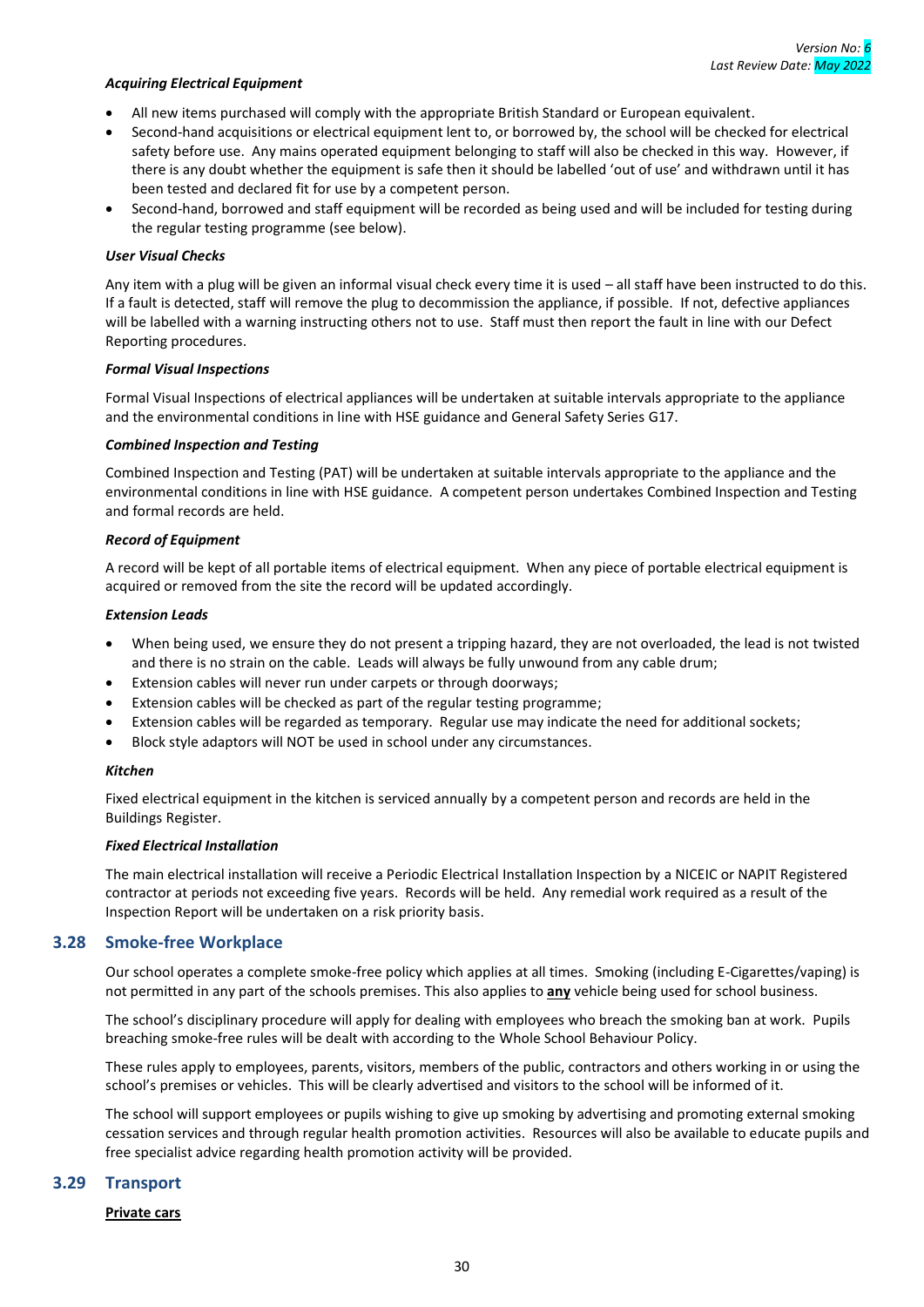- Private cars are to be used to transport pupils ONLY when the owner of the car has a valid driving licence and an insurance policy, which covers the carriage of children for school activities i.e. business use.
- Where possible, children should sit in the rear of the car and seat belts are to be worn at all times.
- Any child under 12 years and 4ft 5 in will need to use a booster cushion, and those under 25kg in weight must use a booster seat. Procedures are in place to ensure that this occurs i.e. ensures parents supply these when required.
- Children will alight from the car on the kerbside, not the roadside.
- Within a normal 4/5-seater vehicle, no more than 3 children will be carried.

#### **Occasional Business Use Insurance**

Any staff member who uses their own vehicle/car on school business (for example Administrative Staff who drive to the bank to deposit school money or staff attending work related training courses) should have occasional business use cover on their car insurance schedule.

## **Minibus**

The school does not own a minibus and only buses/coaches are hired where drivers are provided.

If pupils are ever charged for anything involving the minibus (hired), the School will hold a Section 19 Permit which is renewed every 5 years. Permits will be held in the minibus at all times it is in use.

We will 'Approve' all drivers to drive school owned or hired minibuses using the model 'Approval Form' within KAHSC General Safety Series G11.

No standing passengers may be carried, and all children will wear a seat-belt.

## **Coach Hire**

All coaches hired for school use must be fitted with seat belts. Local firms are contracted.

## <span id="page-34-0"></span>**3.30 Personal Protective Equipment**

- PPE will be provided for staff and pupils where risks cannot be fully controlled in other ways. Staff can request PPE through the Health and Safety Coordinator.
- PPE will always be suitable for the task and the user.
- Re-usable PPE will be subject to periodic inspection to confirm its continued suitability, and where appropriate, subject to routine maintenance.
- Staff and pupils must use PPE as instructed and report any defects or other problem promptly to the Health and Safety Coordinator.

## <span id="page-34-1"></span>**3.31 Physical Education, School Sport and Physical Activity (PESSPA)**

The law expects that all physical education teachers will work within a 'modus operandi', which identifies all the foreseeable safety problems associated with the activities undertaken. The school must declare its own policies and practices, which will eliminate foreseeable risks. The Head teacher must ensure that such a system is operable, even by recently appointed staff. At least one teacher has been identified whose responsibility it is to see that safe practice is realistic and working day to day. The law will expect that an individual school's code of safe practice in physical education will reflect its own particular needs according to its programmes and premises in addition to factors which it may have in common with other similar establishments.

There is a separate Policy Statement for Physical Education, School Sport and Physical Activity (PESSPA) which includes the named person responsible for ensuring that safe practise is carried out. Guidance offered in the *'Ape Safe Practice in Physical Education, School Sport and Physical Activity'* is followed. The responsible person must ensure that staff have had specific training in any specialised activities (i.e. climbing). Records are kept of who has what qualification and when it is due to be renewed.

All pupils are instructed to safely move and handle equipment they use for PESSPA activities. Staff supervise the erection and dismantling of PESSPA equipment at all times and not allow children to do this on their own (unless their age and capabilities allow). The teacher in charge will ensure that there are sufficient children involved in moving the equipment to avoid any strain or discomfort and will themselves assist in the actual process of erecting and dismantling.

Risk Assessments are undertaken of all PESSPA activities so that control measures to eliminate or reduce the likelihood of an accident occurring can be implemented. Risk assessments will be monitored and reviewed regularly and be disseminated to relevant personnel. Clear written guidance, rules and procedures for use of equipment will be provided.

There will be adequate supervision of activities, and staff will be competent to lead activities in their given areas of expertise.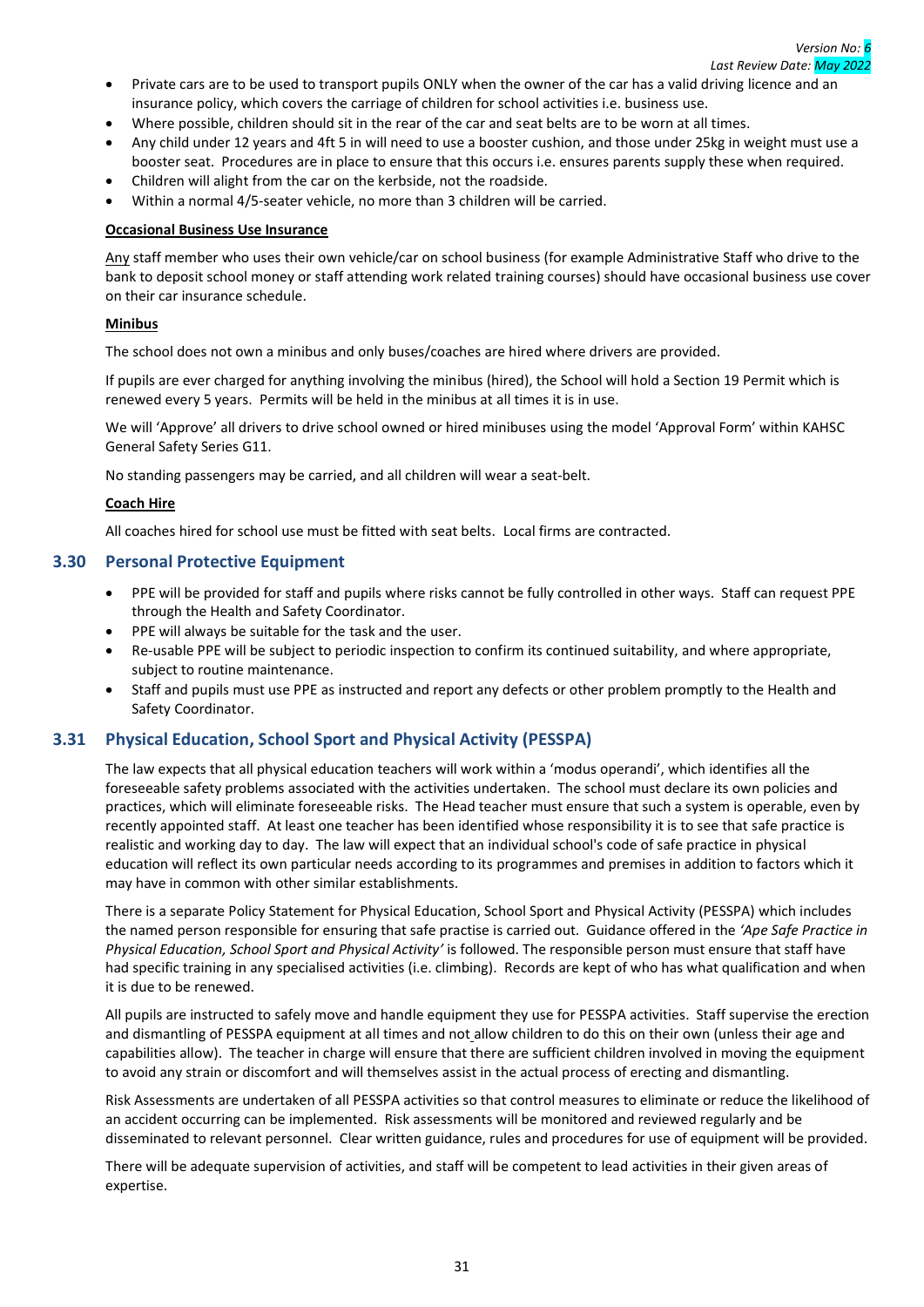## <span id="page-35-0"></span>**3.32 Supervision of Pupils**

#### *Supervision of Pupils during break/lunch times*

- Key Stage 3 students will not be allowed to leave the school during the school day unless supervised by a parent/carer or a member of staff.
- Key Stage 4 students we aim to support and promote independence amongst our students and therefore allow them, with parental permission, to be able to go into town to get their lunch or for a break etc. Permission for this will be ascertained during the registration process. The school will discuss and show the risk assessment for this with the parent/carer prior to them granting permission

#### *Supervision of Pupils Before and After School*

Teachers can reasonably be asked to be available to supervise children at school up to 10 minutes before school starts and for the same period after school ends, and any such supervision time is included in teachers' directed time. The relevant section of the teachers' conditions of Employment requires teachers to supervise pupils "whether… before, during or after school sessions".

Parents must ensure that their children arrive at, and are collected from, school at the appropriate time either by delivering to/collecting from the school themselves; permitting them to walk to and from school alone or ensuring that, for those entitled to home-to-school transport, the child arrives at a pre-determined pick-up point and making arrangements for them to return home from the pre-determined drop off point. Having said that, pupils cannot be expected to arrive at school all at the same time when parents will themselves be leaving for work at different times. In addition, school transport arrangements mean that there are early arrivals in the morning and perhaps pupils waiting for buses after school. While the school's duty of care exists so long as the pupils are on the school premises with the school's consent, it is unreasonable for the school to have to take responsibility for children arriving at school before supervision could reasonably be expected. Similarly arrangements for collection of pupils at the end of the school day must also be reasonable.

Children who arrive at school knowing that supervision arrangements are not in operation are there at their own risk, and parents will be informed that during this time, the responsibility for the safety of those pupils rests with the parent/carer. However, should a member of staff be present, and a dangerous situation develop, then legally as well as professionally and morally, the member of staff should attempt to intervene or to seek assistance, as the situation requires.

| 15 minutes after non-collection at the<br>normal time                                                                                                                                                                                             | Call pupil's emergency contact numbers in hierarchical order.                                                                                                                                               |  |
|---------------------------------------------------------------------------------------------------------------------------------------------------------------------------------------------------------------------------------------------------|-------------------------------------------------------------------------------------------------------------------------------------------------------------------------------------------------------------|--|
| 30 minutes after non-collection at the<br>normal time                                                                                                                                                                                             | Continue to make repeated attempts to contact the normal<br>emergency contact numbers provided by the parent/carer. If still<br>no response, call the Police and explain a child has not been<br>collected. |  |
| 1 hour after non-collection at normal time                                                                                                                                                                                                        | Telephone: Cumbria Safeguarding Hub: 0333 2401727                                                                                                                                                           |  |
| A full written report of the incident will be recorded and held. Ofsted will be made aware of any serious childcare<br>incidents but usually only if the Police or Children's Services are involved and concerns remain for a child's<br>welfare. |                                                                                                                                                                                                             |  |

#### *Non-Collection of Pupils*

## <span id="page-35-1"></span>**3.33 Behaviour**

The school considers the safety aspects which could arise in relation to behaviour. Reference should be made to the Whole School Behaviour Policy, Staff Code of Conduct and Positive Handling, Support and Intervention Procedures held separately.